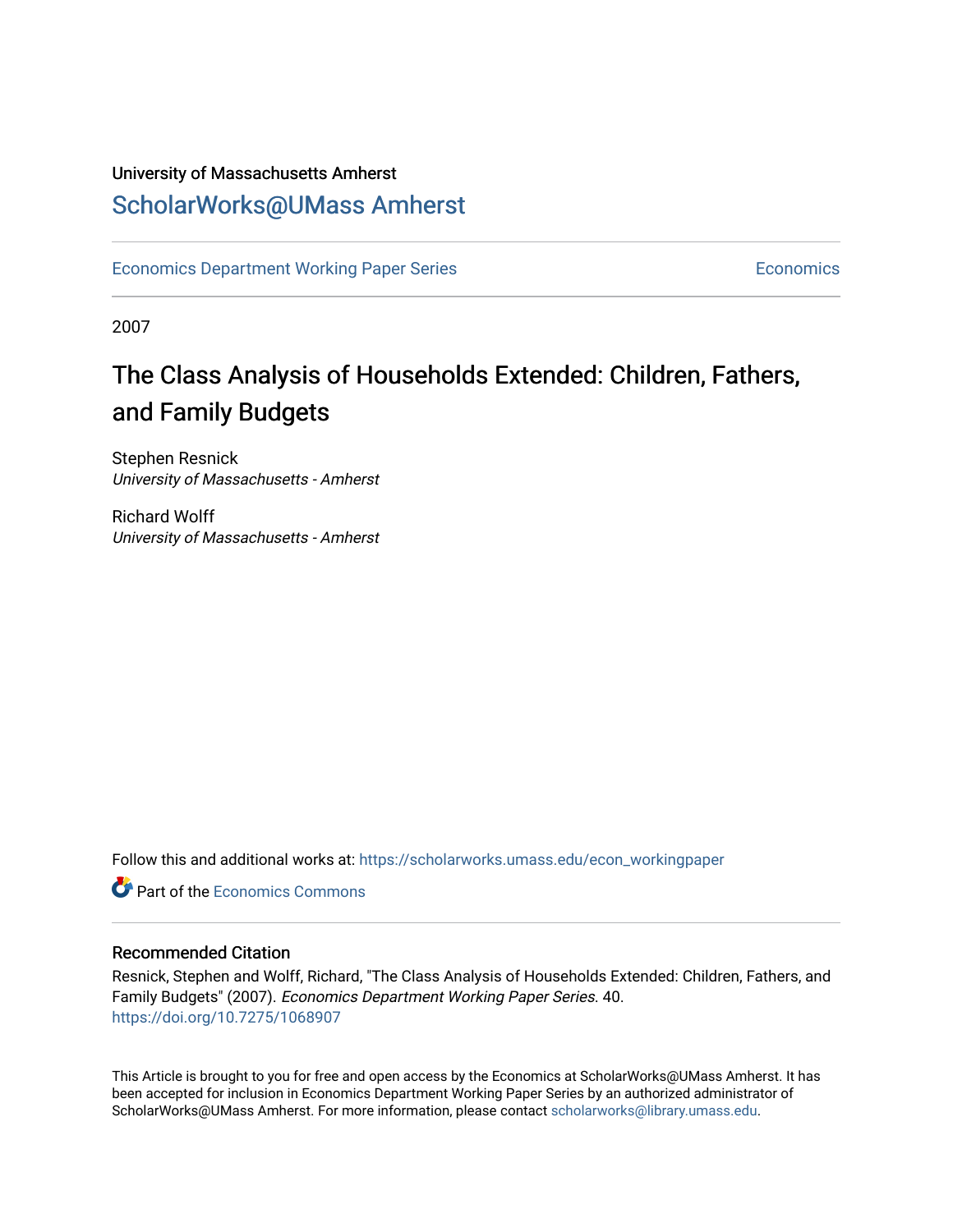# **DEPARTMENT OF ECONOMICS**

# **Working Paper**

**The Class Analysis of Households Extended: Children, Fathers, and Family Budgets** 

by

Stephen Resnick and Richard Wolff

Working Paper 2007-07



# **UNIVERSITY OF MASSACHUSETTS AMHERST**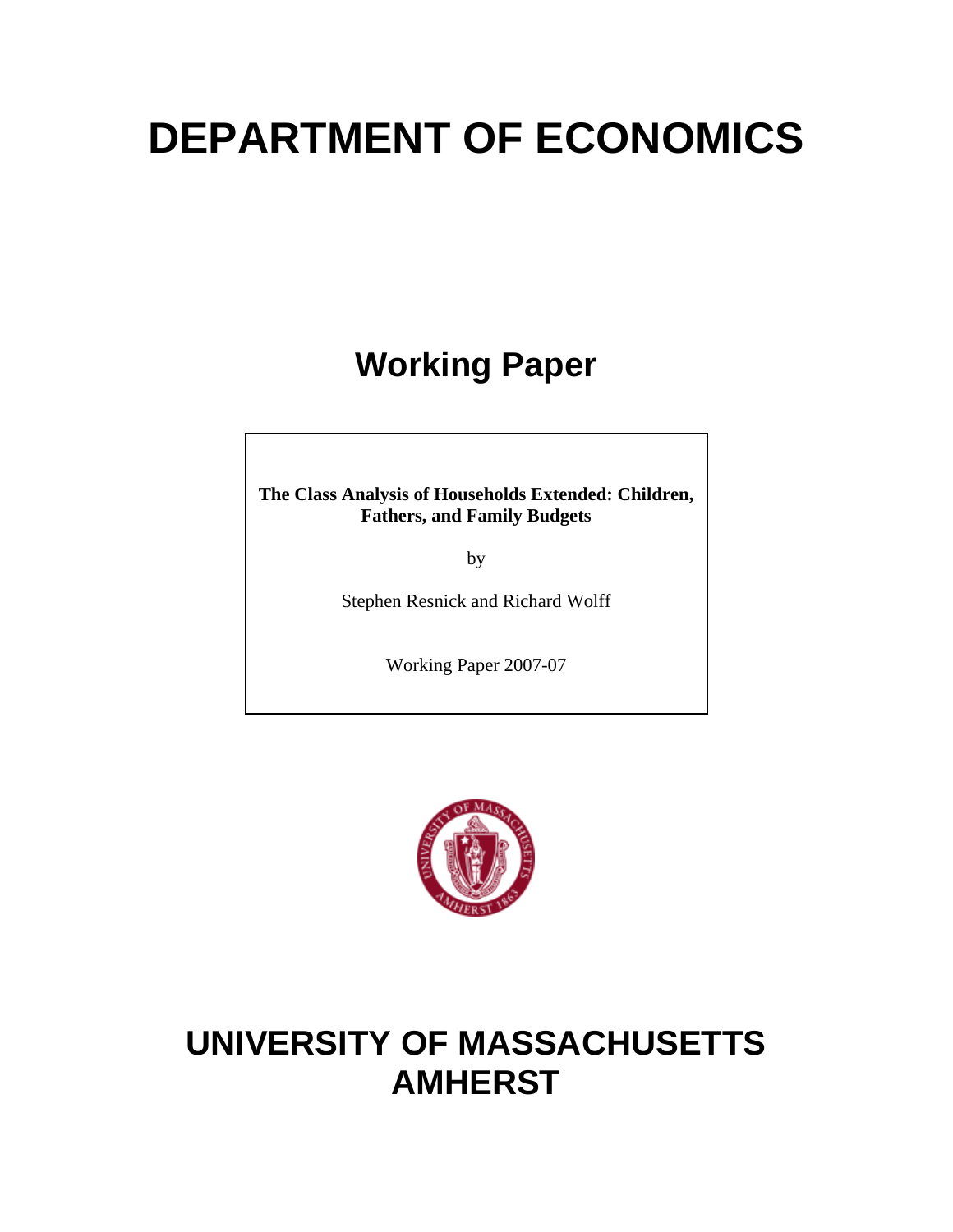The Class Analysis of Households Extended: Children, Fathers, and Family Budgets

Stephen Resnick and Richard Wolff

The paper extends our previous class analysis of the household and family life to include children, interactions between class structures of households and enterprises, struggles over the family budget, and father's household labor. Analysis show how the good and bad of family life are connected to class.

Authors are Professors of Economics at University of Massachusetts, Amherst. They can be reached at: Department of Economics, Thompson Hall University of Massachusetts, Amherst Amherst, MA 01003 resnick@econs.umass.edu rdwolff@worldnet.att.net

Key words: class, class in households, children, feudal household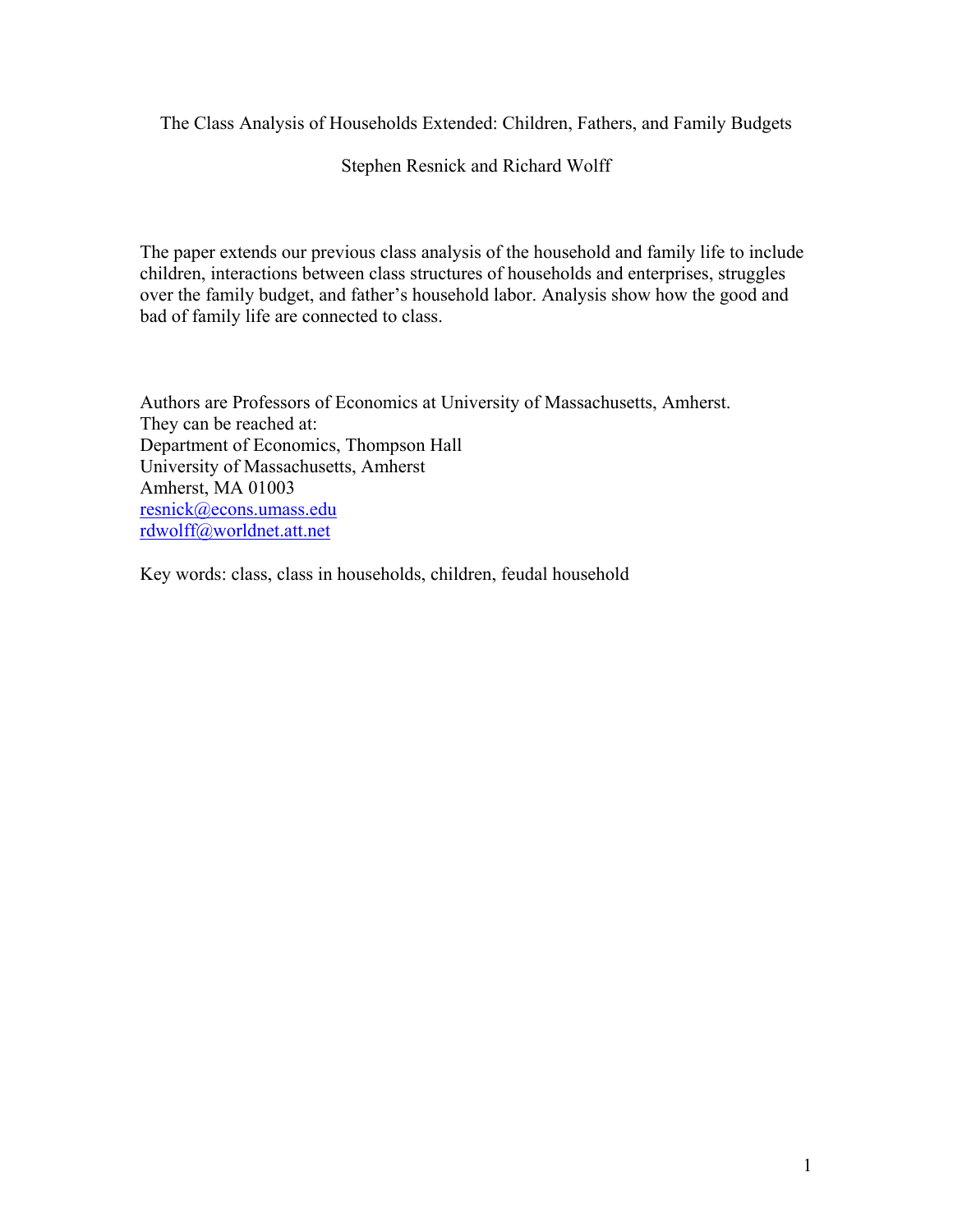### **The Class Analysis of Households Extended: Children, Fathers and Family Budgets Stephen Resnick and Richard Wolff**

#### **Introduction**

Since the 1994 publication of *Bringing It All Back Home*, commentators have raised a variety of questions and criticisms. Subsequently published applications of our book's new class theory of households, by ourselves and others, have raised new issues not foreseen when we first developed the theory. In this paper we will address the major points of these reactions in ways that extend the class analysis of households well beyond our book and the literature it provoked and informed. The following topic areas will sequentially structure our presentation: children, interactions between the class structures of households and of enterprises, the class complexity of the household budget, class contradictions between households and enterprises, fathers' household labor, and when children become household serfs. A short addendum addresses households from which class is absent because production there has dwindled and only consumption remains.

 Analyzing these new topics broadens and deepens two central points of our 1994 work. First, by conceiving class processes and contradictions and struggles over class as components of households, we can explore how class directly affects all the other, nonclass dimensions of those households: affective, marital, political, sexual, parental, financial, and so forth. We can show in particular how the class structure of households influences in contradictory ways (1) parents' rearing of children, (2) household budgets, and (3) father's household labor. Our analysis demonstrates and underscores how the good and bad of family life are intimately connected to class. Second, we will further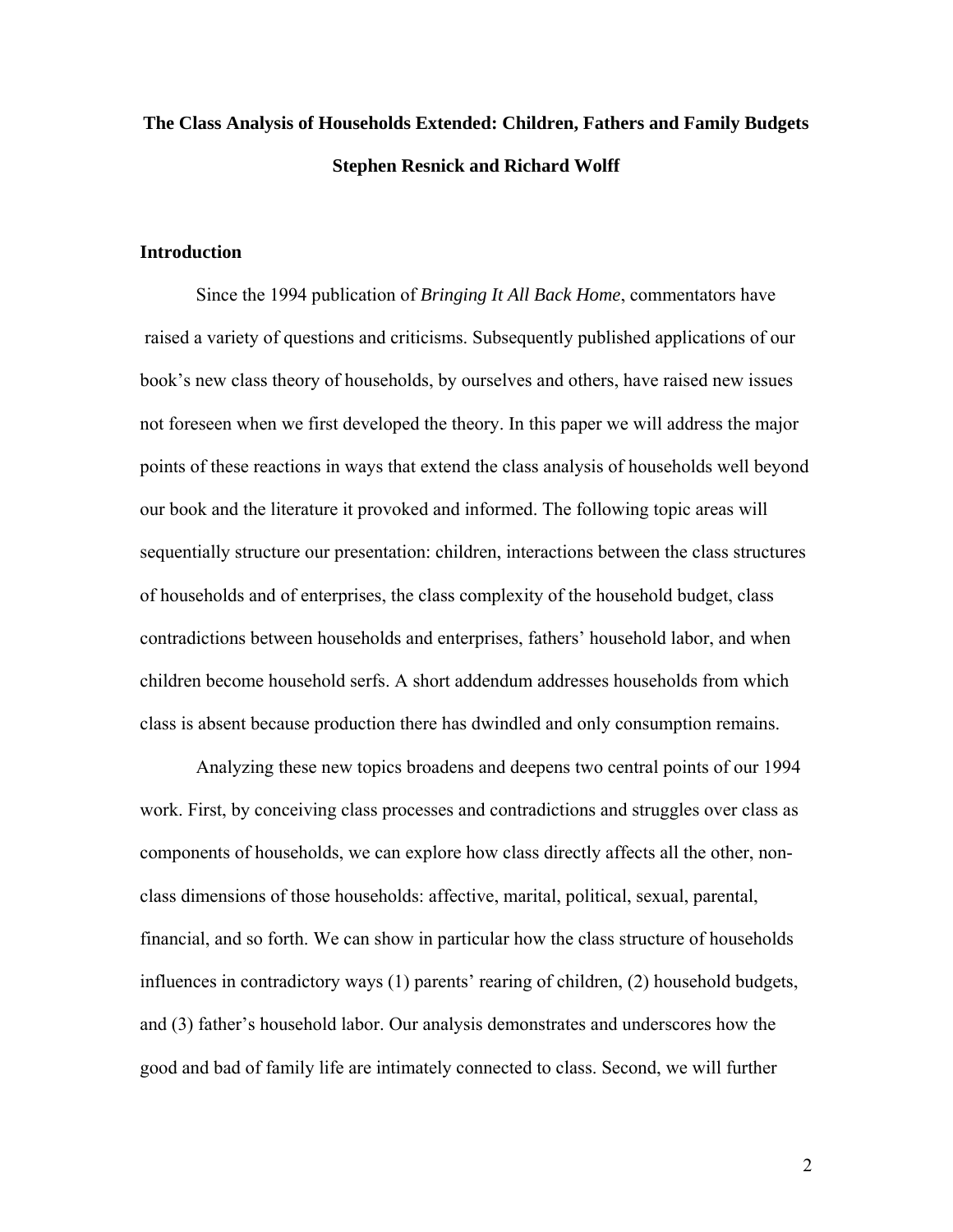develop or analysis of the interaction between household and enterprise class structures. Here we will stress how individuals are shaped by class processes, contradictions, and conflicts not only on the job but also and differently at home. Marxian analyses need to recognize this differential shaping to understand better the complexity of individual behavior including, as we will emphasize, its contradictory nature.

#### **Children**

How are we to understand children in relation to the class processes we have identified and explored inside as well as outside the modern household?<sup>1</sup> In other words, how do children fit within our framework that defines class in terms of processes of producing, appropriating, and distributing surplus labor or its (surplus) products?

Depending on their age and other social factors including child labor laws, kinship traditions, religious customs, industrialization, and technical skills, children's labor power may be sold (by themselves, parents, or others) to employers outside their households. Their sustenance would then derive from the portion of the wages paid for their labor power that the children actually used for consumption. For example, Marx's Capital repeatedly pays attention to the factory labor of children in the rapidly developing capitalism of his day. Engels too described their horrifying conditions, pertinent today not only because children still comprise significant parts of capitalism's global labor force, but also as a reminder of capitalism's cruelty to its more vulnerable populations (1968). Historically, one source of children's subsistence has been value flows received for their labor power through market exchanges with their capitalist employers. Moreover, such children have performed as both productive and unproductive laborers according to the specific requirements of capitalist employers and the social conditions of their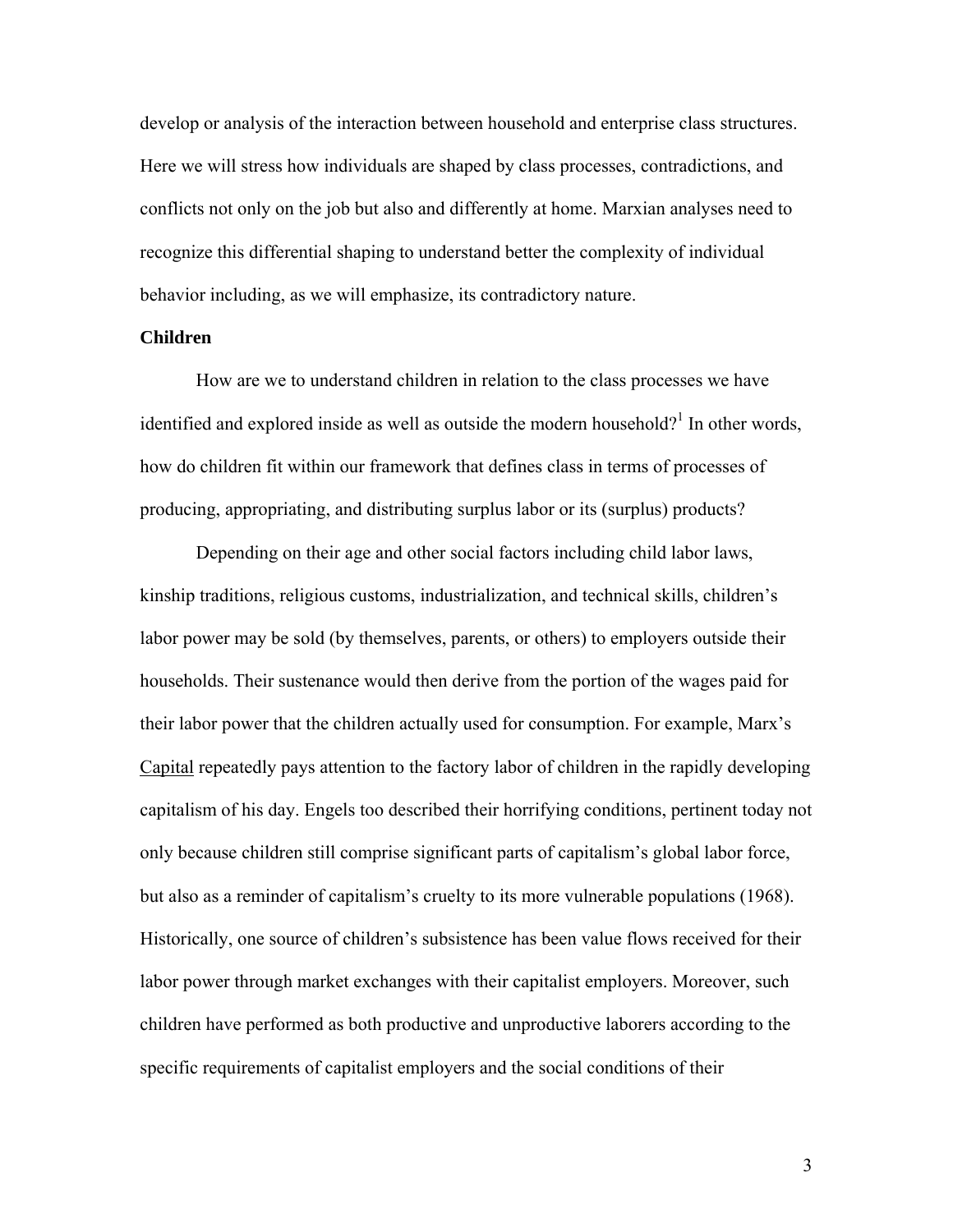employment. The class analysis of adult wage-earners applies and has been applied to children who occupy parallel positions in relation to capitalist enterprises. Here, however, our focus is on analyzing children whose labor power is not sold to capitalists.

Unlike adults, children rarely function as employers of others, adults or children. Because of their infrequent service on industrial corporate boards of directors or as surplus appropriators in smaller, unincorporated industrial enterprises, we do not analyze such possibilities here. However, a brief mention is warranted for children who live by owning property used in capitalist class structures. If they have received gifts or inheritances of property – such as land leased to capitalists, money lent to them, securities representing ownership of capitalists' means of production, etc. - children can live from the resulting payments (rents, interest, dividends, etc.) paid by capitalists for their access to such property. $2$ 

We turn our analysis then toward the mass of children whose connections to the capitalist class structures of most enterprises in modern economies are not those of wageearners or property owners. Rather, these are the children who live within and depend upon households whose internal production relations are characterized, as per our earlier work (1994), by feudal and other non-capitalist class structures. Our tasks here are to show, first, how children survive and grow by consuming portions of the goods and services produced within those non-capitalist class structures, and second, how the arrival of children impacts both the non-capitalist class structures inside the household and the capitalist class structures outside. Achieving these tasks will, we believe, yield a class analysis of the mass of children who are not wage-earners or property owners.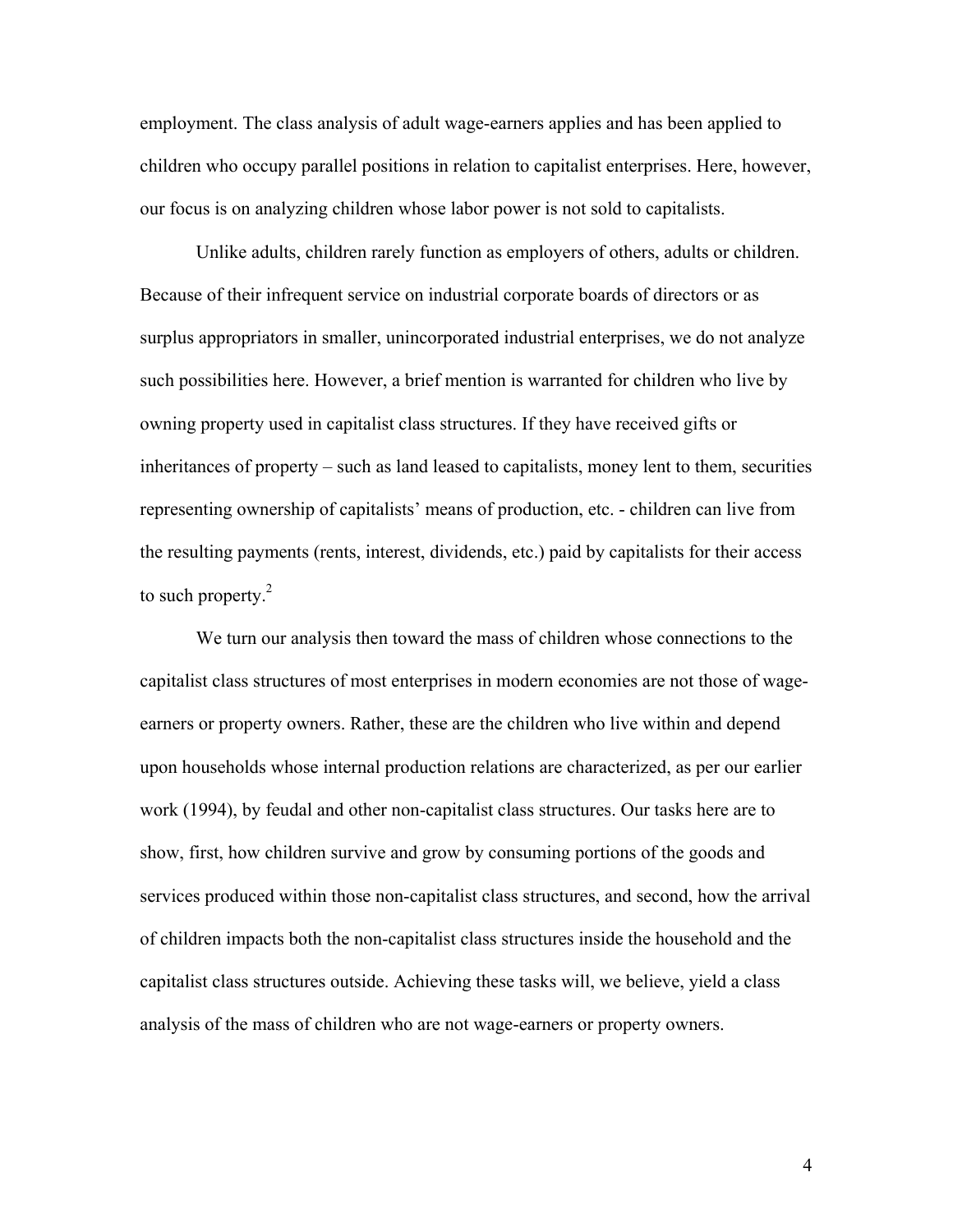We assume, to start simply, that the husband alone sells his labor power outside the household for a wage, a value received in exchange for his labor power. Later in the argument we shall assume that the wife also sells her labor power externally. Suppose they have a child. The survival and growth of the child - at least to some minimum age depends in part on its care including a flow of goods and services that the child consumes. In so far as these goods and services have values – in the sense of embodying quantities of socially necessary abstract labor time - we can conceive of childcare in value terms. $3$ 

Our class analysis of children will also provisionally assume a household in which the feudal class process connects husband and wife. Thus, the wife performs necessary labor – whose fruits she consumes to sustain herself – and also surplus labor whose fruits are appropriated by her husband. She is "exploited" in the precise sense that someone other than herself immediately appropriates the surplus portion of her labor (or its fruits).4 The class process here – the production and (exploitative) appropriation of the surplus – takes a feudal form since it occurs within a personal bond (marriage) relation rather than a contract (wage/market) relation or a slave (ownership) relation. The wife performs necessary household labor in such concrete forms as cooking, shopping, cleaning, and repairing whose products she consumes. She also performs surplus labor which may take the same concrete forms yielding products appropriated by her husband or else her surplus labor may produce a different set of concrete goods and services. For example, before a child arrives into such a feudal class-structured household, the wife may have performed surplus labor yielding cooked meals, washed clothes, cleaned space, and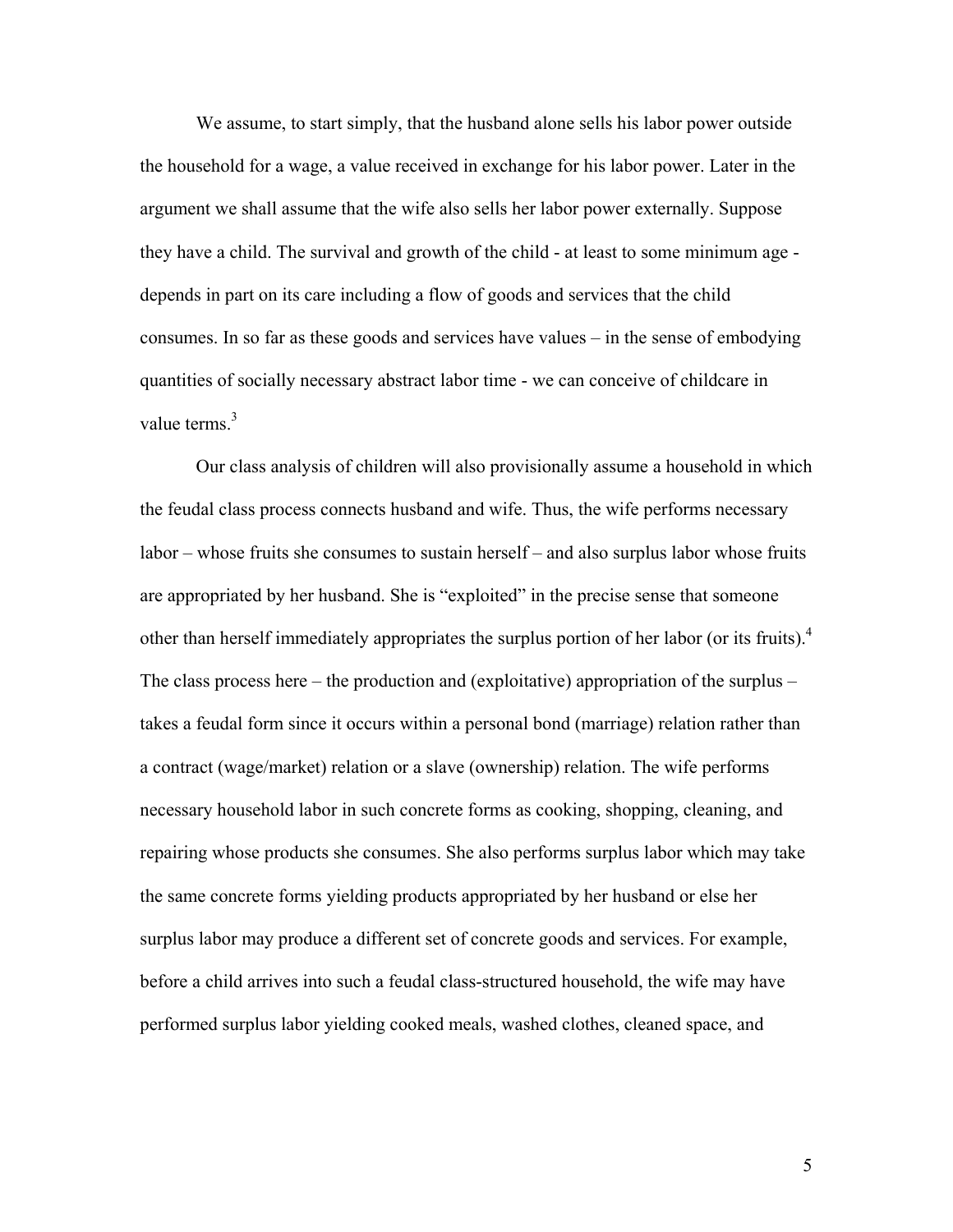repaired furniture, while afterward, part or all of her surplus labor may take the concrete form of child care.<sup>5</sup>

In any case, it is the husband (qua feudal lord) who appropriates her surplus labor (qua feudal serf) in the particular concrete forms shaped by the internal and external conditions of their household. Our analysis of a child's arrival into such a feudal household begins by provisionally assuming that nothing else changes in that household. The wife, we will further assume, has been socially conditioned to respond to the child's needs for household goods and services (food, clothing, shelter, cleaning, etc.) by devoting time to producing or otherwise securing them. Thus, in addition to the necessary labor she performs for her own sustenance and the surplus labor she performs to provide specific goods and services to her feudal husband, she must now do *additional* labor, namely child care. Since she does not consume the fruits of such additional labor, this additional labor represents her increased exploitation within the household's feudal class structure. The more children, the greater her additional exploitation if nothing else in the household class structure changes. In effect, the wife is delivering more surplus labor to her husband in the concrete form of child care.

Such increased exploitation of the wife-become-mother underscores the pertinence of the cultural, political, and emotional pressures in her social context that make her provide childcare as additional surplus labor. Her socially conditioned selfdefinition comes into play alongside those of her husband, relatives, and friends to shape her conceptions of and attitudes toward child care. Whether undertaken with happiness and eagerness or merely acquiescence or even resentment, the additional exploitation will affect her and her relationships. The nature of those affects will depend partly but only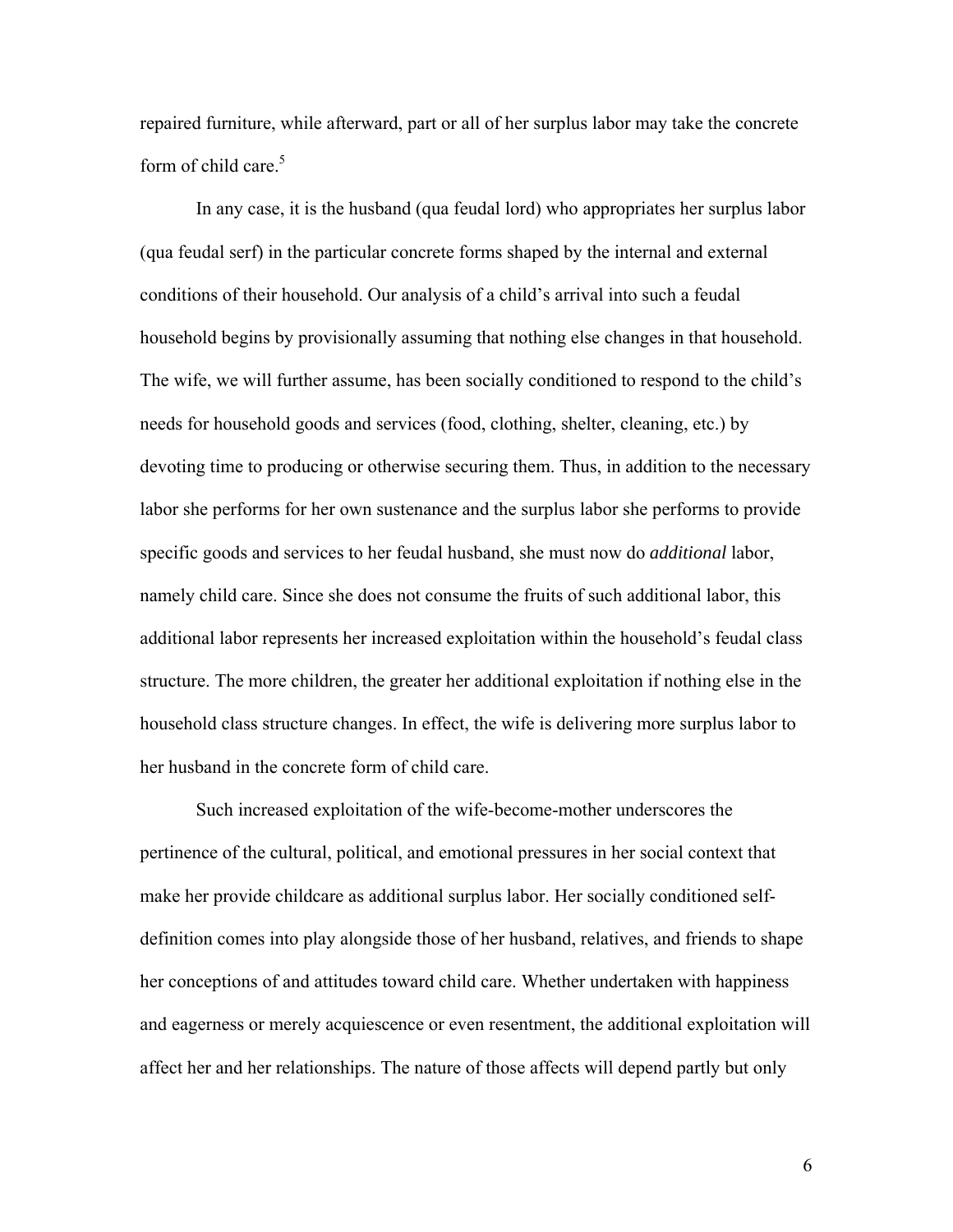partly on whether she is conscious of her exploitation or not. Indeed, her continued exploitation may well require that she be unconscious of it and perhaps of the very concept of exploitation per se. For example, extending our argument (Fraad, Resnick and Wolff 1994) that specific concepts of love operated to sustain feudal class structures in US households, child care too may be conceptualized as a matter of parental love having no relationship to class or exploitation.

While the impact of children arriving in feudal households may entail the increased exploitation of the wife, that is not necessarily the case. Consider some simple value equations. Dividing the wife's day into laboring and non-laboring portions, she has twenty-four hours to allocate among her feudal necessary labor time  $-$  NL  $(F)$  – her feudal surplus labor time  $- SL(F)$  – and a residual time  $- R$ . The R term refers in the broadest sense to the time she spends sleeping, eating, contemplating, playing, and so forth. Her twenty-four hour time equation may thus be expressed as follows:

1. 
$$
24 = NL (F) + SL (F) + R
$$
.

We can measure the products of her necessary and surplus labor  $[NL (F) + SL (F)]$  in terms of the socially necessary abstract labor time embodied in them. In so doing, we borrow and extend Marx's notion of the labor time embodied in products as constituting their "values". Thus, the wife *adds* a total value by her labor inside the household that equals  $NL(F) + SL(F)$ ; we refer to the value *added* by the wife, since the total value of the outputs of her household labor also contain the values of the tools, equipment, and raw materials used up in and by her household production. She receives back and consumes only NL (F) worth of the household goods and services that she produces. She delivers SL (F) to her husband, as labor or as the products of such labor. The value that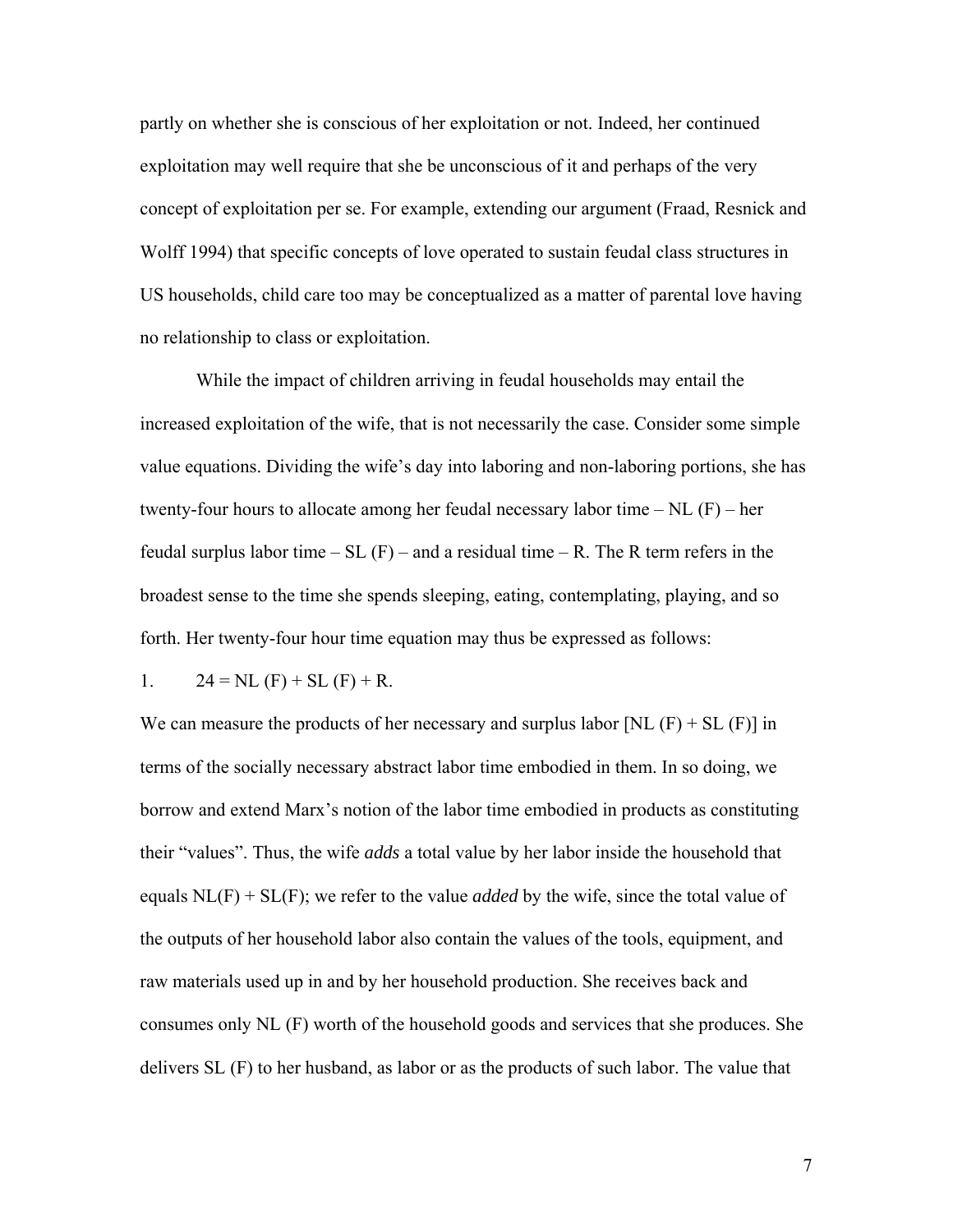her household labor adds thus *exceeds* the value of the household products she consumes to reproduce her household labor power. Because the first receiver (i.e., appropriator) of the wife's surplus labor - SL  $(F)$  – is not she herself but another and different person, her husband, he is therefore what Marx refers to/defines as an exploiter. In this instance, he is an exploiter within the feudal class structure of the household.

Using these simple equations, let us reconsider the impact of a child added to such a feudal class-structured household. If we assume no change in the wife's necessary household labor or in her consumption of its fruits, then sustaining children would require either of two household adjustments or possibly some combination of them. In the first sort of adjustment, the wife performs more surplus labor, SL (F), so as to deliver care to the child. In the second sort of adjustment, her SL (F) remains unchanged, but one portion of it stops taking the concrete forms it took before children (e.g., cooking, cleaning, etc for the husband's consumption) and instead shifts to the concrete forms of child care.

The first adjustment was what we assumed initially in this discussion of children: their arrival increases the feudal wife's rate of exploitation (SL (F)/NL (F)). This adjustment requires that she reduce her R. Thus, rising exploitation and fewer hours sleeping, eating, or merely finding a peaceful moment during the day to rest her body and mind are among the costs she incurs in this adjustment of the feudal household to the arrival of children. The adjustment may occur consciously or unconsciously, as the result of the husband's dictates to his wife or as the parents' cooperative execution of social norms they have both respectfully internalized.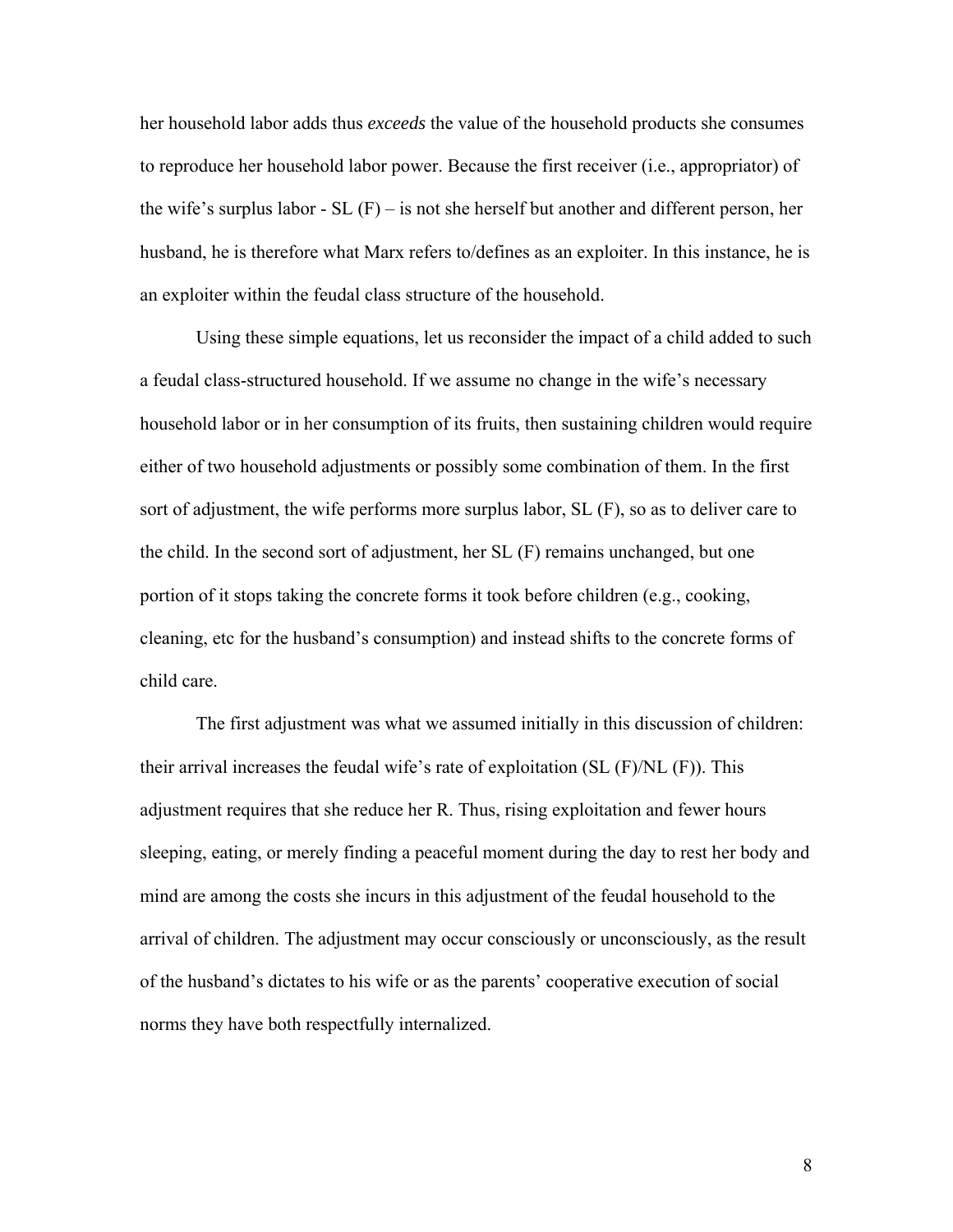The fundamental class dimensions of the household refer to the production and appropriation of the household surplus labor. Hence we focus here on the provision of child care within the class structure of the husband-wife relation and do not pursue the impact on the children of their consumption of a portion of the household's output of goods and services. We use the term "gift" to underscore that child care (the value flow of household labor and products to children) is not itself a part of a class process. It is a non-class process (as are, for example, loans among workers, gifts to elderly parents, etc.) that interacts with and affects class processes but is different from them. In our discussion above, the child does not perform, appropriate, distribute, or receive a distributed share of the surplus. The wife produces and the husband appropriates *all* her surplus. When the child arrives, she produces more surplus which takes the form of goods and services that are then gifted to the child.

To accommodate the arrival of children, the delivery to them of goods and services has been undertaken in the household by means of this first possible adjustment of its feudal class structure. Of course, the social context will overdetermine whether, when and how children arrive and whether and how goods and services will be delivered for their care. To the extent that this first adjustment is replicated with the arrival of more children, then the greater will be the mother's exploitation and the reduction of her R. Because we think very many US women still live and work within feudal households with children, it is often such increased feudal class exploitation that sustains those children. Similarly, when that increased exploitation undercuts mothers' ability or willingness to perform more household labor (or to stay married), such household feudal class structures (and the marriages that began them) could be undermined.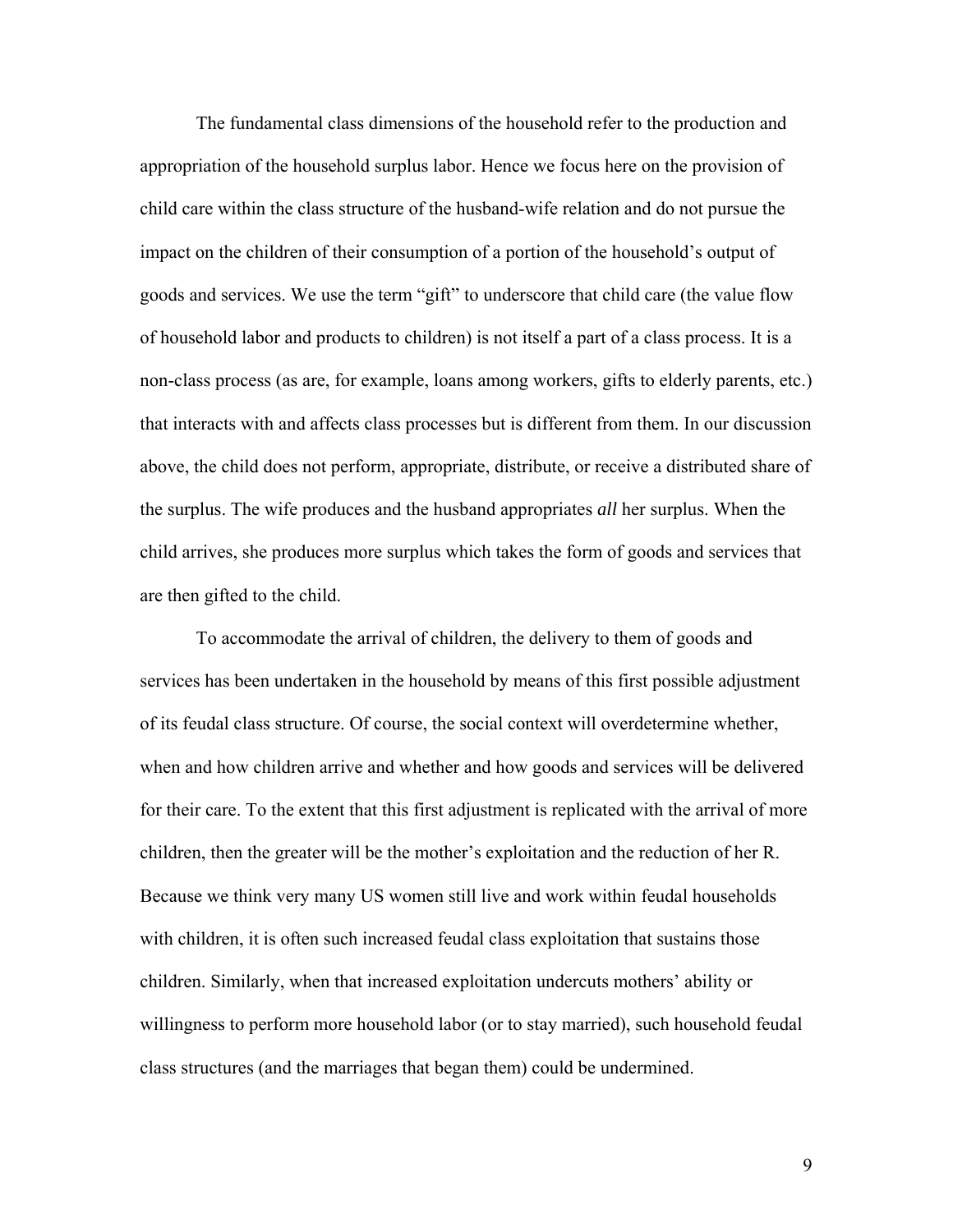A second and different adjustment of the household feudal class structure to the arrival of children is also possible. For various reasons, including wives/mothers refusing greater exploitation and reduced R, the value flow for child care may occur *without* the increased exploitation of wives/mothers. In this case and again referring to our simple equation, a child's arrival and the consequent flow of value in the form of child care does not entail increased exploitation of the wife within the household's feudal class structure – no increase in SL (F) nor any reduction of her R. If we further assume that no change occurs either in her NL (F) – that she continues to produce and consume the same value of her household production of goods and services – then the child care must involve a change *within* the SL (F). That is, a portion of the wife's pre-child surplus labor that took the form of, say, cleaning, cooking, providing sexual services, etc. for the husband, will be switched after the child arrives to performing child care.<sup>6</sup> Instead of the latter requiring increased exploitation of the wife, it is rather that she alters the kinds of labor (and hence the mix of products) that comprise the feudal wife's unchanged quantity of surplus labor provided. The larger social context will determine whether husbands are persuaded and/or pressured to arrange or accept this second possible adjustment of a feudal class structured household to the arrival of children. As with the first adjustment, the second may be undertaken consciously or unconsciously; the existence of alternative possible adjustments may or may not be recognized by either partner.

Still other adjustments are also possible. For example, assuming no change in the wife's division of her day into  $NL$  (F),  $SL$  (F), and R, another way for child care to occur could entail the wife no longer consuming all the products of her necessary household labor. She reduces her own consumption to provide child care. Of course, to the extent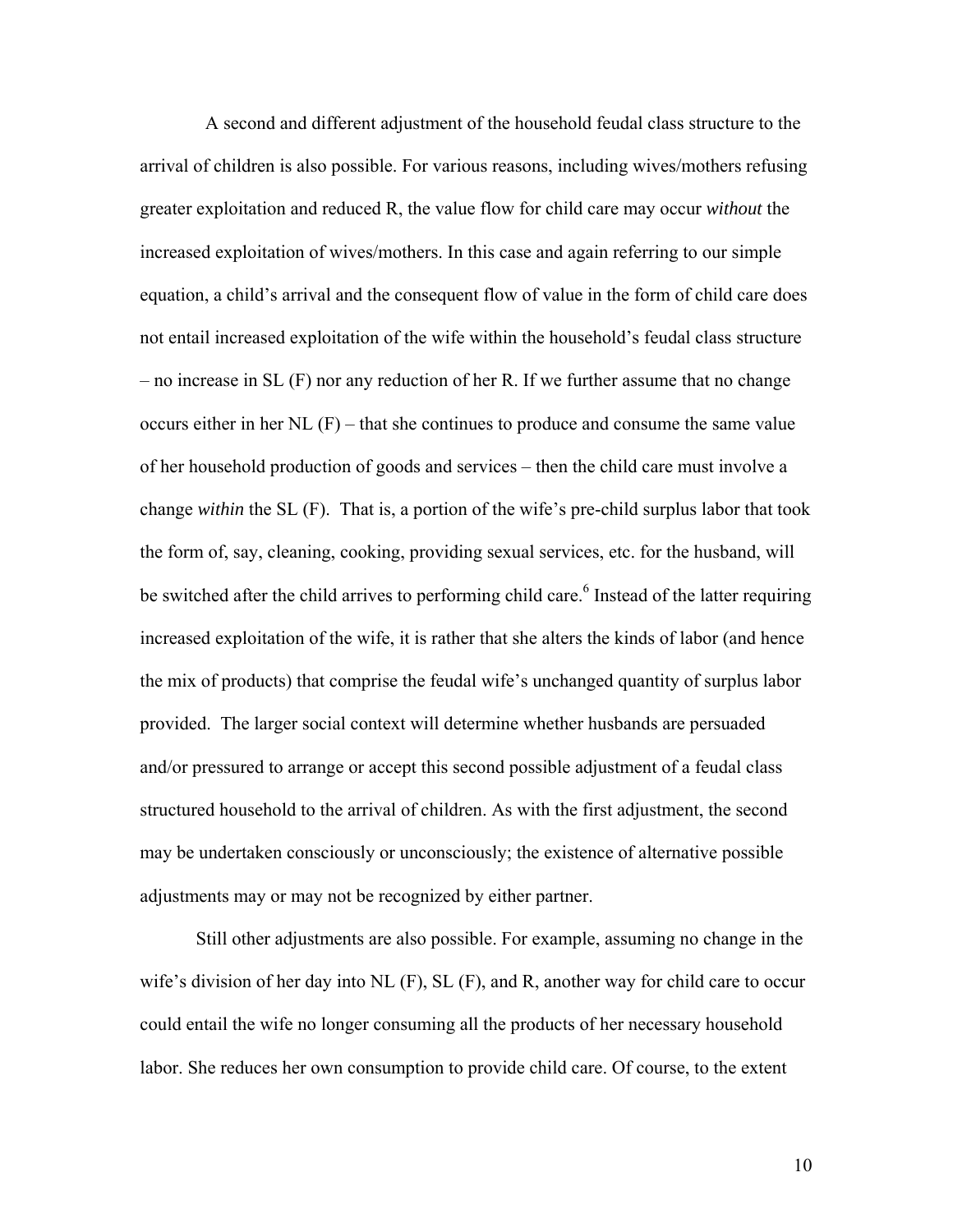that such a value flow would jeopardize the reproduction of the wife's serf labor power, it would undermine the feudal class structure of the household.

Yet another possible adjustment to the child's arrival in a feudal household may be that the father undertakes some childcare labor alongside his wife or instead of her doing such labor. While we examine below possible class and non-class consequences arising from father's added household labor, we can say here that were father's labor to produce some or all of the child care required by the arrival of the child, it could correspondingly relieve at least some of the disruptive pressures of the other possible adjustments to the child's arrival. In this way, the father's performance of childcare labor might not only sustain the child but also reinforce the feudal class structure of the household.

For completeness, we need finally to consider yet another possible adjustment of the feudal class-structured household to a child's arrival. A rise in the productivity of the wife's labor (for example, by providing her with improved tools, appliances, etc.) may occur. Then, during the same number of hours of labor, wives may be able to produce a larger quantity of goods and services. To the extent that increased productivity provided the goods and services for child care, the other adjustments described above could be less difficult for and less disruptive of the household's feudal class structure. Of course, since improving household labor productivity typically involves and results from buying appliances, it requires outlays from the husband's cash income from work outside the household. That would set in motion other problems for the household considered below in our discussion of household budgets. Finally, if their increased productivity results in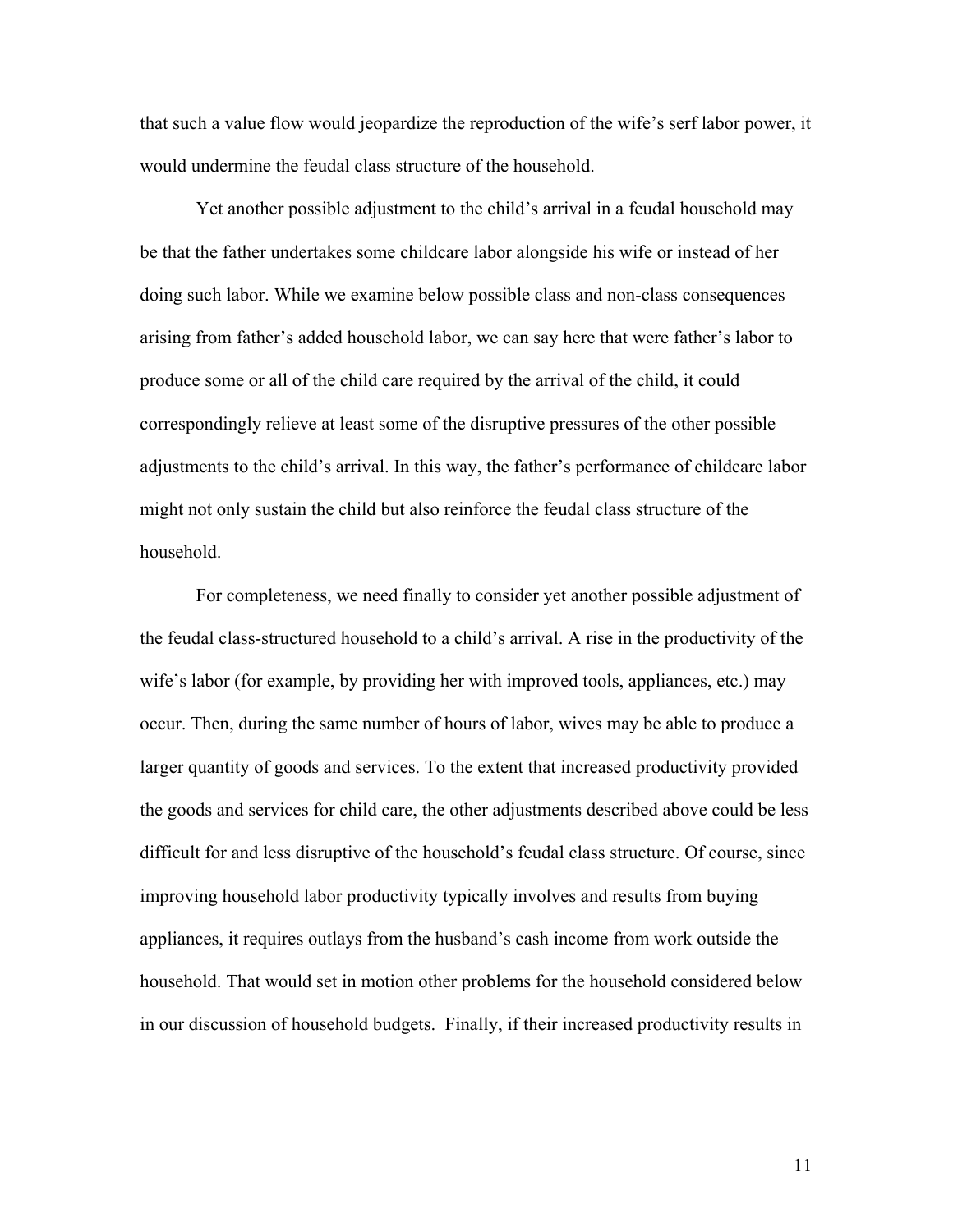wives spending fewer hours on products they consume and more on those delivered to their husbands, then the result would be an increased rate of feudal wives' exploitation.

The most likely adjustments of feudal class structured households to children's arrival will be those that reflect the customs, laws, and religions dominant in the US today (shaping, for example, the emotional needs, expectations, and taboos of wives and husbands). Thus, while productivity increases and childcare labor by fathers are possible, those adjustments, when they have occurred, seem rarely to have sufficed. Caring for children arriving in contemporary feudal households continues to depend on various combinations of increases in women's surplus labor (rising rates of household exploitation), reductions in their own consumption levels, and decreases in their nonlaboring time (R) within their households.<sup>7</sup>

These consequences for mothers risk their mental and physical exhaustion and their alienation from their children, their husbands, and even from the family as a socially celebrated institution. To the extent that wives (and also husbands) lack any consciousness that their children's arrival has complicated and strained the household's feudal class structure, they will lack the concepts and vocabulary to address the class aspects of their problems. Hence they will be less likely to change their households' class structures, even though those very structures contribute to the tensions they otherwise experience. Instead, spouses will more likely blame each other and/or the children for the alienation, exhaustion, and interpersonal ambivalences that so often follow children's arrival. Continuing the tragedy, when those children reach adulthood they too will more likely blame their parents, ignore class, and so perpetuate the situation generationally.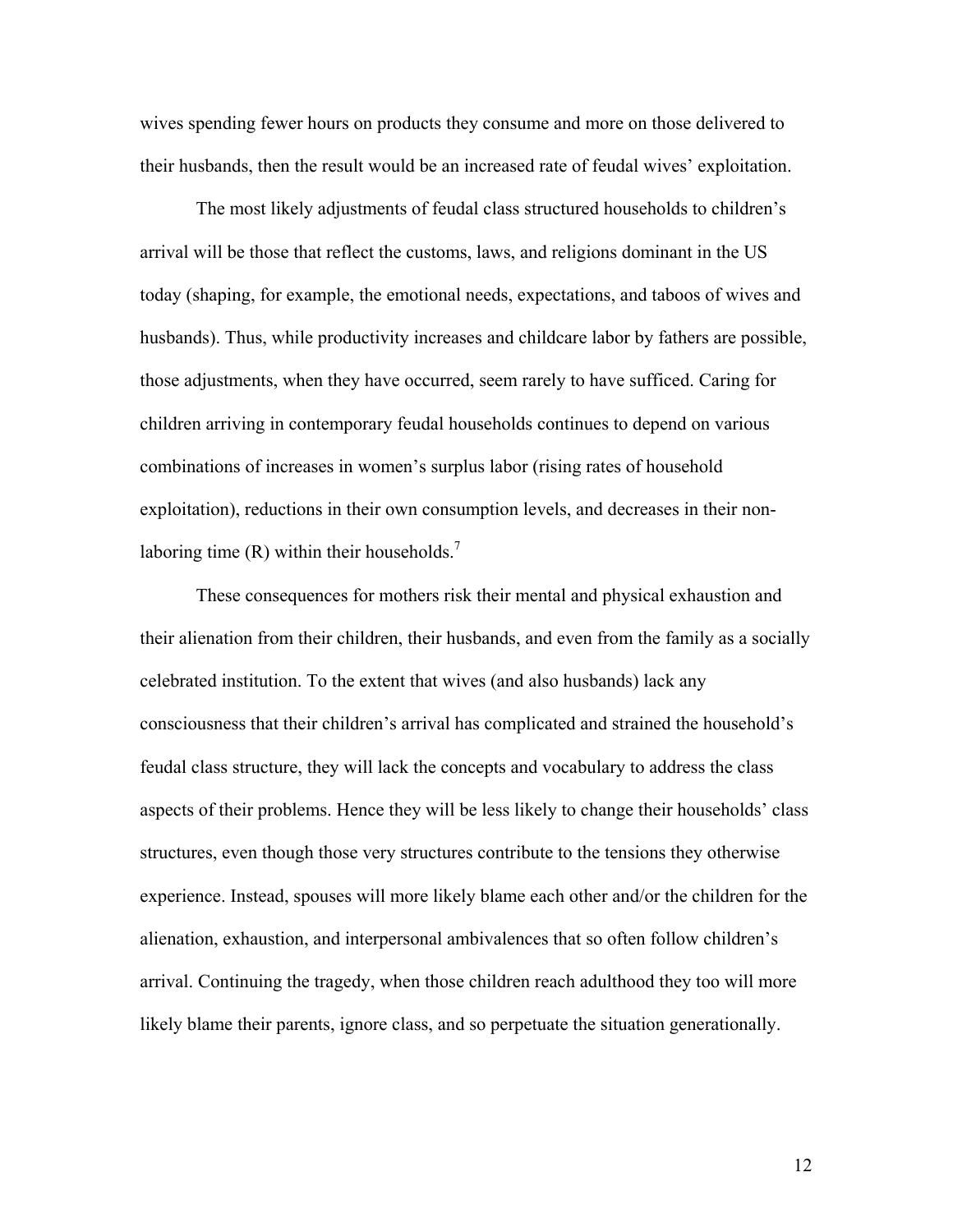Children thus impose particular personal costs on mothers and fathers living inside households with feudal class structures – alongside the opportunities they also present for parents to nurture, care, and both love and be loved by them. Mothers especially are generally expected to absorb those costs willingly. If they are not conscious of their rising feudal exploitation and its effects on the rest of the family and thus on the larger society too, that does not diminish its impact. Thus it not surprising those children at home are often victimized emotionally and physically by mothers and fathers who are themselves physically and emotionally stressed by the overwork they often recognize and the class exploitation they rarely do. In addition, children's arrival into a feudal household class structure also puts complex new demands and hence strains on its monetary arrangements. Feudal households must always balance the money inflows from the external sale of husbands' and wives' labor powers with the monetary outflows needed to reproduce not only the labor powers they each sell but also the household's internal feudal class structure. Children's arrival places new demands on that balancing process and thereby affects households and families in yet more ways. Thus we turn next to households and money.

#### **Class interactions between households and enterprises**

 One consequence of recognizing households' distinctive class structures is that social theory has a new and no longer avoidable task. Grasping any society's dynamic henceforth requires taking account of the interactions between class structures inside households and those outside, e.g. in enterprises (Gibson-Graham 1996 particularly ch.9). Understanding individuals and groups likewise now requires exploring how the *multiple*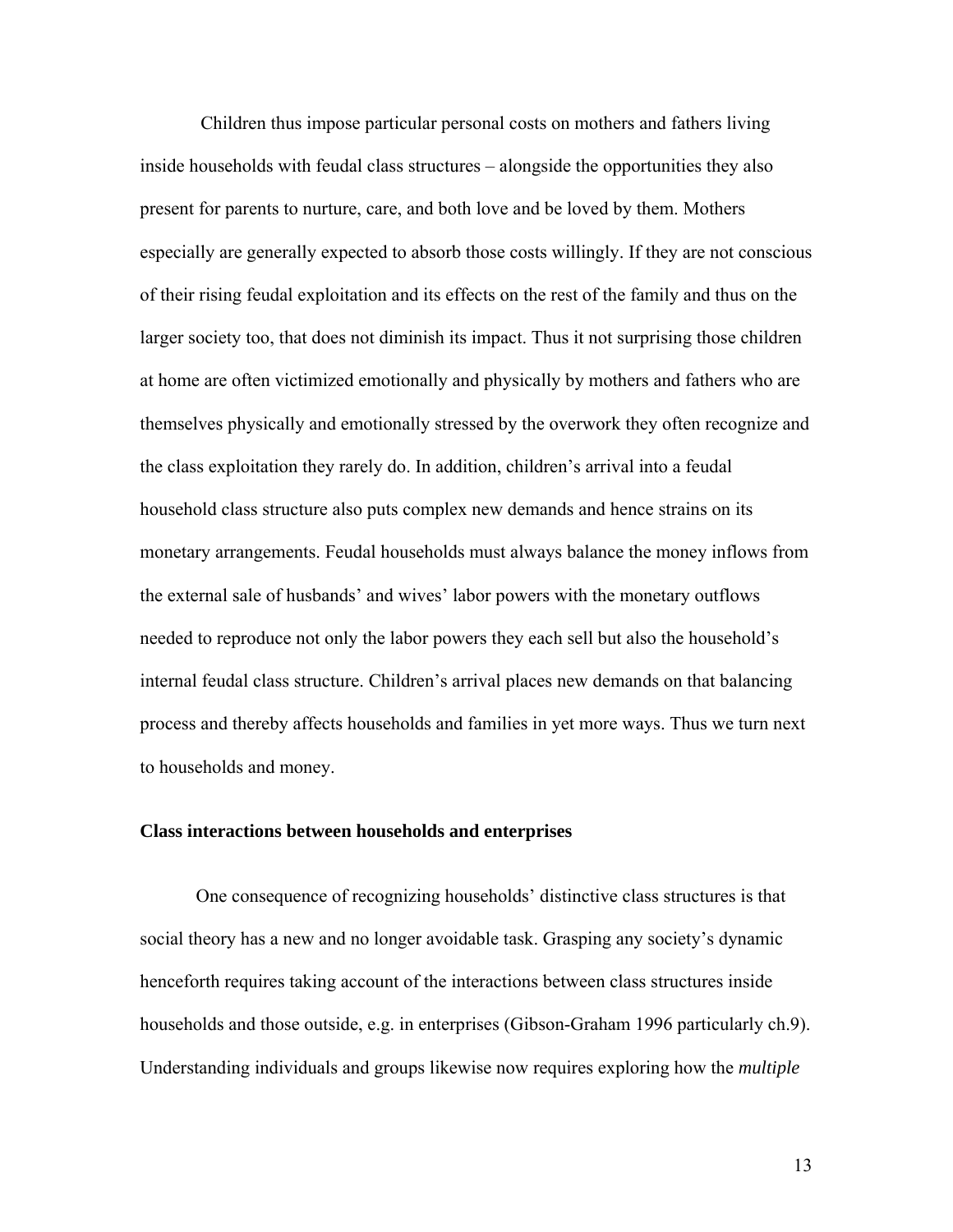class structures that their lives engage, at home and at work, interact to shape their experiences, interrelationships, and consciousness. Individuals participate in different class structures, within their lifetimes and often within each day. Goods and services flow among these different class structures. The multiple class structures of any society are thus complexly interdependent. Changes in any one class structure will change the others and the interactions among them. Class changes will in turn alter all the non-class structures and processes that comprise the social context of class. When children are introduced into the household's class structure, its resulting changes ramify socially.

 While various literatures explore other aspects of the complex relations between households and enterprises, all are virtually silent about how the production, appropriation, and distributions of surpluses occur differently in households and enterprises. They do not investigate why, when, and how surpluses flow between the class structures of household and enterprise, nor do they follow the social consequences of those flows. Thus, the contradictions besetting the class structures of households and enterprises and the relationship between them remain largely unrecognized in the contemporary families who struggle to manage those contradictions and their effects. Our goals here are to add class-qua-surplus analyses of households and enterprises to the existing literatures and to extend class consciousness generally.

 Every class structure requires preconditions if it is to begin and ongoing conditions of existence if it is to be reproduced over time. As preconditions for any particular class structure to occur in a society's production activities, we may mention (1) that the requisite tools, equipment, and raw materials must be made available to commence such production, and (2) that laborers must be willing, able, and interested in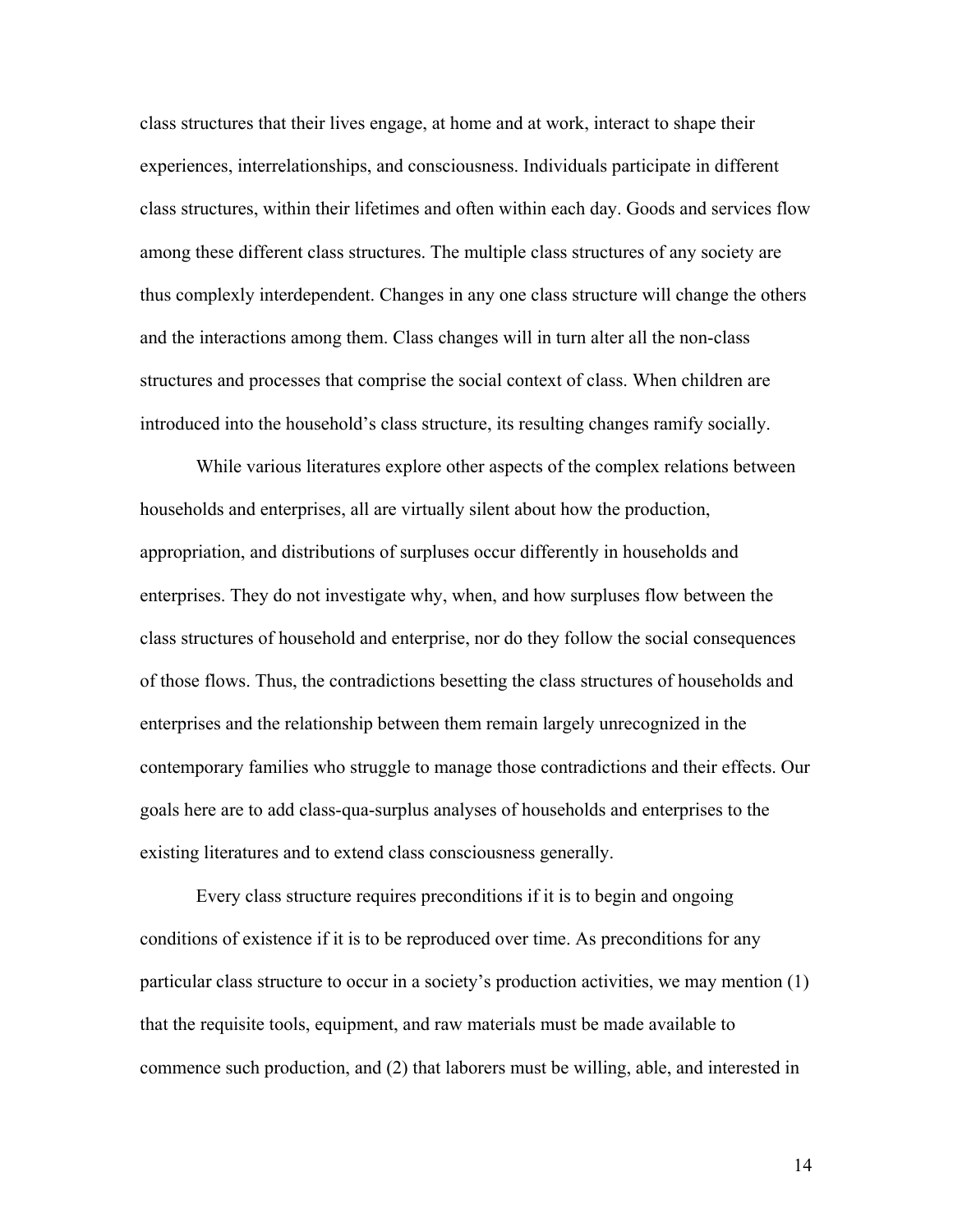beginning to produce and deliver a surplus to the appropriators in that particular class structure. As ongoing conditions of existence of any particular class structure, used up means of production must be replenished and laborers must continue to produce and deliver surpluses to its appropriators. Additional ongoing conditions of existence include that the produced surplus must be quantitatively sufficient to enable its appropriators to distribute portions sufficient to secure all those conditions of the class structure's reproduction that would not otherwise be secured. And finally, the surplus must either take – or be easily changed into – the qualitative form(s) needed to secure those conditions. That is, the surplus must be distributed in a form acceptable to those recipients who provide the needed conditions of the class structure's reproduction. In more formal theoretical terms, the class structure's commencement and reproduction require that its preconditions and then its ongoing conditions be realized.

Once any particular class structure's preconditions have been realized and it comes into existence, its reproduction is threatened if and when any of its ongoing conditions of existence is withdrawn. For example, if, within any class structure, its productive workers refuse to continue to produce surpluses or to deliver them to the surplus appropriators, then that class structure's continued existence is rendered problematical. If the tools, equipment, and raw material used up in production are not replenished, that will also jeopardize the class structure. Similar jeopardy would attach to a class structure if the appropriators lack sufficient surplus to distribute the requisite portions to secure its conditions of existence. Finally, to take another example especially germane to the rest of this discussion, if a class structure generates a surplus that is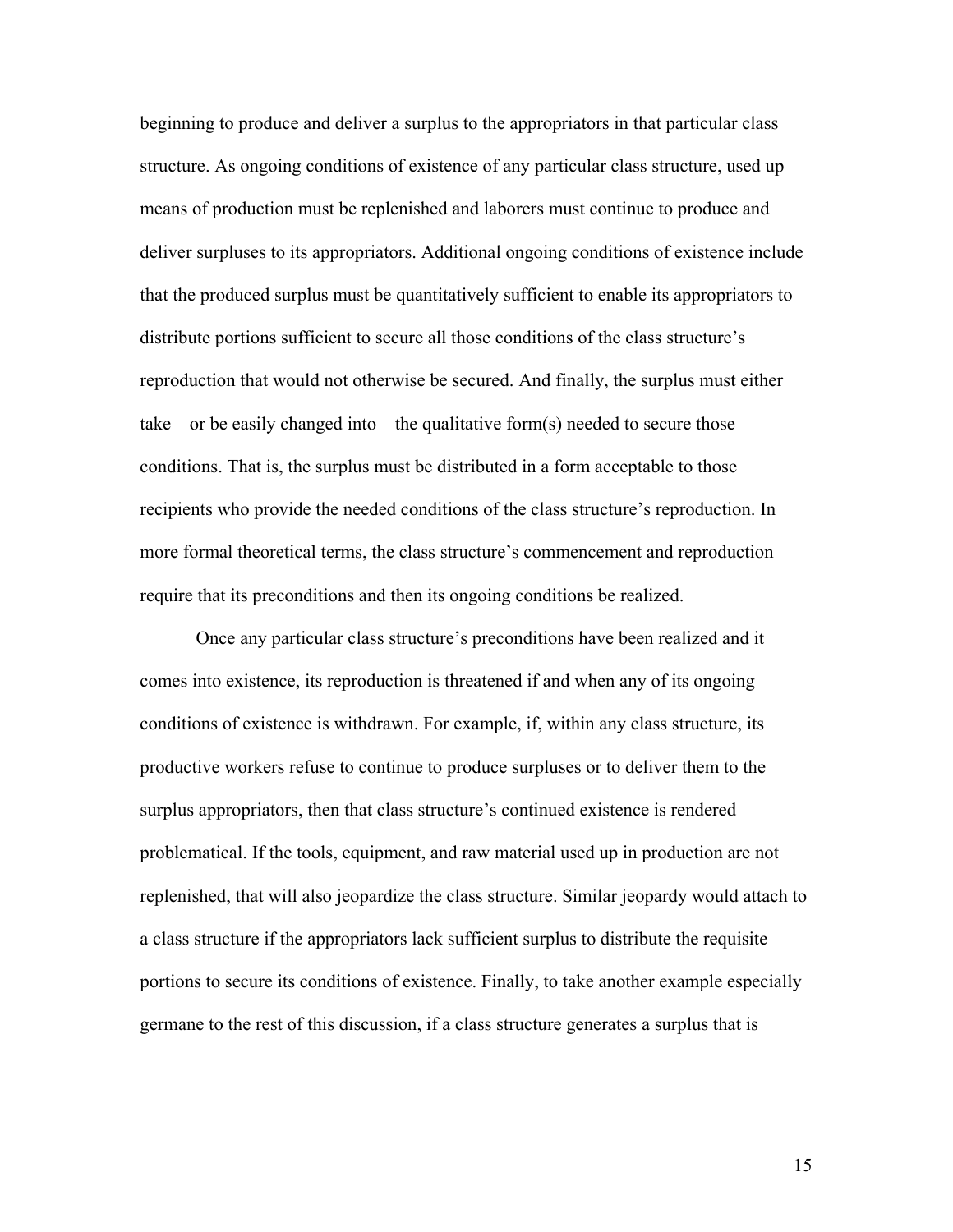qualitatively unacceptable to its intended recipients, then that class structure is threatened.

This last is precisely the existential dilemma of the feudal class structures of households when they are located within today's highly monetized societies. The household's feudal class structure typically has several conditions of existence that can be secured only with money disbursements, yet the wife inside the household produces and delivers to her husband a surplus that is usually in-kind rather than in monetary form. These money disbursements pose a basic problem which has to be solved for the feudal class structure of the household to survive within a monetized, capitalist enterprise economy. For example, the wife's feudal surplus labor requires a physical space in which to work; the family home is a condition of existence of the feudal class structure within it. To secure the family home, the husband and wife perhaps undertake a mortgage loan that requires money payments to the mortgage lender out of the household's feudal surplus. Alternatively, they may rent the living space that enables their household's feudal class structure. Obliged then to make rental payments – necessarily in money form – they face the problem that their household surplus does not take the requisite money form. Other examples include possible taxes levied on the feudal households and interest payments on loans to the household.

Even before the problem arose of money payments needed to secure certain of the feudal household's ongoing conditions of existence, there were the money payments needed to secure the preconditions of the feudal household's coming into existence. That is, money was typically needed to make initial purchases of the tools, equipment, and raw materials to begin a feudal household (and then, of course, to replenish them regularly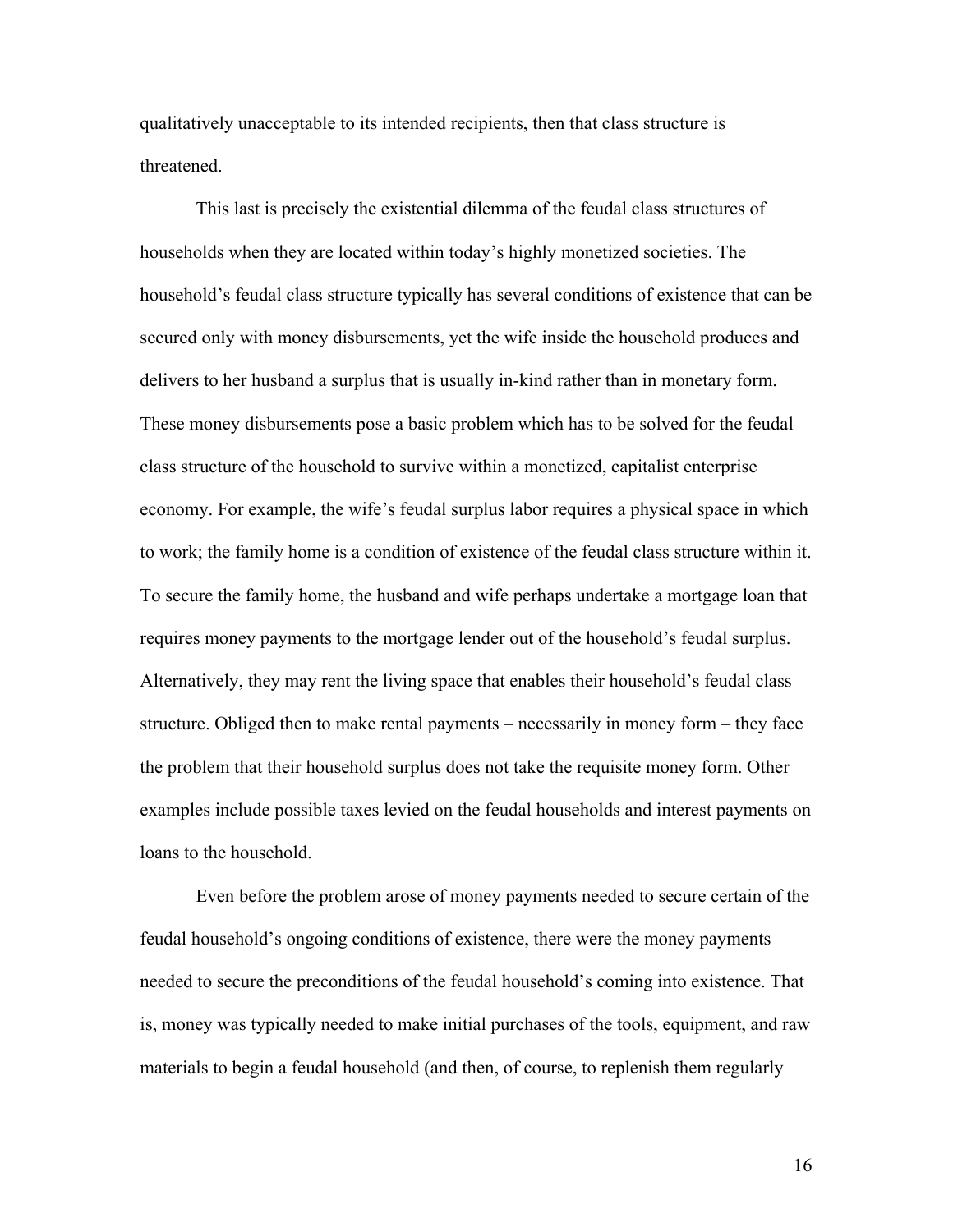thereafter). In sum, feudal households, both to begin and to continue, must make a variety of money payments.

 However, one distinction that differentiates the feudal household from the industrial capitalist enterprise is that while the latter's class structure is usually fully monetized, inside the feudal household produced goods and services rarely take a monetary form. Thus the problem for the existing feudal class structures inside households – if they are to coexist with capitalist enterprises outside – is that they must make money payments while they do not generate money incomes.<sup>8</sup> The general solution typical in modern societies has been to work out household budgets that co-mingle monetized and non-monetized components from both class structures, the feudal inside the household and the capitalist outside. Yet, like all solutions, the budgetary solution is contradictory as it generates new problems and tensions even as it resolves old ones.

 To explore the household budget and the feudal/capitalist class structures it encompasses, we make some simplifying assumptions. First, we assume that the husband is the only household member who earns money income from outside the household. Our argument can easily be extended below to accommodate today's more usual situation where wives also do wage work outside the household. Second, and also only for simplicity, we assume the husband sells his labor power to an industrial capitalist. Our argument could be modified for any other mode of earning money outside the household. Given these simplifying assumptions, it follows that the husband's money wages must be the source for those monetary payments required to secure the conditions of existence of the feudal class structure of his household.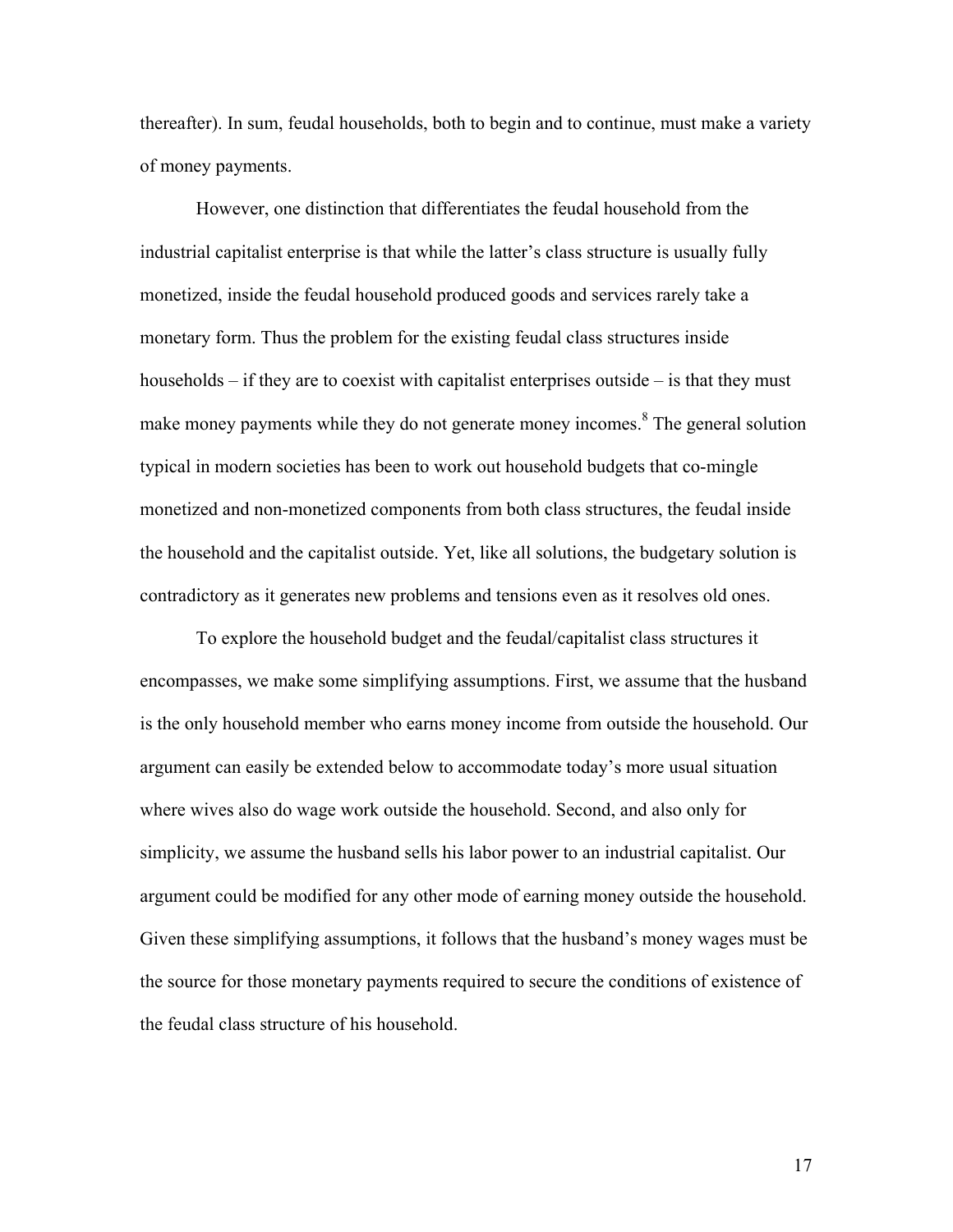The husband's money wages flow into the household's composite budget. A portion of those money wages then flows out as expenditures to purchase the tools, equipment, and raw materials that replenish, upgrade, or supplement those used up in household production and to secure those ongoing conditions of existence of its feudal class structure that require money payments. In effect, the household budget accomplishes a transfer of money from the husband's participation in the capitalist enterprise to the reproduction of its feudal class structure. The problem of the qualitative form (non-monetary) of the feudal household's surplus has been solved by this budgetary transfer. In this way, the household budget effectively encompasses and integrates the feudal and capitalist class participations of household members.

 However, this budgetary transfer solution raises new problems of its own. In the simple feudal household we have assumed, the transfer diverts a portion of the husband's wage income to reproduce the household's feudal class structure. The question thus arises: how does this wage diversion affect the husband? Our answer draws on Marx's classic definition of the value of labor power as equal to the sum of values of the commodities workers customarily demand to reproduce their labor power. Like Marx, we assume, for expository simplicity, that the wages employers pay for the labor power they buy from workers equals the value of that labor power. Thus, diverting a portion of the father's wages to secure his feudal household will prevent him from buying and consuming the full set of commodities customarily needed to reproduce the labor power he sells to his employer. This is a problem for the capitalist enterprise that employs him because a husband's reduced consumption may jeopardize his continued productivity and hence employability (because of deteriorated physical, psychological, and/or emotional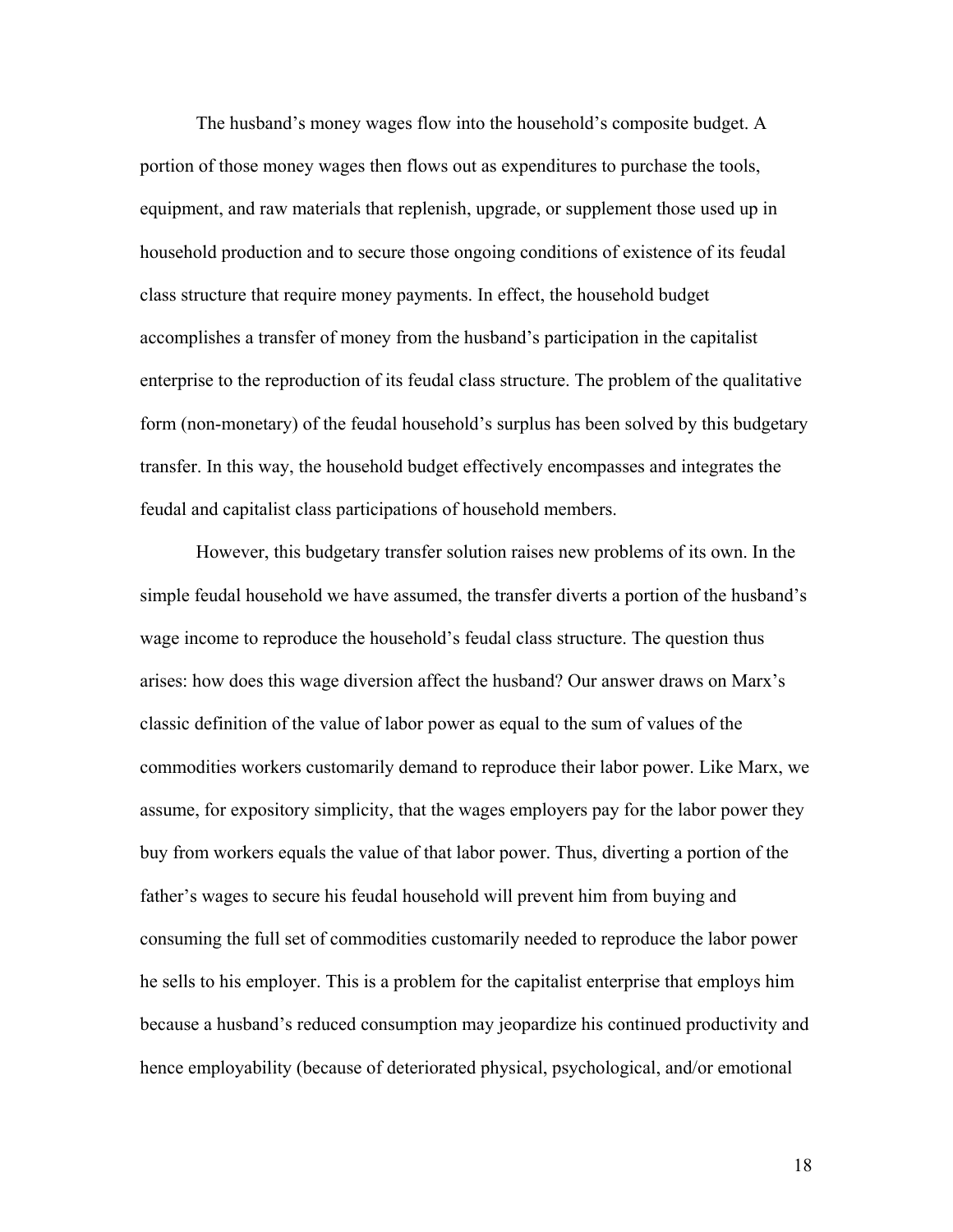well-being). The husband's reduced consumption also presents risks to the household, since if he consequently lost his job in the capitalist enterprise, that would undermine the household budget and hence the household altogether. If children were added to the feudal household, likely requiring still more monetary payments to secure their places within the household class structure, further pressures for diverting the husband's wages might well ensue and thus cause further problems for both class structures.

 The general response to the problems raised by the transfer of some of the husband's wages to securing the household's feudal class structure has been to compensate him by diverting to his consumption a portion of the feudal household surplus. This compensation entails a reverse transfer. In the first transfer, money wages from the father's participation in the capitalist class structure of the enterprise are transferred to reproduce the household's feudal class structure. In the compensating reverse transfer, a portion of the feudal household's surplus labor, embodied in nonmonetized goods and services, is consumed by the father to reproduce the labor power he sells to the capitalist employer. One transfer reproduces the household's members' participation in its internal feudal class structure, while the other reproduces the household's members' participation in an external capitalist class structure.

 These internal transfers of the household budget make it one site of the class contradictions in the relation between household and enterprise in many contemporary societies. Husband and wife will not always agree on which household conditions of existence require monetary payments, how large each of such payments should be, when the payments should be made, etc. They may dispute the portion of the husband's wages to be used to purchase commodities for the reproduction of his labor power or the portion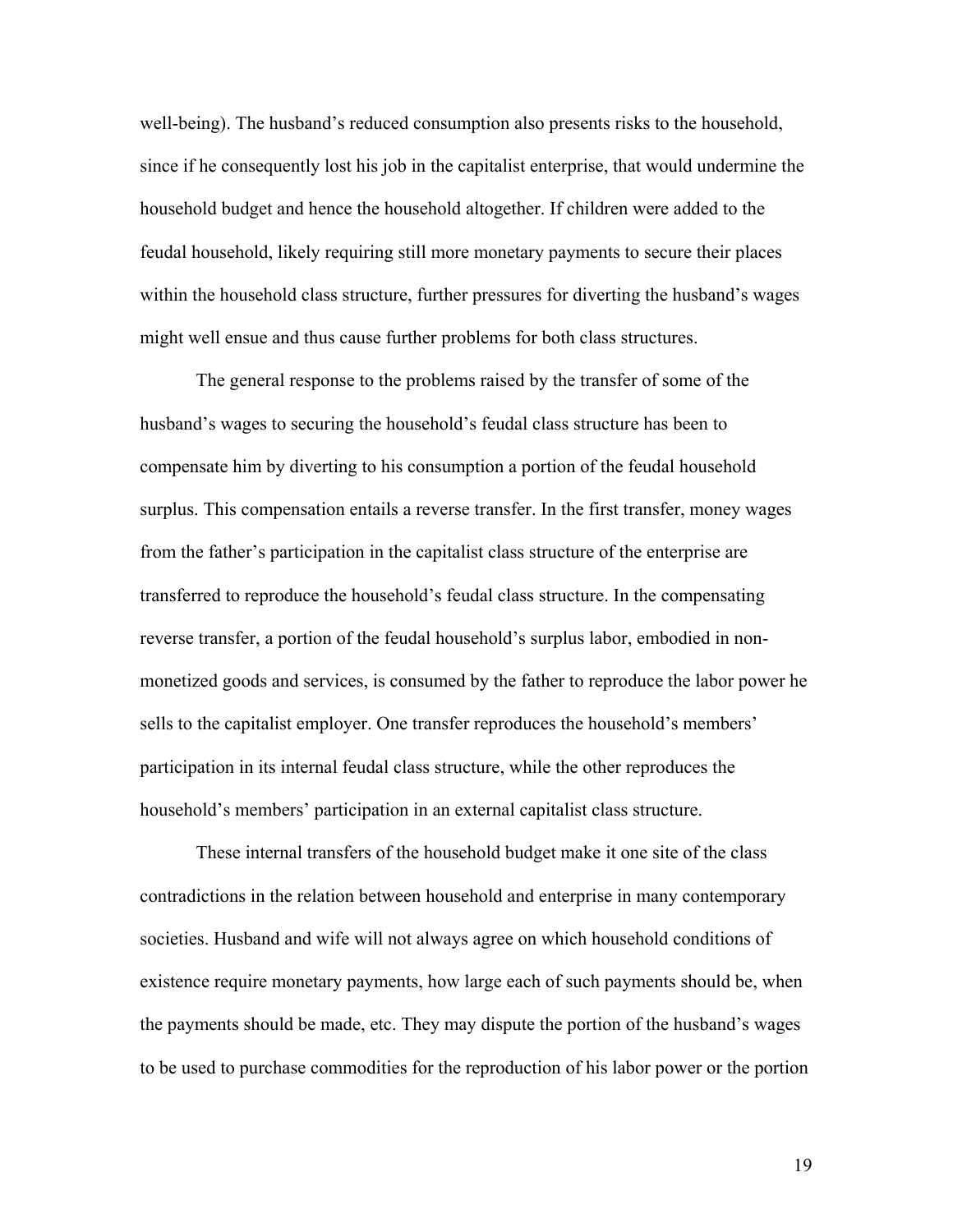of the household surplus to be provided for the husband's consumption. Husband and wife have different relations to and dependencies upon the two opposing transfers within the household budget. The differences and tensions resulting from these contradictions can aggravate, disrupt, and even fragment households. The arrival of children and possibly other adults into such households will further complicate and perhaps aggravate their contradictions and tensions.

 If the lives of the wife and children revolve mostly around the feudal household, they may well favor its well-being by supporting a household budget that transfers more of the husband's wages away from expenditures to reproduce his labor power. If the husband, whose life is split between two class structures, is more invested for cultural reasons in his capitalist employment, he may well resent the deflected wages and view household budget priorities very differently. The husband who seeks more surplus labor from his wife to compensate for the wages he uses to support the feudal household may find her resistant. Children may enhance her resistance and eventually weigh in on her side of such conflicts with the husband. In short, household budgeting is replete with class dimensions and contradictions.

 The husband must reproduce his labor power to be able to sell it again and thus ensure his income and his social position. He uses his wages to do that. He has certain conscious or unconscious ambivalences about marriage and household and children. He is culturally disposed, in most circumstances, to want them, yet he also senses the difficulties their sustenance will provoke for him as they likely did in his family of origin. The feudal wife is more intimately connected to the household's maintenance and likely, again for cultural reasons, to appreciate its importance for the family more than the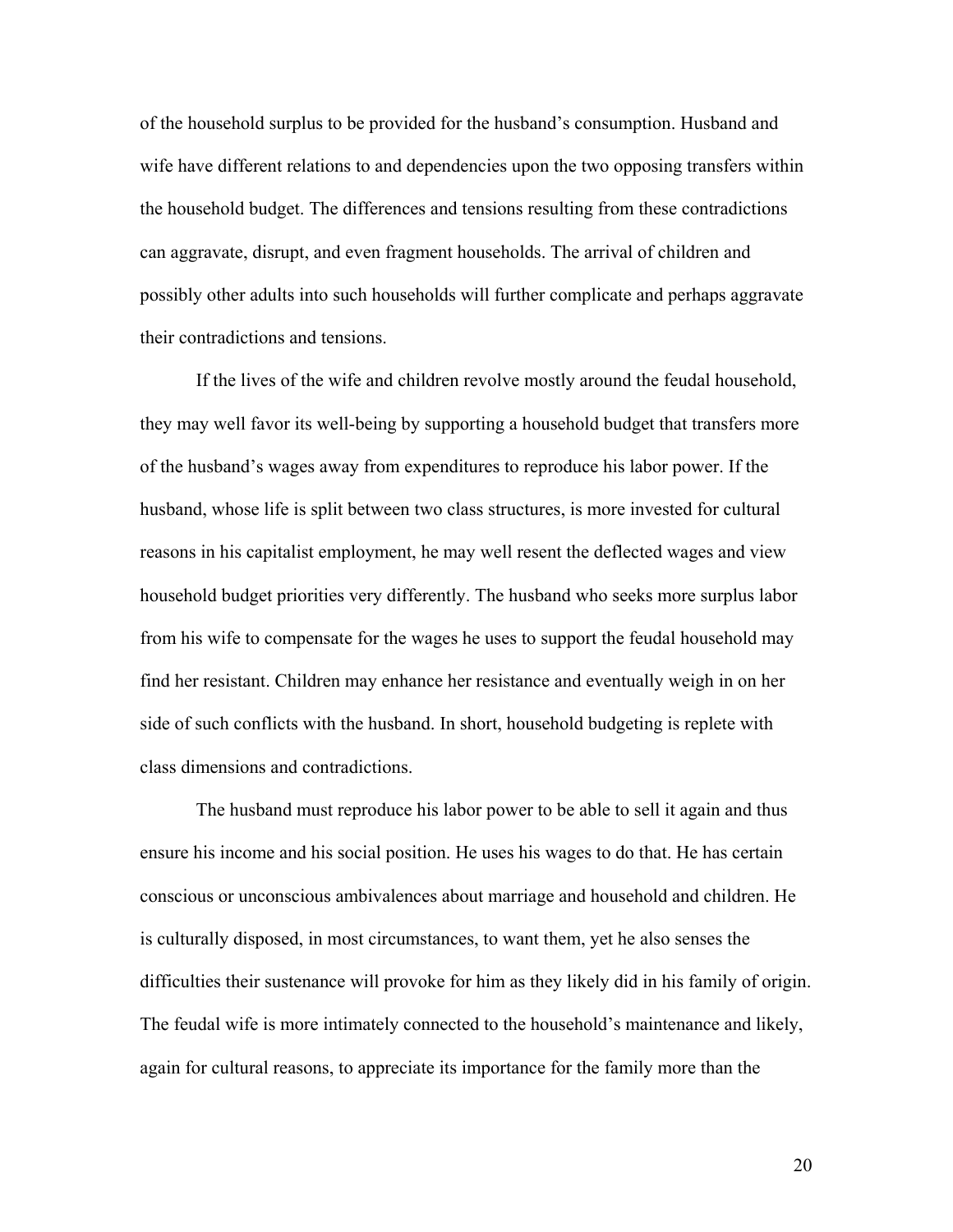husband does. The children developing inside such class-conflicted households will exhibit all manner of complex responses to how each parent struggles in and with those conflicts. The children's responses will, in turn, shape their own later adult engagements with the class contradictions connecting their households and enterprises. Just as those class contradictions shape the personal interactions and relationships between husband and wife, they do likewise, albeit in different ways, for the children growing up in such households.

Negotiations among family members may achieve some at least temporary compromise regarding monetized feudal subsumed class payments and the accommodating transfers within the household budget. However, changes within the two class structures as well as non-class changes affecting household members undermine and disrupt such compromises. The class contradictions of contemporary households constantly shape their trials and tribulations and their lasting impacts on all its members. Class contradictions thus ramify their effects across the social landscape. Because those effects include serious social costs, we presume that rendering the class contradictions visible and explicit will give modern society a better chance to deal with if not reduce those costs. Our household class analysis provokes especially this new question about contemporary household-enterprise interactions and their social effects: what sorts of class changes in both households and enterprises might yield preferable social results?

#### **Class complexities of the household budget**

To further unpack the mutual dependency between the class structures of feudal household and capitalist enterprise, and to set the stage for much of the rest of this paper,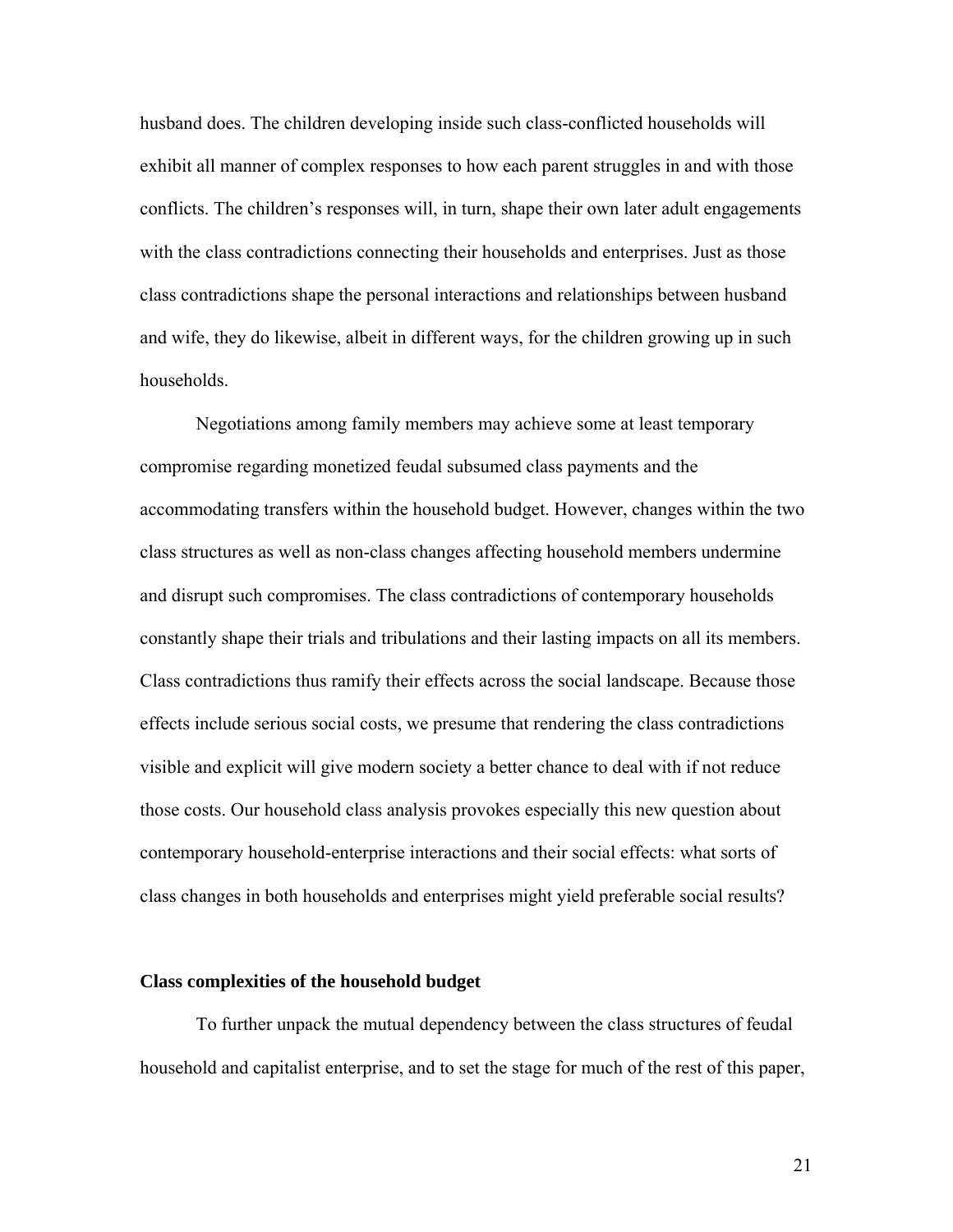we propose a simple value analysis of the flows between them. To summarize our argument so far, namely that the husbands in our simplified narrative have one foot in (enterprise) capitalism and another in (household) feudalism, we offer a simple inequality. Inequality 2 below slightly modifies Marx's similar formulation for the value of labor power in Capital, Vol. 1. It does this by taking into account the fact that the value of labor power received by the husband - V (CAP) – does not suffice for *both* the reproduction of his labor power and the monetized payments required to secure the conditions of existence of his feudal household.

2. 
$$
V(CAP) < C_c(CAP) + Y_{HB}
$$

Here, V (CAP) stands for the value of the husband's labor power sold to the capitalist enterprise (presumed to equal his money wage). These wages are understood to flow into the household budget as its monetized income. Following Marx, V (CAP) is defined as equal to the value of all the commodities he must customarily purchase and consume to reproduce his labor power (i.e.,  $V (CAP) = EV/UV x UV$  where EV/UV stands for the unit value of each customarily consumed commodity and UV stands for the entire bundle of such commodities). Let us define  $C_c$  (CAP) as this value the husband must spend on such customarily consumed commodities to reproduce his labor power:  $C_c$  (CAP)  $\equiv$ EV/UV x UV. Finally,  $Y_{HB}$  stands for the portion of the husband's wages diverted away from commodity purchases for his own consumption and used instead to (1) purchase tools, equipment, and raw materials (appliances, children's' clothing and toys, raw food, etc.) to replenish those used up in the wife's household production, and (2) secure certain conditions of existence of the household's feudal class structure (rent, insurance premiums, and property taxes on the feudal home; donations to the church; expenditures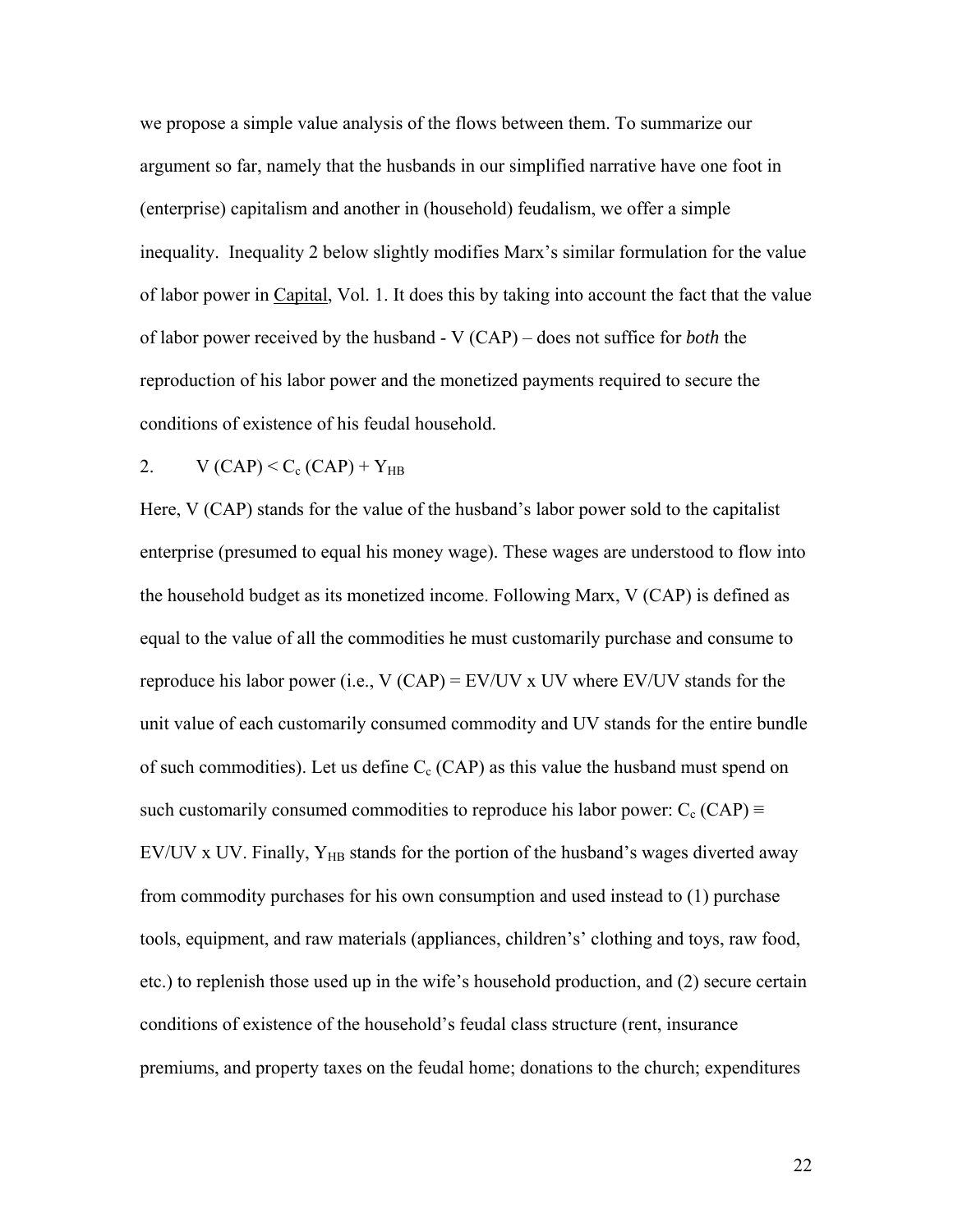on childcare such as children's clothing, diapers, carriages, cribs, toys, and baby-food, etc). $\degree$  As in all of the following equations and inequalities, the variables here are measurable in the usual "value" (i.e., socially necessary abstract labor) terms.

Clearly, if  $Y_{HB}$  were zero – for example, an unmarried male wage-earner living alone who spends all his wages on commodities for his personal consumption – then V (CAP) =  $C_c$  (CAP). Likewise, if  $Y_{HB} > 0$ , then only *part* of the husband's wage is available to purchase only *part* of the commodities he needs to consume to reproduce his labor power.

The inequality sign in expression 2 above follows from Marx's value assumption, namely that the value of labor power equals the abstract labor necessary to produce the bundle of commodities (EV/UV x UV) whose consumption will just reproduce the husband's labor power. Thus, once the wage-earner uses some part of his wages for purposes other than buying commodities to reproduce his labor power, Marx's equation converts into the inequality of expression  $2<sup>10</sup>$  If wages equal the value of the husband's labor power, then they cannot pay for both the reproduction of his labor power and the payments included in the  $Y_{HB}$  term that reproduce the household's feudal class structure.<sup>11</sup> Using any portion of the husband's money wages for the reproduction of the household's feudal class structure (i.e.,  $Y_{HB} > 0$ ) reduces the commodities he can buy and consume, and that threatens the reproduction of his labor power.<sup>12</sup>

In many countries, most male wage laborers live in households whose budgets use portions of their wages to secure conditions of existence of those households' feudal class structures. Such household budgets thereby threaten capitalism. Indeed, the more pressing become the financial demands to support feudal households, including raising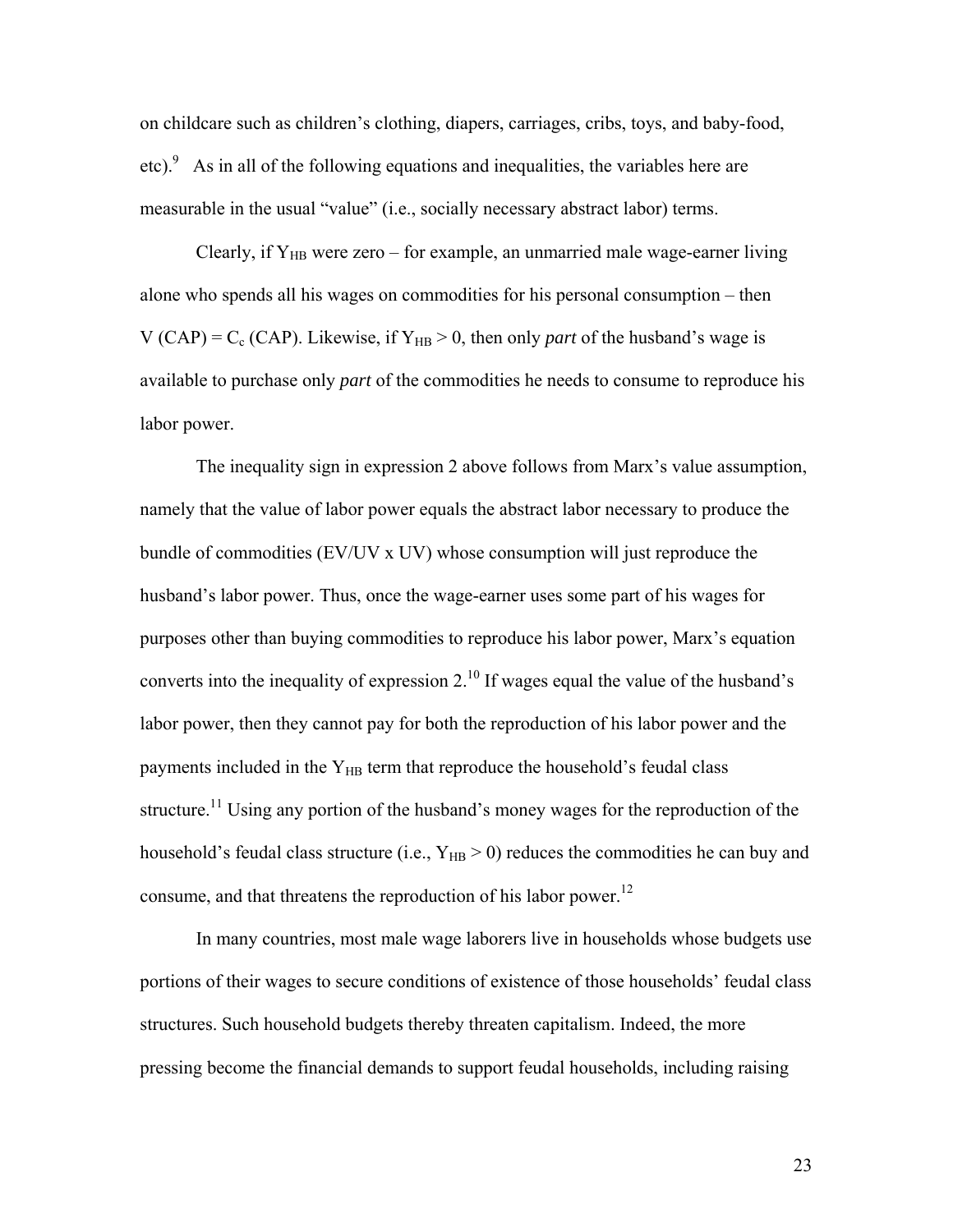children there, the stronger this threat becomes.<sup>13</sup> Yet the husband whose participation in the capitalist class structure is threatened in this way is also the "head" of the household, the appropriator of the feudal surplus produced within it. He is, in short, torn between the contending demands and rewards of his positions within the two class structures that his life engages. The need to purchase commodities to reproduce his labor power contradicts the need to fund his household, to "support his family" there. Moreover, this contradictory tension in the husband is no doubt communicated to and shared by wife and children; indeed it becomes woven into the culture of the larger society. We suspect that the demands of family and children today, as compared, say, to Marx's day, tip the balance such that now relatively more of the husband's wages are diverted to securing the feudal household.

This change in household budgeting arose alongside the historical development of a new world-view of the family and children. Modern capitalism is increasingly viewed as resting ultimately on the strength of "an underlying family structure." More than before, children are conceived of and treated as cherished wards there. Earlier capitalism's harsh treatment of children (so aptly described by Engels) contributed to this evolution. New discourses arose that not only documented abuses, but also produced children as new objects of social – legal, medical, economic, and above all family – concern and need. Sensitivities changed as well, thereby helping to instill in wageearners a propensity to spend relatively more on family and childcare at the expense of commodities for personal consumption.<sup>14</sup> Capitalism's abuse of children in many "less developed countries" today evokes similar sentiments and reform movements aimed, at least in part, to "strengthen families and households."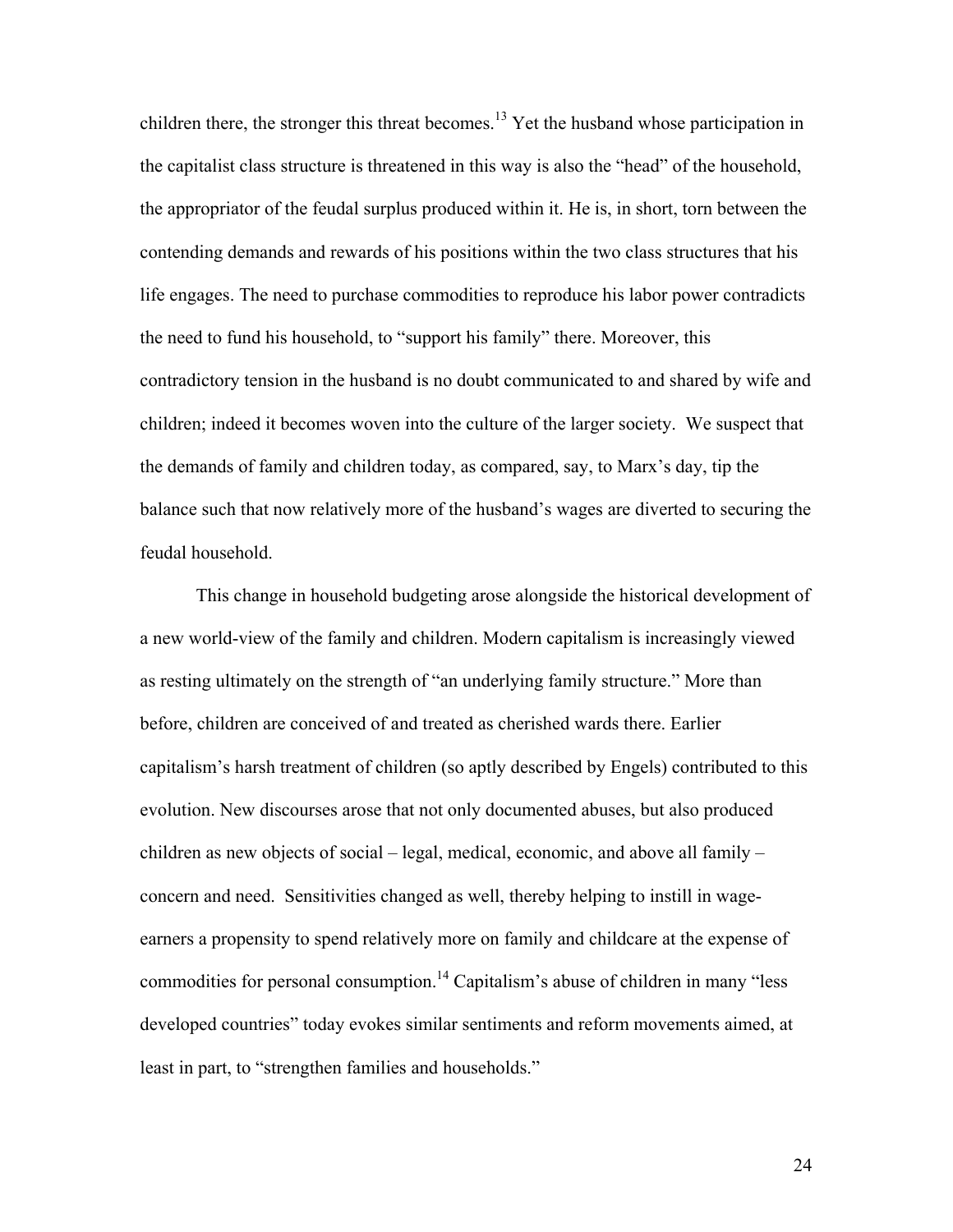However, the household's reproduction requires a balanced coexistence of its various members' participations in both feudal and capitalist class structures. The threat to the husband's reproduction of his labor power must somehow be compensated or offset. Otherwise a threatened capitalism will react back and threaten the household as well (for example, by dismissing male workers whose productivity falls as a result of their not adequately reproducing their labor power). As we shall show, the husband's threatened labor power reproduction is partly offset by reorganizing the household's internal feudal class structure to provide more of its output for the husband's personal consumption.

We begin our demonstration of this argument by introducing inequality 3 to represent the household feudal class structure in value terms.

3. SL (F)NM + NCRM > SSCP (F)NM + SSCP (F)M

 $SL(F)_{NM}$  is the feudal household surplus labor (in "value" terms measured in abstract labor time) that husbands appropriate from their wives; the subscript NM indicates that this value takes a non-monetary form.  $NCR_M$  represents the transfer of value (a "nonclass revenue" or NCR since it is neither a surplus appropriated nor one distributed) to the feudal household resulting from the diversion of a portion of the husband's wages; the subscript M indicates that this value flow has a monetary form.<sup>15</sup> On the right hand side of inequality 3, we have disaggregated the household's feudal subsumed class payments, i.e. its outlays to secure the conditions of existence of its internal feudal class structure.<sup>16</sup> One portion, SSCP  $(F)_{NM}$  stands for those feudal subsumed class distributions that take a non-monetary form. The remaining portion, SSCP  $(F)$ <sub>M</sub> represents those subsumed class distributions that must be made in cash. As argued above, in most modern societies, this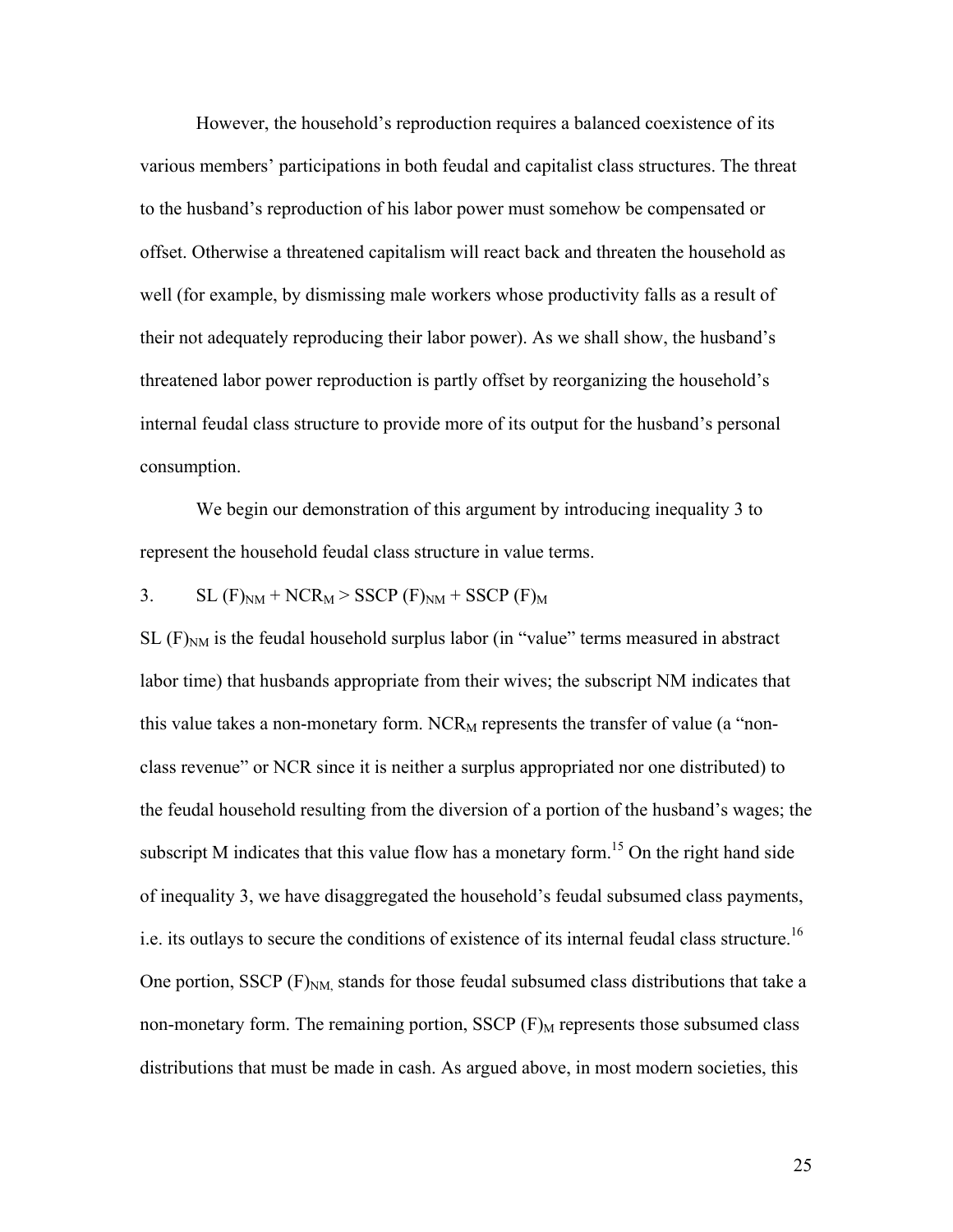latter portion is substantial and may well exceed the former. The inequality results because the husband transfers a portion of the monetized value he received from capitalist employment into the feudal household to finance its feudal cash requirements. This inflow of value from capitalism to the feudal household enables household revenues to exceed required expenditures.

 Inequality 3 shows how the functioning of the feudal household depends partly on capitalism, specifically the diversion of husband's wages partly to sustain his household's feudal class structure. We show next how this very dependence yields a return flow of value to help reproduce the husband's labor power. This return flow is accomplished when the husband acquires for his own consumption a portion of his wife's feudal surplus labor inside the household. That consumption helps to reproduce his labor power; it compensates for the diversion of his wages within the household budget. The household budget has thus accomplished two value transfers: (1) the diversion of wages derived from a capitalist class structure (enterprise) for expenditures to support a feudal class structure (household) and (2) the diversion of a portion of the surplus in the feudal class structure (household) to help reproduce the labor power sold to a capitalist class structure (enterprise).

 While unlikely, it is possible that the two opposing value transfers are exactly equal. We may express such an equality viewed from the vantage point of the feudal household as equation 4:

4. SL  $(F)_{NM}$  + NCR<sub>M</sub> = SSCP  $(F)_{NM}$  + SSCP  $(F)_{M}$  + Y<sub>NM</sub>

The newly introduced variable,  $Y_{NM}$  represents the non-monetized portion of the wife's feudal surplus labor diverted to help reproduce the husband's labor power. This diversion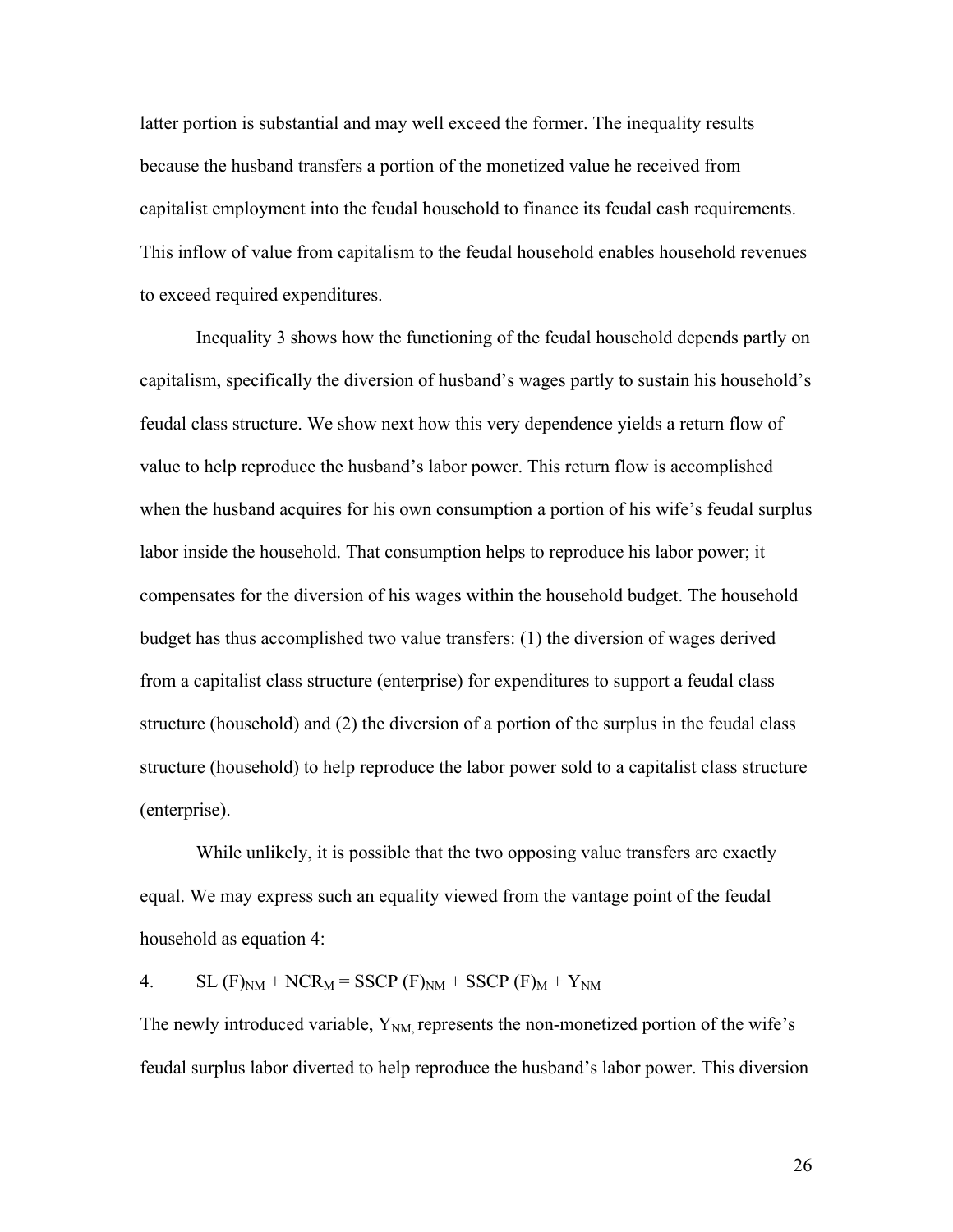diminishes what remains of the wife's feudal surplus available to secure household feudalism's conditions of existence (i.e., SSCP  $(F)_{NM}$ ). The equal sign in Equation 4 signals that what the household's reproduction suffers by providing  $Y_{NM}$  for the husband's personal consumption is exactly offset by what the husband suffers by providing  $NCR_M$  for the household's reproduction at the expense of reproducing his own labor power.

Equation 5 shows the same result considered from the vantage point of the husband as wage laborer:

5. V (CAP) - Y<sub>HB</sub> + Y<sub>NM</sub> = 
$$
\hat{C}_{c}
$$
 (CAP) + C<sub>H</sub>

On the equation's left hand side is the husband's money wage income, V (CAP), minus the portion of his money wage diverted to the budget for securing the feudal household's reproduction,  $Y_{HB}$ , plus the portion of value transferred to his personal consumption from the feudal household,  $Y_{NM}$ . On the right hand side is the husband's new level of consumption: the value of commodities he can actually buy with the portion of his wages *not* diverted to reproduce the household's feudal class structure,  $\hat{C}_c$  (CAP), plus the portion of his wife's feudal surplus labor (non-monetized) diverted for his personal consumption to reproduce his labor power,  $C_H$ . Assuming, as we have, that this value inflow,  $Y_{NM}$ , equals the value outflow,  $Y_{HB}$ , then what the husband suffers by the reduced purchase of commodities,  $\hat{C}_c$  (CAP), is exactly balanced by what he gains in feudal household consumption,  $C_{H}$ .

#### **Class contradictions between households and enterprises**

Equations 4 and 5 allow us to pinpoint the tensions surrounding the household's attempt to integrate external capitalist wage labor and internal feudal production. To the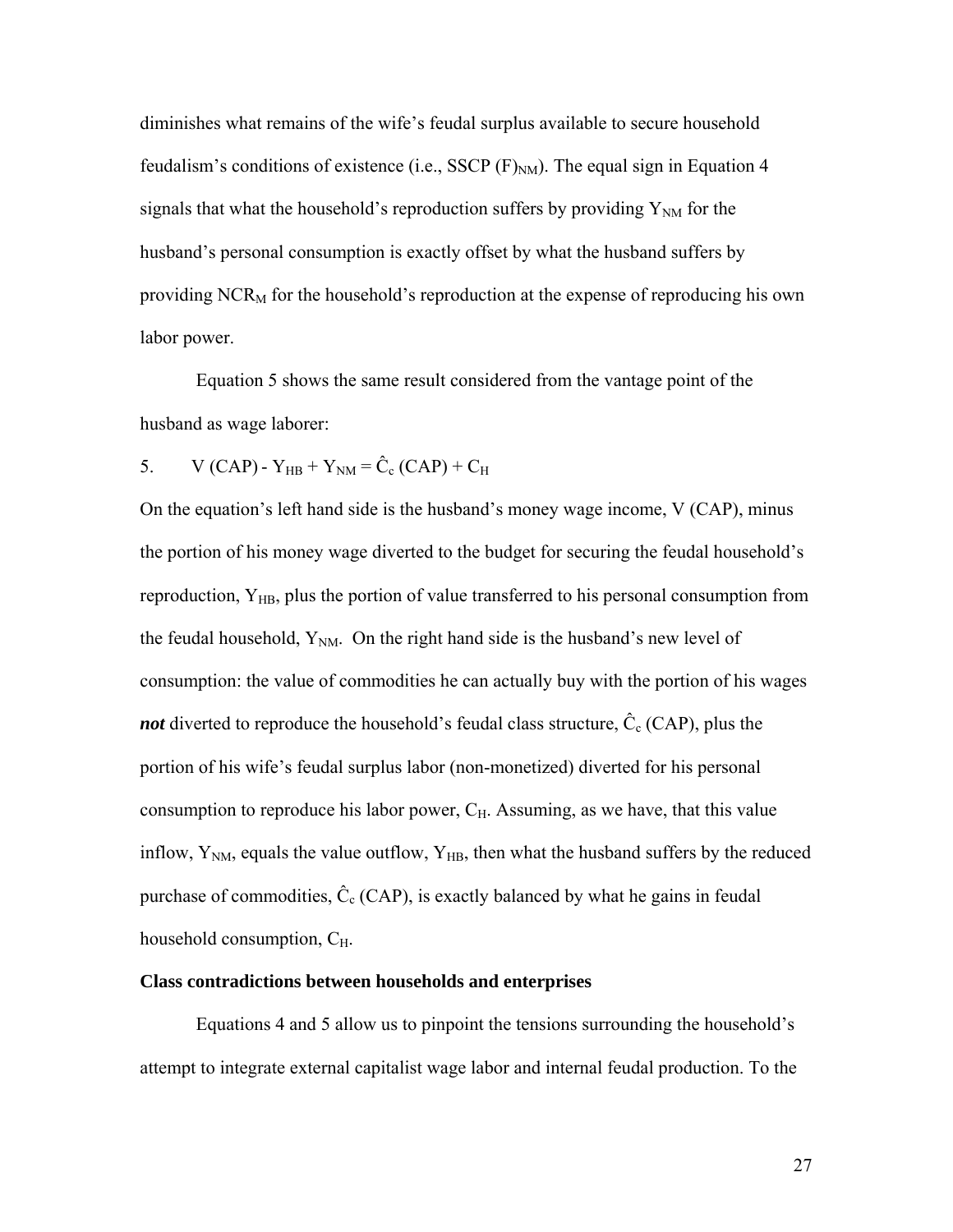degree that the value transferred from feudal household surplus to the husband's reproduction of his labor power,  $Y_{NM}$ , is less than  $Y_{HB}$  (the reverse transfer of the husband's wages to reproduce the household's feudal class structure), the husband's total consumption falls. Tensions then may arise among husbands, wives, and children over supporting the household versus reproducing the husband's labor power. Needless to say, were  $Y_{NM}$  instead greater than  $Y_{HB}$  tensions might well arise provoked by wives and children whose household lives were pinched by such an inequality (the rise in the husband's total consumption). Indeed, with or without consciousness that these transfers occur, household members' conceptions and measurements of household circumstances may well clash. Then, too, changes inside the household's feudal class structure or inside the enterprise's capitalist class structure will convert these equations into inequalities provoking further tensions. One way the household might try to ameliorate all such tensions would be through raising the wife's productivity: purchasing more efficient tools and equipment to enable more household output from the same labor time. However, as noted earlier, raising household productivity has its own limits and contradictions; it offers no guarantees that it can reduce households' class tensions.

 Equation 5 can also clarify the alternative household reactions if and when changes occur in either the feudal or the capitalist class structures that the household engages. As one example, we may consider possible consequences if the husband's wage falls. One possibility is that he simply accepts reduced personal consumption: he buys fewer commodities and nothing else in the household budget changes. Of course, such a consequence undermines the labor power he offers for sale to capitalists and also reduces the wage-earner's demand for capitalist commodities: in short, problems for the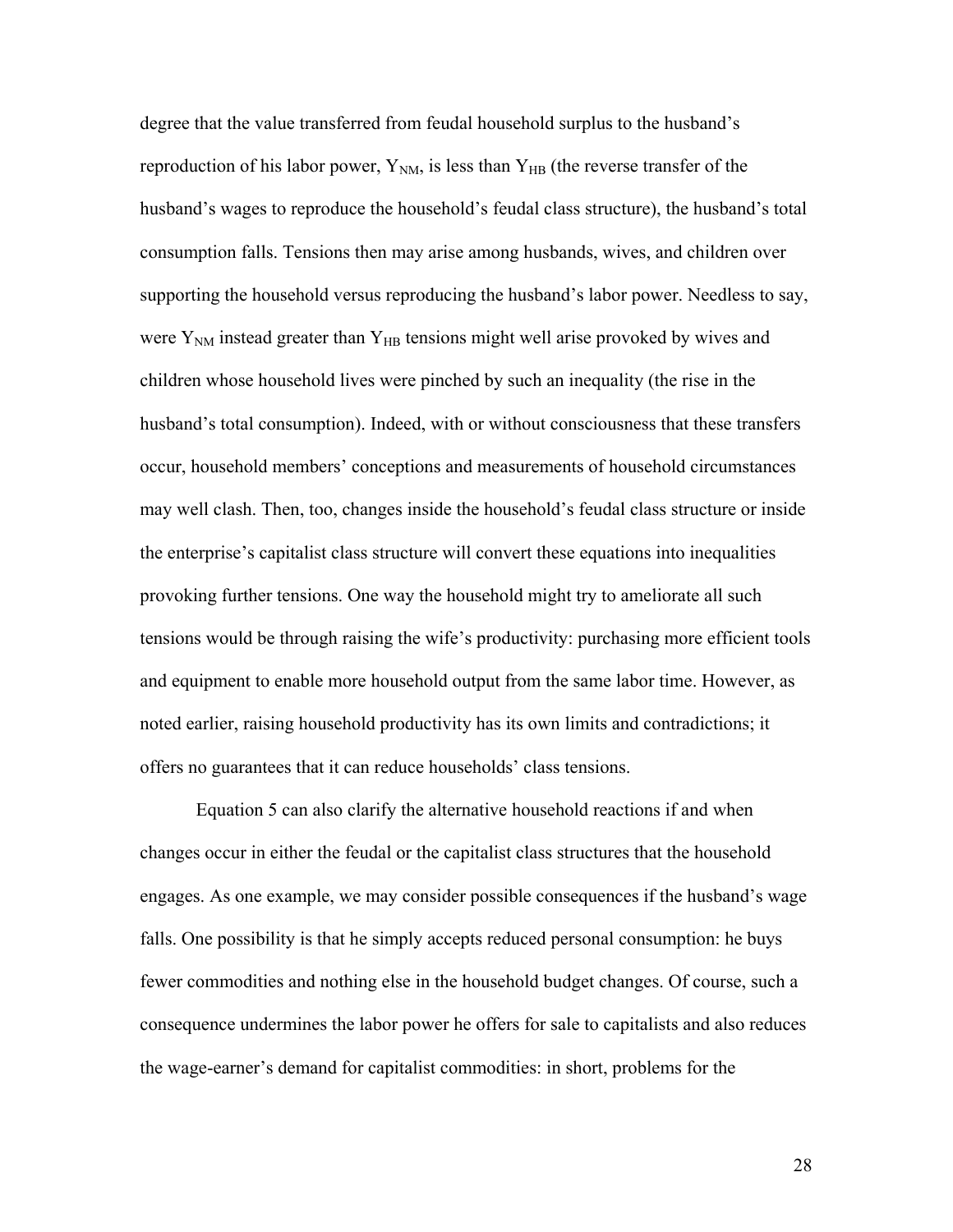reproduction of the capitalist class structure ensue. A second possible consequence of the husband's falling wages is that he may demand or command a larger  $Y_{NM}$  to offset his diminished wage. If all else remains the same, the wife must perform more surplus labor (in equation 4) and deliver its fruits to her husband for his personal consumption  $(C_H$  in equation 5). Increased household exploitation is then the "compensation" for the husband's fallen wages, but it will also provoke all manner of problems for the household with spill-over effects on the husband at work. A third possibility is that the wife will not perform additional surplus labor in the household to enhance the husband's personal consumption; rather she may reduce some kinds of the surplus labor done before the husband's wages fell (e.g., child care) and substitute instead other kinds (e.g., personal services for the husband). In such cases, children's vulnerability to their households' efforts to integrate their feudal and capitalist class engagements/dependencies may be abused. Beyond these illustrative examples, there are, of course, many other external changes that can and do impact such households, just as there are other possible household reactions to such changes

Equations 4 and 5 can also serve as frameworks for examining how other sorts of changes can affect the contradictory relationship between household feudalism and enterprise capitalism. For example, if the husband reduced the portion of his money wages made available to reproduce his household's feudal class structure and/or if the household's reproduction suddenly became more expensive (higher home maintenance costs, property taxes, children's school fees, etc.) the household's feudal class structure would be jeopardized. Without one or another compensating adjustment in the terms of Equation 4, the household might dissolve or disperse and thereby set in motion secondary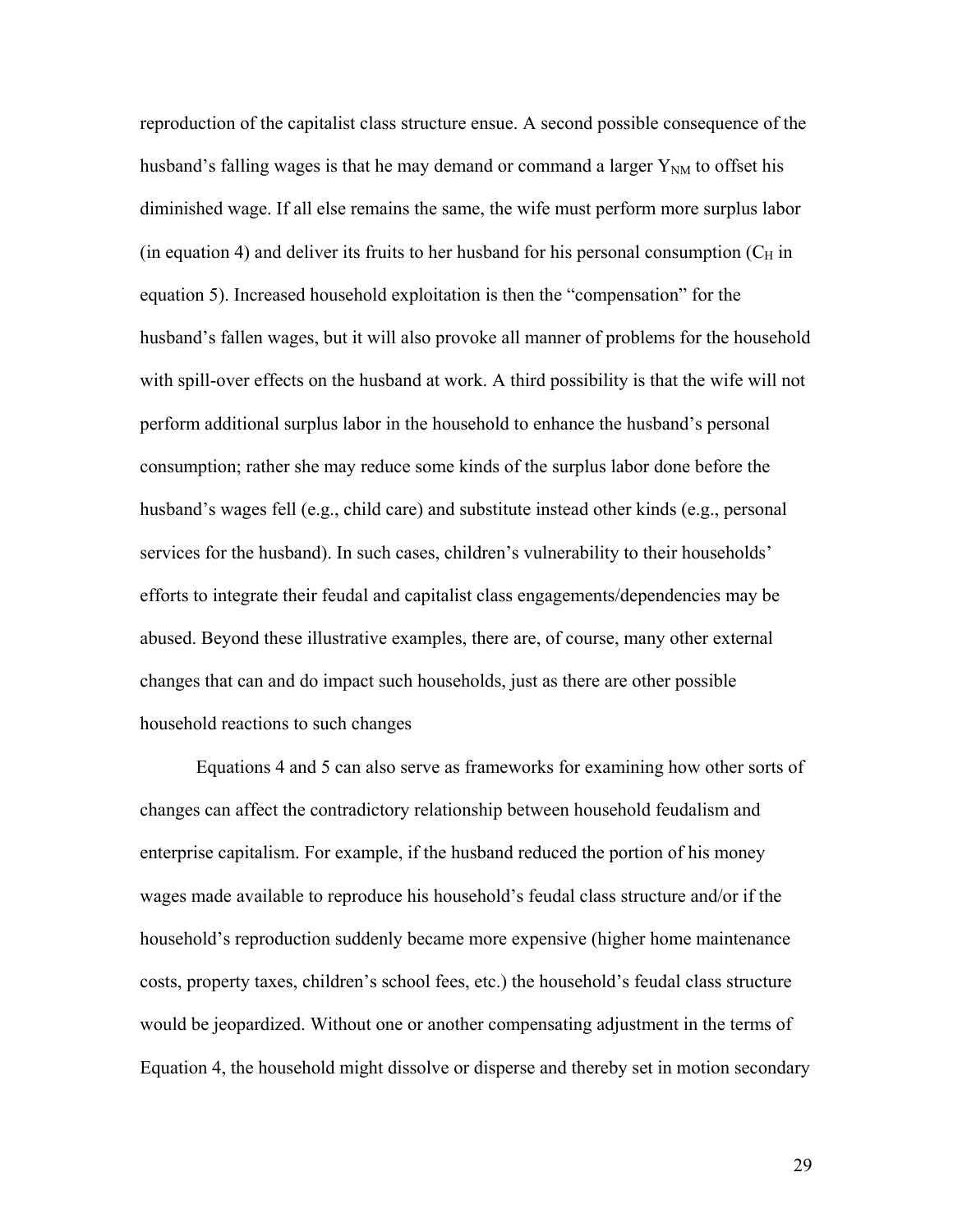consequences for capitalist enterprises. For example, rising household costs may lead the wife to sell her labor power to a capitalist employer as well ("to solve the family's financial problems"). However, that decision will also generate new problems. Will such a wife simply add her wage labor outside the household to the necessary and surplus feudal labor she performs inside (the famous "double shift")? If she does, how will her physical and mental health be affected and likewise the qualities and quantities of her household labor? If she does not, will she reduce her necessary and/or her surplus household labor, and with what consequences for the reproduction of the feudal household, for child care, and so on?

In summary, the relationship between traditional feudal households and capitalism is contradictory. Household feudalism simultaneously supports and undermines enterprise capitalism. When husbands sell their labor power to capitalist enterprises (and indeed when their wives do as well), they spend their wages partly to create and maintain their households. In this way, enterprise capitalism supports household feudalism. At the same time, using part of their wages in this way threatens capitalism by undermining the reproduction of the labor power that capitalist enterprises must buy and on which they depend to produce and appropriate the surplus (generating their profits). Likewise, when household feudal class structures generate surpluses used in part for husbands' and wives' personal consumption (helping them to reproduce the labor power they sell externally), it is household feudalism that supports enterprise capitalism. At the same time, using household feudal surpluses in that way makes them unavailable to secure the conditions of existence of household feudalism, thereby undermining it. Given that the class structures of households and enterprises are interdependent, undermining either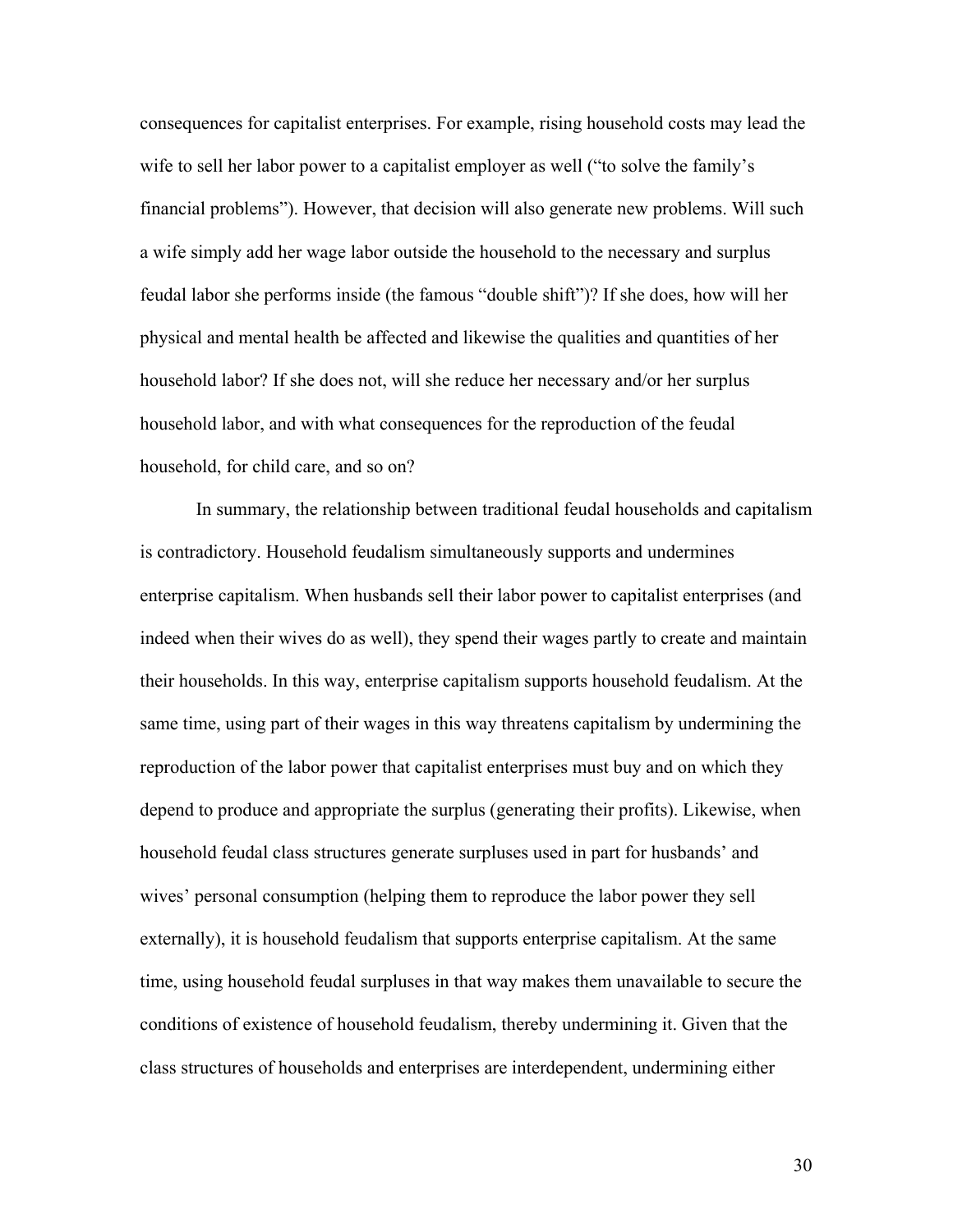threatens the other. Moreover class structures are interdependent with all the other structures inside households and enterprises (political structures, cultural structures, and so on). Thus, our focused examination of the class contradictions between households and enterprises yields a new vantage point for social analysis and new insights into the contemporary problems and dynamics of both social sites.

We may illustrate the contradictions between household and enterprise class structures by examining the recent wage depression in the US. Since the mid 1970s, US workers have endured by far the worst three decades of real wage changes in the nation's history (at least since the 1820s). In most of the last thirty years, real wages fell; across the period as a whole, average real wages stagnated at best. Meanwhile, labor productivity rose rapidly, inside and outside the US, thereby dropping the prices of domestically produced and imported consumer goods. Money wages could be lowered in a variety of ways (outright cuts, shifts from full-time to part-time "temp" designations, restructuring job descriptions, etc.) partly because falling consumer goods prices cushioned the impact of falling money wages. Likewise, actual and potential outsourcing of US jobs, especially to Asia, and a ceaseless drumbeat of threats regarding the imperative "need" to cut wages to "protect jobs from leaving" had their impacts. US workers, inside and outside of unions, fearfully accepted the falling money wages (consoling themselves with lower prices in proliferating Wal-Marts and other discount stores). But most workers sank further under they weight of rightwing ideological hegemony and also accepted falling real wages alongside the work-place pressures that yielded rising labor productivity.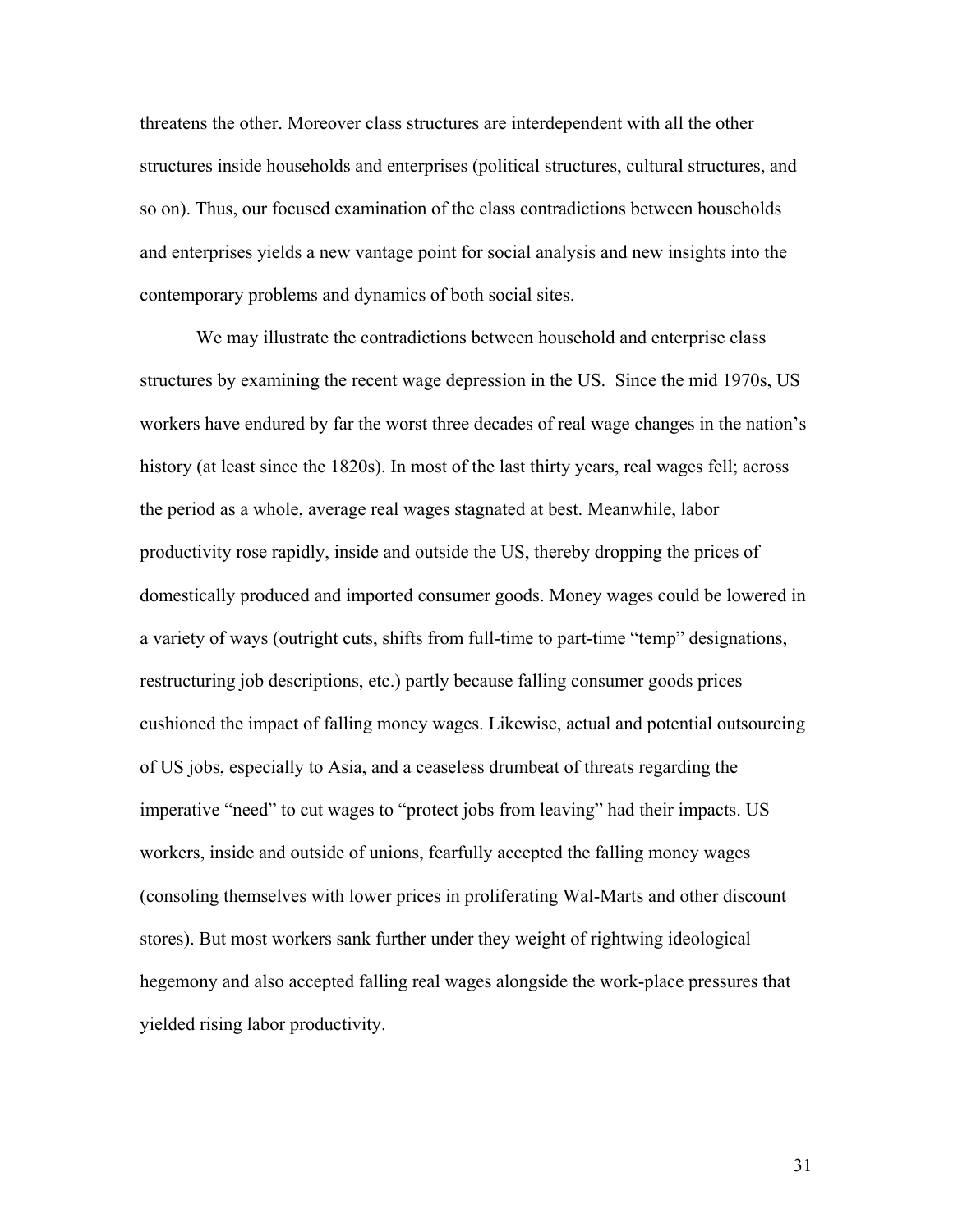In Marxian terms, US capitalism thus succeeded in its most beloved of combinations over the last thirty years. The value paid to workers dropped while the value added by their labor rose.<sup>17</sup> The quantity of surplus value appropriated by capitalists thus exploded. Not surprisingly, the stock market bubbled (and burst) in the usual hysteria of top corporate managers, shareholders, bankers, and others in positions to tap the surplus value explosion. In the process, the inequalities of wealth, income, political power and cultural access all widened significantly.

The centerpiece and source of capitalist success in the last twenty five years was thus a rising rate of exploitation. The celebrants of that success, in business, government, and academic circles, could not see, let alone consider, its exploitative foundation. They spoke instead – and as always - about lean managements, entrepreneurship, and marvelous new technologies. Such self-serving celebrations precluded any serious examination – let alone class analysis - of rising exploitation's social costs including especially the resulting stress and strain placed on American households. To illustrate the importance of what the celebrants missed and move our class analysis another step, we propose here a brief class analysis of how the recently rising exploitation affected households including children therein.

For the many millions of US male workers who suffered a falling value of their labor power and of their real wages, they immediately confronted a personal as well as a household crisis. They had to cut their own personal consumption – an additional reduction in  $\hat{C}_{c}$  (CAP) further jeopardizing the reproduction of their labor power – and/or to demand more household-produced goods and services for their personal consumption  $-$  a rise in  $C_H$  thereby jeopardizing the reproduction of the household's class structure.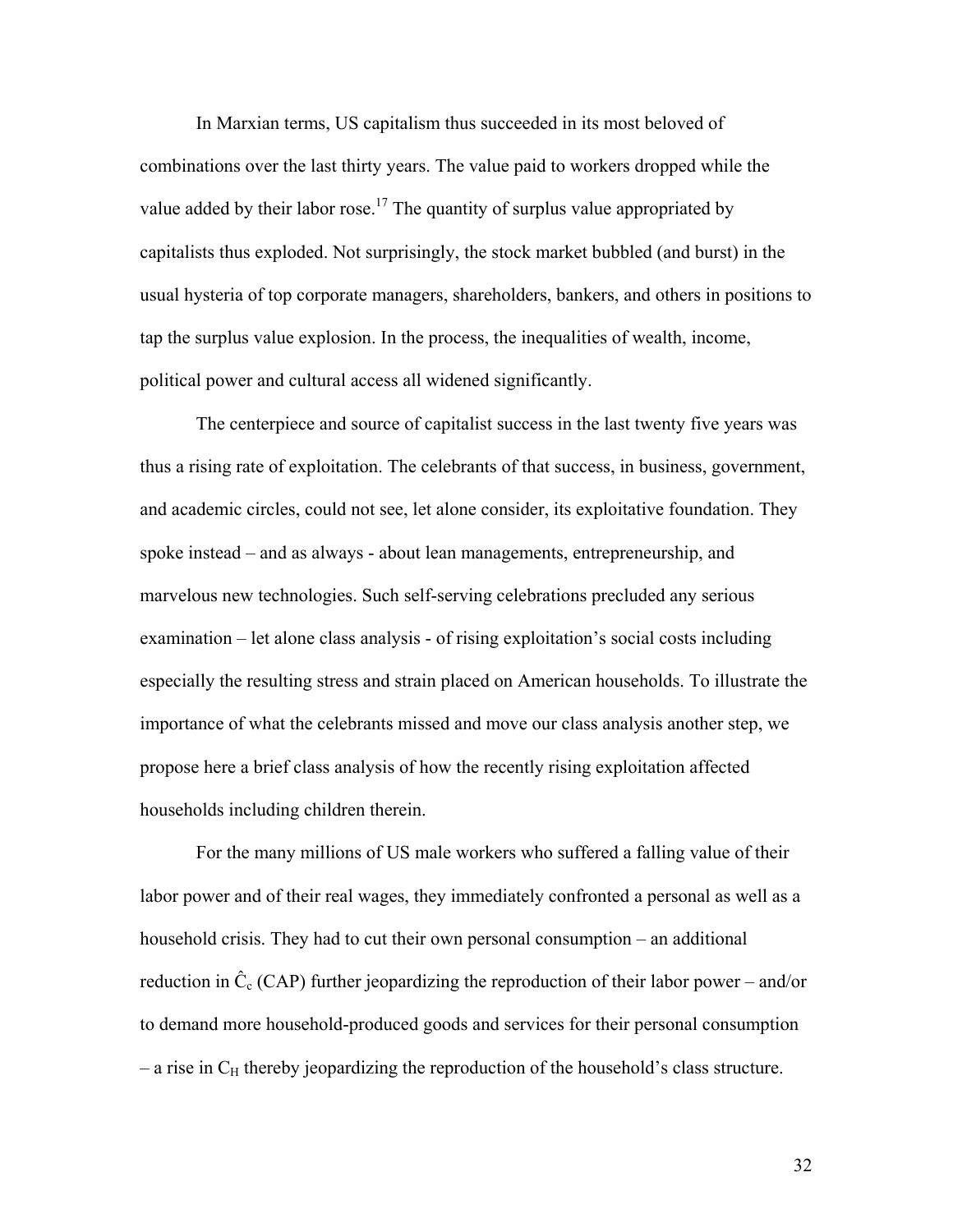Under these pressures, workers' households responded in two major ways. First, they sent additional members of the household, chiefly wives, out to do additional wage work to increase the household budget's inflow of cash. At the same time, partly because household budgets were so strained and partly because wives' wage work imposed new costs on those budgets, US households also responded by enormously increased borrowing.

Wives newly earning wages provided desperately needed additional monetary inflows to household budgets suffering from husbands' falling wages.<sup>18</sup> While this solved some of the problems imposed on household class structures, it also introduced new ones. On the one hand, wives' wages helped households to secure the conditions of existence of their internal class structures that required cash outlays (which included rising interest payments on home mortgages/equity loans and credit card debt). In this way, wives' additional wages offset the impact on household budgets of husbands' reduced wages. Likewise, wives' wages could finance husbands' additional personal consumption as compensation for husbands contributing portions of their wages to household budgets. However, wives' wages spent in these ways were unavailable to reproduce the labor power wives now sold to employers. That introduced new strains on marriages and households.

However wives' wages were spent, their wage labor introduced extraordinary extra burdens on them. If they maintained unchanged their household labor, necessary and surplus, and thereby their labor contributions to reproducing the household's class structure, it meant that their wage work reduced their free time ("R" from our earlier equation and the "double shift" exposed by feminist writers across the last 30 years).<sup>19</sup>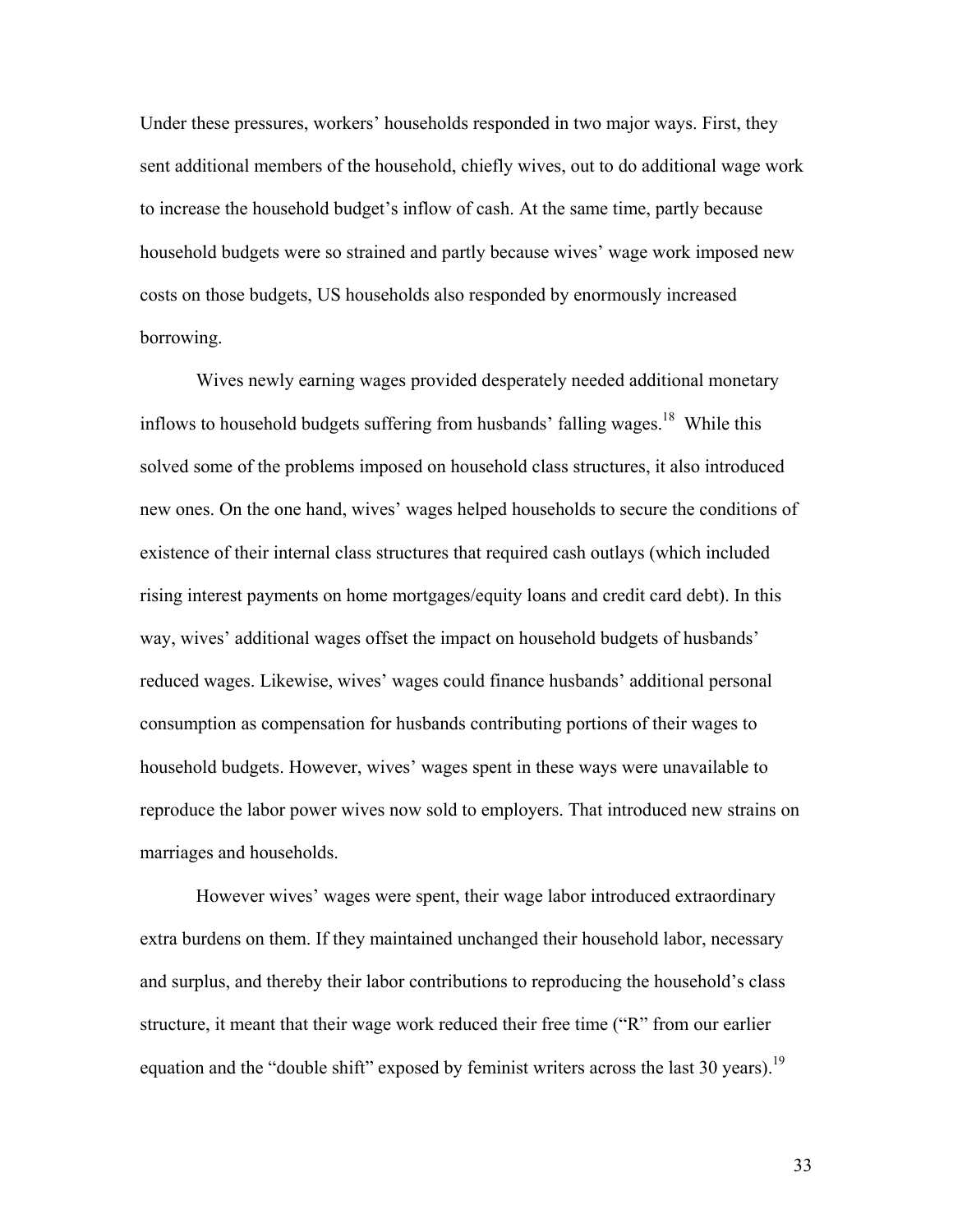The wives' resulting physical and emotional exhaustion threatened the reproduction of household class structures and the reproduction of the wives' newly marketed labor power. Such threats then spilled over to affect the husbands and children in ways that could and often did aggravate intra-family tensions that sometimes culminated in abuses (spousal, child, substance, etc.) and/or divorces that drew increased public attention across the last quarter century.

An alternative, as noted above, was for the wives not to continue their internal household labor undiminished after they added external wage labor. Less household labor would assuage wives' exhaustion, but it, too, introduced its own problems. If wives performed less *necessary* household labor, they thereby jeopardized the reproduction of the labor power they devoted to household work. If wives performed less household *surplus* labor, they thereby jeopardized the surplus available to reproduce the household's class structure and/or to compensate the husband for the portion of his wages not used for his own consumption. Either option or any combination thereof would likely reduce the flow of values to sustain children, thereby threatening their physical and emotional development. It might also place new cash demands on the household budget, e.g. for purchased housecleaning and/or childcare services in lieu of the wife's housework.

Finally, husbands often accepted their wives' entry into wage labor and their resulting needs to use a portion of their earnings to reproduce the labor power they sell to their employers. However, that usage of a portion of her earnings was often conceived as a "gift" from husband to wife for her consumption. In class terms such "gifts" represent rather the unconscious recognition that the household's survival requires the reproduction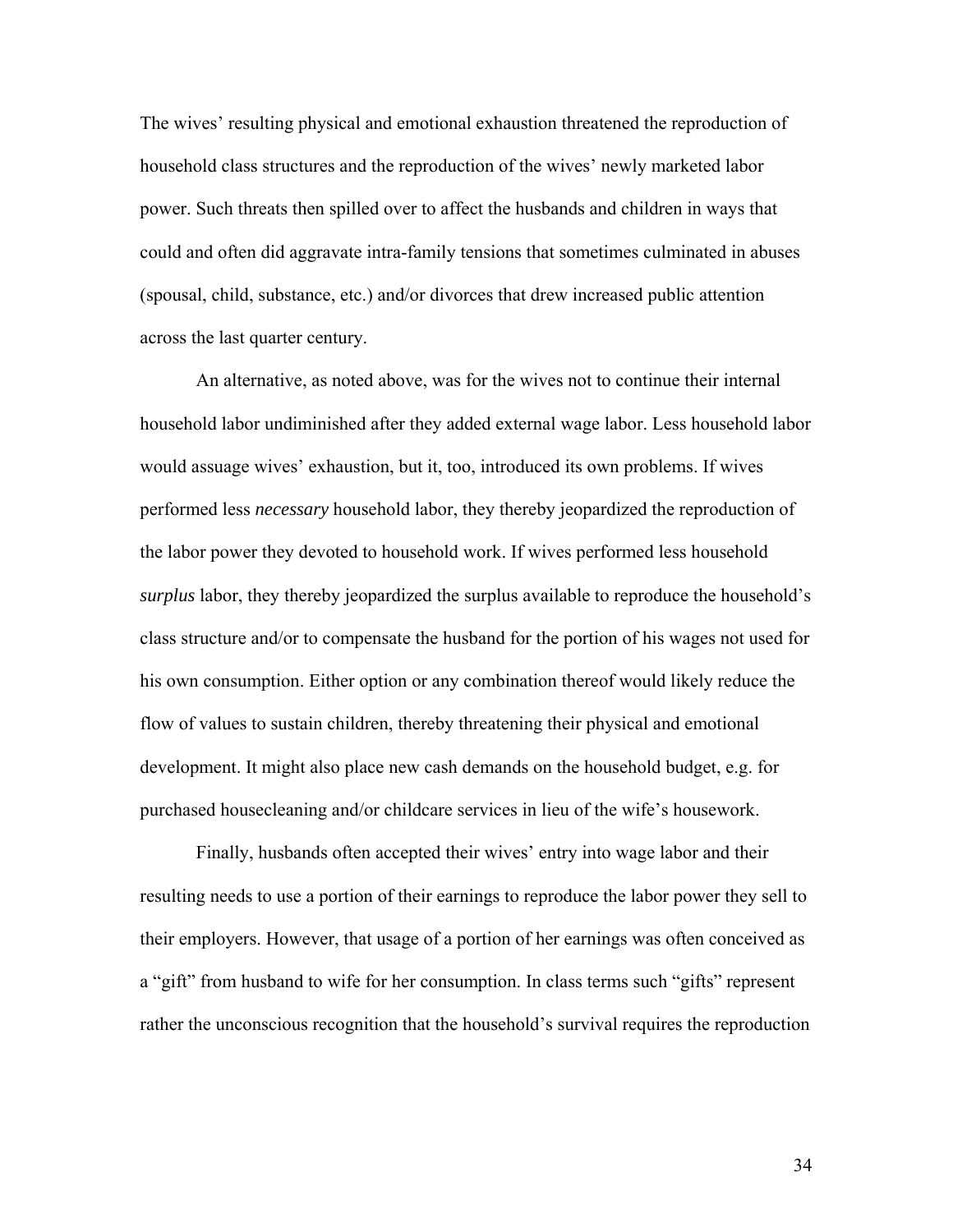of all its income-generating activities: the wife's no less than the husband's labor power sold to external employers as well as the wife's household surplus production.

These evolving class contradictions plunged millions of American women into extremely difficult personal situations. Wage labor outside the household represented for many a significant advance (variously conceptualized as "independence," "maturity," "equality," or "liberation"). Yet it also often meant increased stress and exhaustion, greater household exploitation, an irritating new dependence on husbands' "gifts", and enhanced anxieties over the accumulating household debts. Overstressed intra-household relations surfaced as intense feelings of guilt (over "time away from home" or "too little quality time with the kids") or conflict ("the impossibility of combining career with family") or animosity ("the spouse that does not understand" and "the kids/parents that seem so alien"). The households' class dimensions and contradictions – in the surplus definition of class utilized here - remained unknown. Because class consciousness was mostly absent, Americans deployed non-class conceptualizations to express, account for, and respond to the problems and crises of US households. Because they could not "see" (theorize) class, they could not consider, let alone advocate, class changes in enterprises and/or households as parts of possible solutions to those problems and crises.

Thus we confront the contemporary "dysfunctional family" ubiquitously displayed across the culture but never subjected to any class-qua-surplus analysis. On television and in films, household problems became ubiquitous themes for comedy and occasional objects for "psychological" explanations. Endless sermonizing advocated a return to idealized "family values" lost with traditional religion's decline. Depression, obesity, and substance abuse have become endemic and serve often to "explain"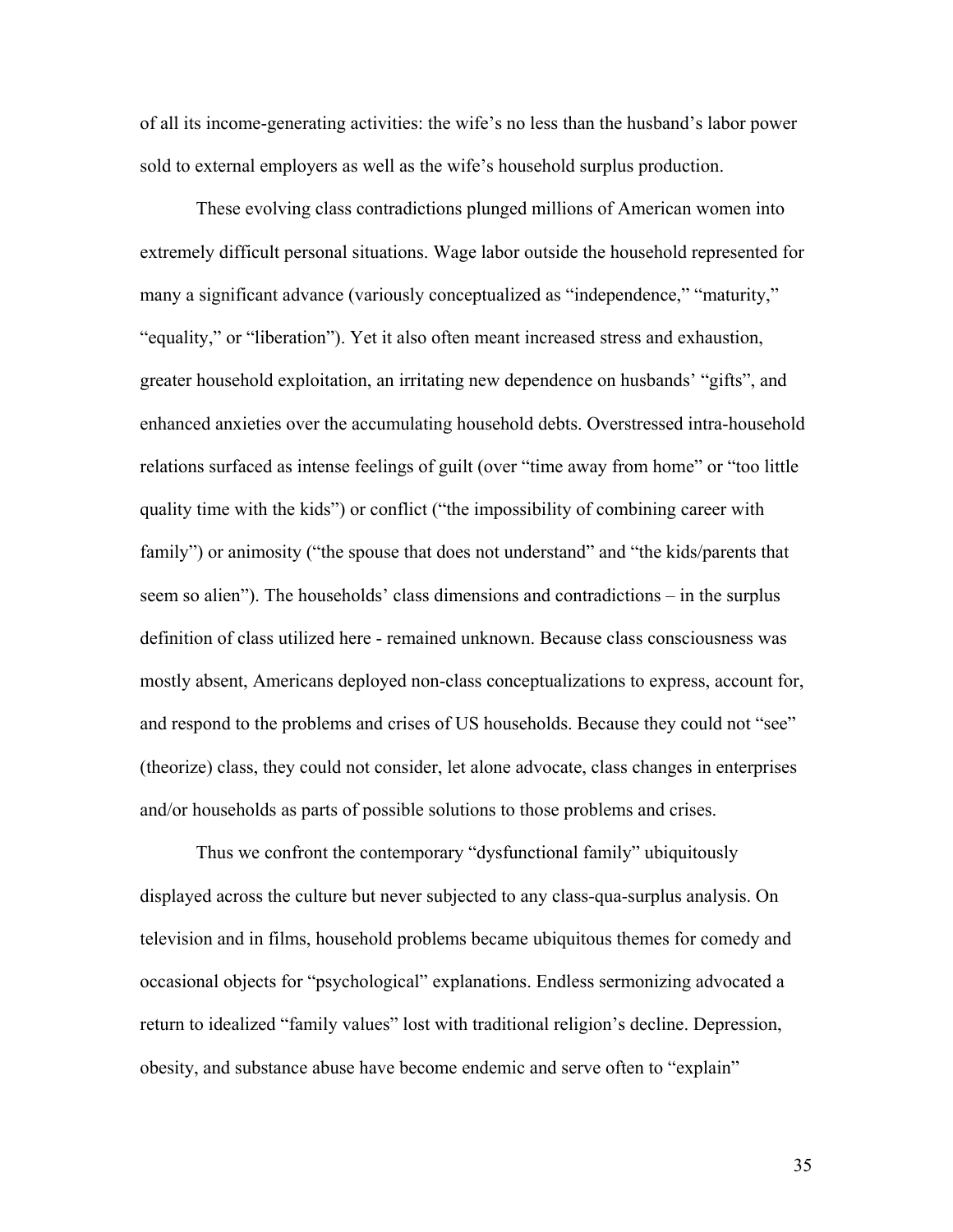household problems and crises. The same applies to alienation between parents and children, husbands and wives, and among the rising number of single people (expressed in extreme personal difficulties with intimacy and trust). Yet the dominant cultural themes, while often recognizing something profoundly amiss in American households and family life, nonetheless stay clear of class analyses in general. The wide and deep repression of concepts of class in surplus terms keeps class changes in households and/or enterprises off the agendas for change, let alone action, in both popular and academic discourses on America's problems and their possible solutions.

As US households tried to cope with falling real wages by having wives enter the wage labor force, enterprises producing child care and house cleaning as commodities grew quickly. Every city and its suburbs display a growing array of childcare providers including day-care enterprises, nursery schools, after-school centers, hired nannies, near and extended family members, and neighborhood baby sitters. With the partial exception of family members, these diverse providers produce and sell child care as a commodity. Their enterprises display class structures ranging from the large to the small capitalist to the self-employed (what Marx called "ancient"). Equally dramatic has been the growth in small capitalist and ancient house cleaners. Given the relatively small capital and limited skills required and the low level of government regulation or oversight, housecleaning enterprises often employ illegal immigrants and especially young women.<sup>20</sup>

Women's wages are, on average, lower than men's. Child care and house cleaning are often costly service commodities. These two circumstances add troubling complexities to the household-enterprise nexus. When feudal households respond to falling husband's wages by then sending wives out to wage work, new problems arise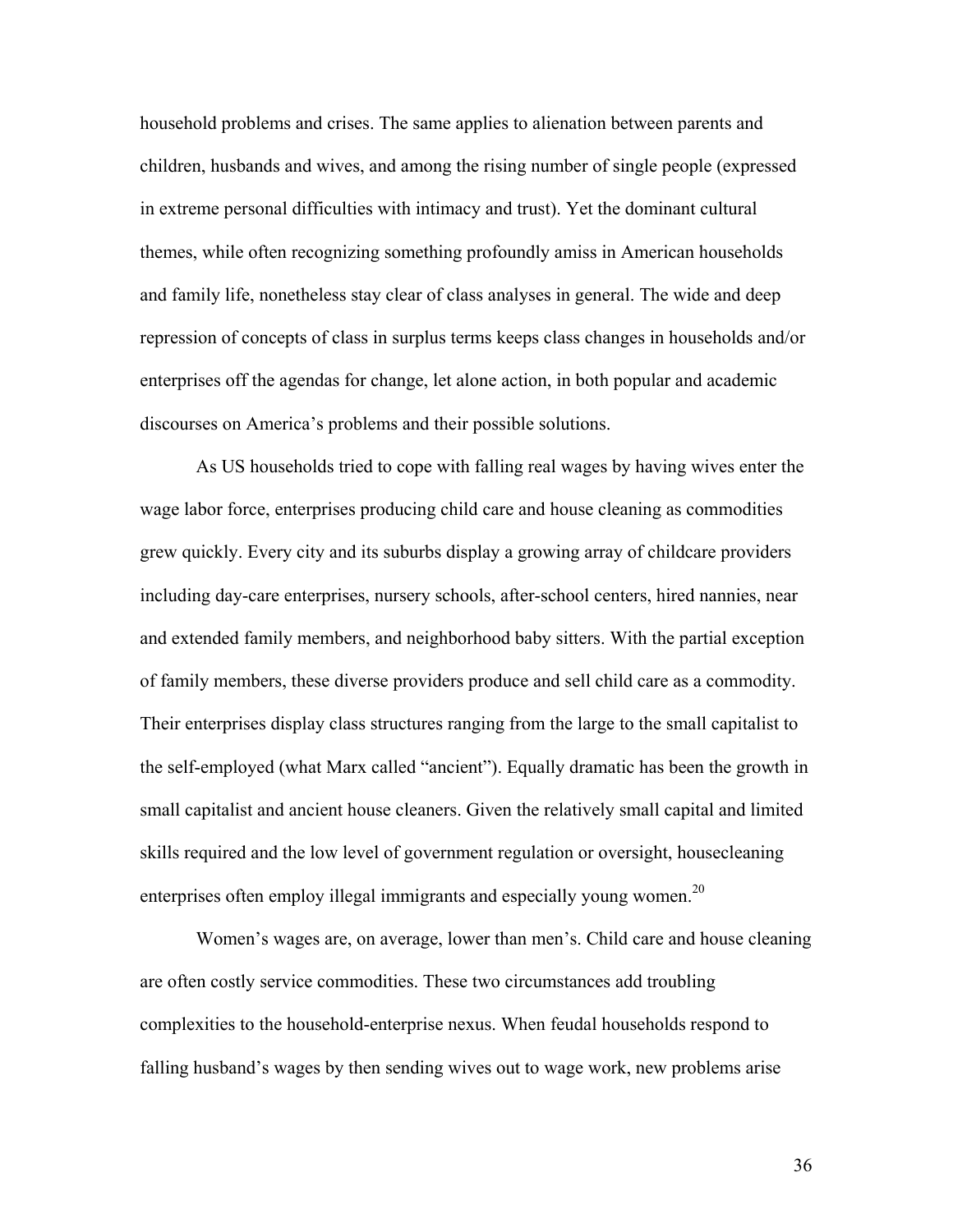when households must then purchase childcare and housecleaning services. A painful question imposes itself on the family and especially on the wife. How large will the net cash inflow be after subtracting childcare and housecleaning purchases from wives' disposable (i.e. after tax and other deductions) wage incomes? In almost all cases, the question – regardless of the answer – diminishes the wife's wage contribution to the household budget and its overall viability as perceived by both husband and wife. And yet, comparable questions and calculations are rarely applied to the husband, even though both partners similarly straddle the same two class structures (capitalist enterprise and feudal household). A consciousness of the two class structures and their interdependence would yield a more balanced appreciation of this similarity as well as the key difference inside the household where wife produces and husband appropriates the surplus.

So far we have assumed, to keep the analysis manageably simple, that the wife's household childcare and cleaning labors occur within the framework of a feudal class process. When these services are instead purchased as commodities produced by others, wives are freed from a considerable amount of household labor (since both child care and cleaning are labor-intensive activities). They can reallocate the time freed from those labors to R, "free time" (to offset the exhaustion from her wage labor), or to other forms of work inside and/or outside the household. Thus, on the one hand, switching to the purchase of child care and cleaning is a partial offset to the contradictions and crisis of the household consequent upon falling wages as described above. Yet once again, this partial offset introduces new contradictions and problems. For example, reducing or eliminating the wife's household childcare labor has its problematic consequences.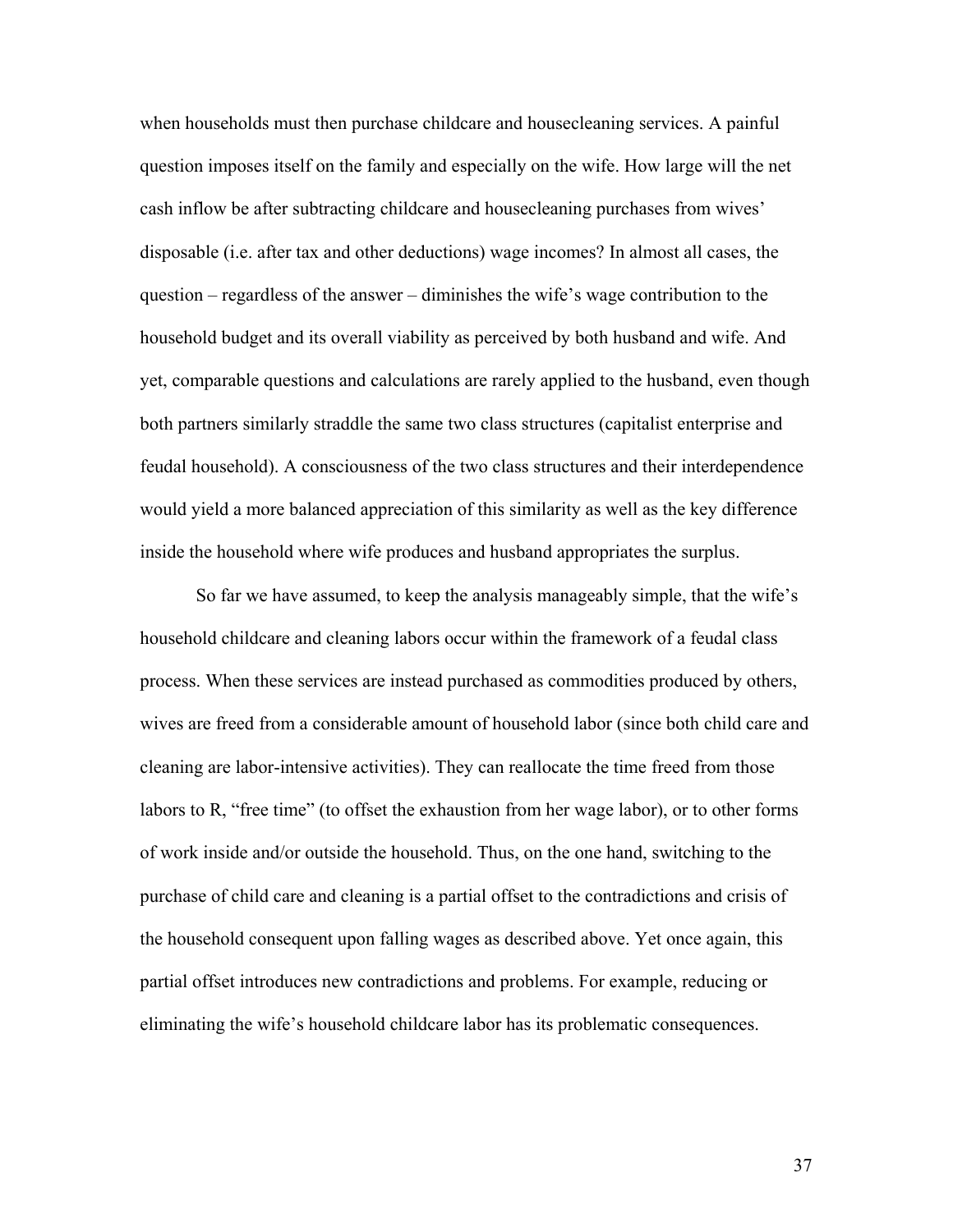Child rearing plays a major role inculcating women into a life of nurturing and caring for the other. Supported as well by religion and the marriage contract, women and men alike often define women's *nature* as serving the family inside the household. Such serving is also understood *unconsciously* to include the performance of surplus labor for her husband (Fraad 2000, 74). In this sense, a wife's child care comprises one of the conditions of existence of household feudalism parallel to religious sermons about wifely duties, the banker's provision of a mortgage loan to buy the home, the state's provision of public services to homeowners, and so on.

Clearly, if women take jobs outside the home and that reduces or eliminate their childcare work, the feudal household will be threatened unless, for example, childcare services are purchased. However, even if substitute child care is purchased to replace the work no longer done by the wage-earning wife, that raises new problems. First, husbands and wives may incur new anxieties and guilt because of the further distance from their children when paid child care is inserted into family life. Second, the wife's reduced or eliminated childcare activities undermine one pillar of the feudal household: a waning of the conception of women as somehow inherently or naturally surplus performers for husbands. Not the least of the contradictions playing themselves out inside the contemporary American family is the rush of wives into the paid labor force to save their households (which it partly does) combined with the way that the resulting switch to purchased child care threatens their households (which it partly does). But, then again, it requires a class consciousness and a class analysis to be able to see, let alone address, such a contradiction.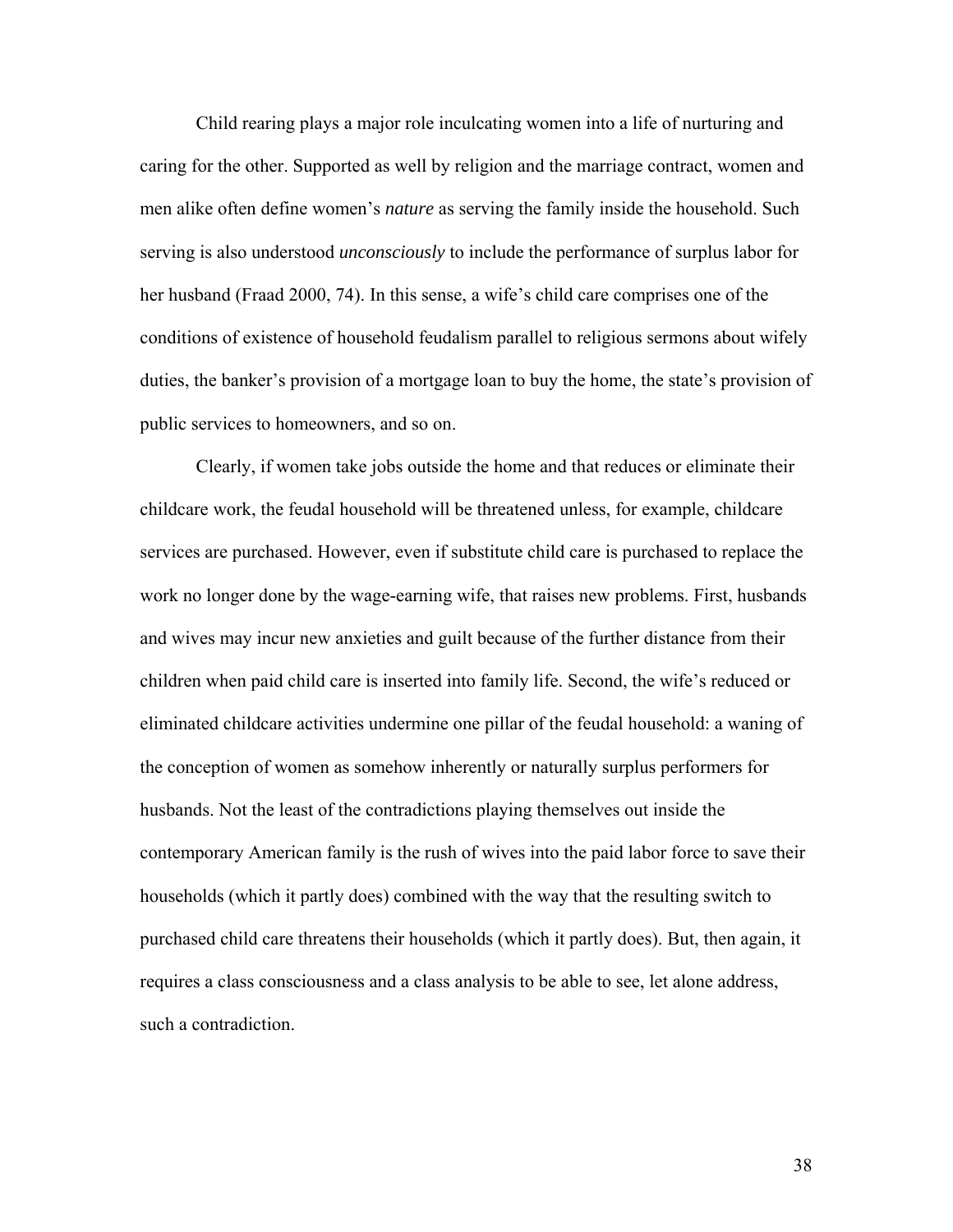#### **Fathers' household labor**

We may now turn to another issue not yet addressed in the growing class analytical literature on households: the possibility that husbands, as well as wives, perform labor inside households (Cameron 1996/97, 2000; Gibson 1992, 44). Suppose that husbands, partly to offset the "double-shift" experienced by their wage-earning wives, undertake various household production activities such as cleaning, shopping, cooking and child care. From a class-analytic standpoint, such production activities must be questioned to determine whether and what kind of class processes may occur with them. In other words, do such husbands' labors generate a surplus or not? If a surplus is produced, who appropriates and distributes it, and how is all this organized (i.e., in what particular kind of class structure does the husband's household labor occur)? Answering these questions for the husband's household labor will replicate the class analysis already undertaken for the feudal wife's household labor.

One possibility is that unlike the household labor of his wife the husband's household labor entails no surplus production; it is not divisible into necessary and surplus components. $21$  He produces goods and services with or without household means of production and then distributes the output to himself and/or others as gifts. The following equation expresses such a husband's utilization of his 24-hour day:

6.  $24 = NL (CAP) + SL (CAP) + Z (NC) + R$ 

where NL (CAP) and SL (CAP) stand respectively for the necessary and surplus labor time spent on his capitalist job;  $Z$  (NC) time spent on these new household duties (the letters NC signify non-class, i.e., the husband's labor generates no surplus), and, as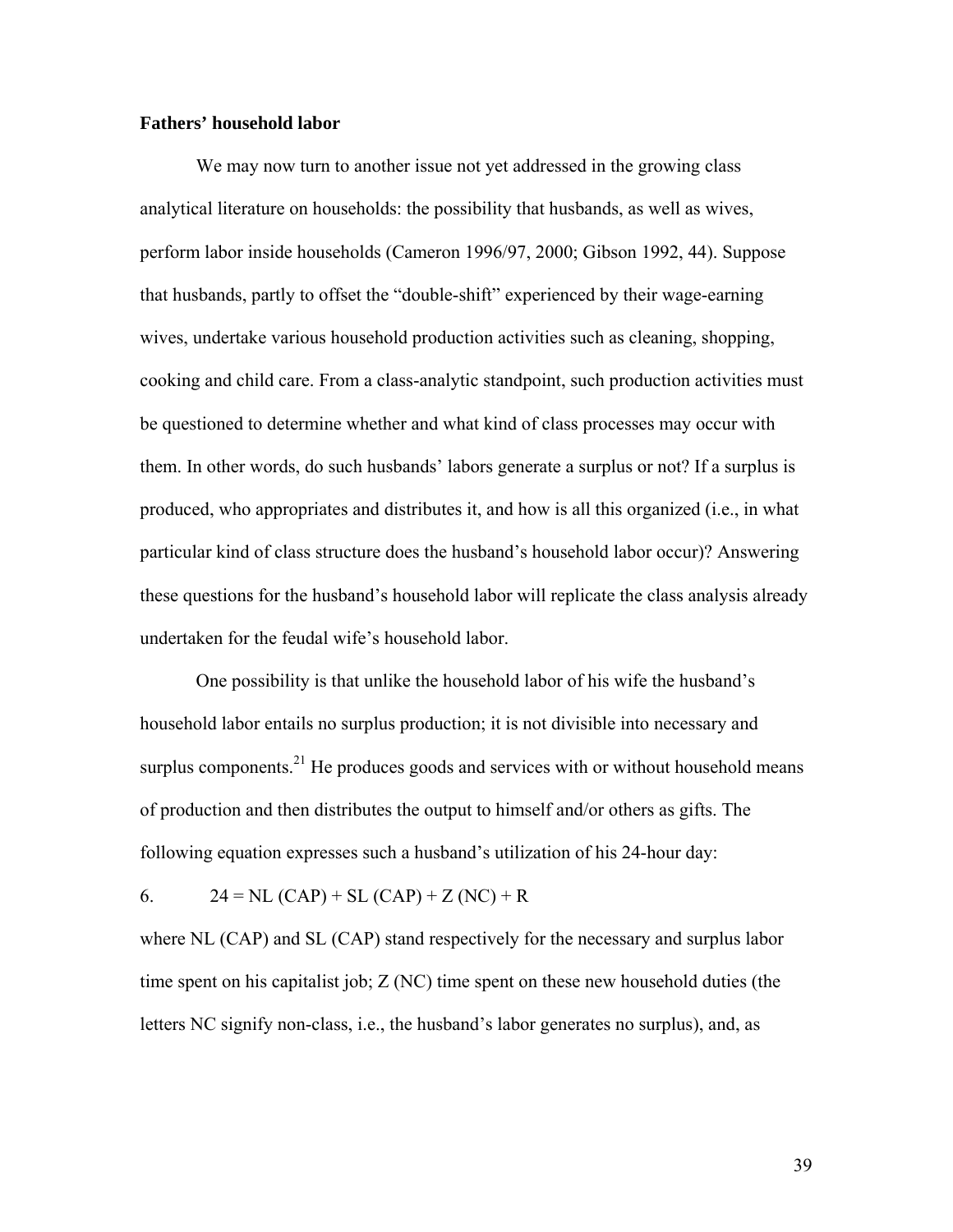before, R the residual non-laboring time spent sleeping, eating, contemplating, and so forth.

If no class process occurs with the husband's household labor, his Z (NC) yields produced wealth (goods and services) that he distributes among household members as a gift. Assuming no change in the length of the husband's capitalist work day, for him to begin or increase Z (NC) requires him to reduce his R. On the one hand, beginning or increasing Z (NC) provides the household with additional wealth, while on the other it deprives the husband of non-labor time and the activities such time allowed. The specific historical and social conditions that combine to influence husbands to begin or increase Z (NC) will also shape what specific forms the resulting wealth takes (which goods and services husbands will produce), how the wealth is distributed, and how the husband's production and distribution of that wealth impact the household and the larger society.

In this context, we may consider why husbands in the US undertook household labor increasingly since the 1970s. The secular decline in most husbands' real wages and the resulting need for their wives to enter into the capitalist labor force pressured husbands to perform (or perform more) household labor. Initially wives had simply added their wage labor outside the home to their necessary and surplus labor inside. But the resulting exhaustion and interpersonal strains changed expectations, needs, and demands. Gradually, husbands and wives changed their household division of labor. Wives continued to perform necessary and surplus labor within the household's feudal class structure but less of such labor than before. Husbands, especially on weekends, undertook some or more heavy cleaning, yard work, household repairs, and child care. Of course,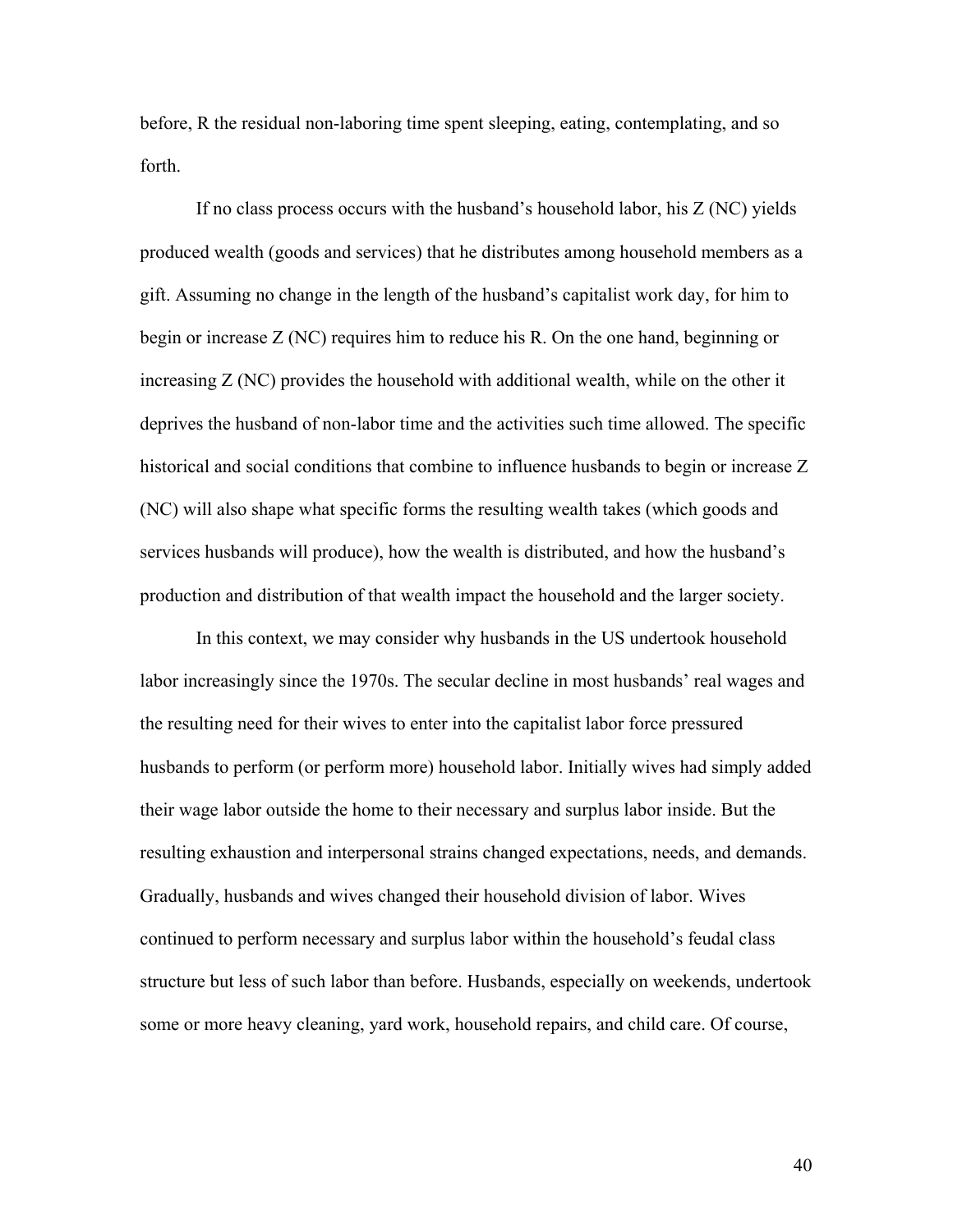social – and above all, cultural circumstances - determined the specifics differentiating each household (how much of what kind of labor husbands performed when).

In many of those households, we find no reason to conceive of the husband's labor as generating any surplus. In other words, the social context for such husbands' household labor prevented any class process from occurring with that labor. That context – for example, the relevant laws, religious commitments, conceptions of marriage, and so on – had not much changed even while one particular internal aspect of household life had changed significantly, namely the husband's work. Thus most wives continued in their feudal class position although sometimes tempered by some reduction of their total household labor time. The husband's household labor then functioned as a kind of act of generosity or "commitment" to the family – above and beyond the wage income he brought in - producing goods and services he distributed for the household's "needs." No surplus was produced by or appropriated from such a husband's household labor; that labor and its products were simply adjuncts to the household's feudal class structure.

We underscore this possibility for two reasons. First, by showing how husbands' household work can take either non-class or, as we shall show next, class forms, we can advance beyond analyzing merely the varying quantities of household labor husbands perform. As we shall show, those forms are at least as consequential for households and society as is the quantity of husbands' labor. Second, non-class labor by an appropriator of other people's surplus labor is a possible feature alongside all class structures. For example, consider the possible response by a feudal lord in medieval Europe when his manor is threatened by some economic, political, or cultural crisis. With appropriate fanfare, he may well have pitched in and worked alongside his serfs to, say, rebuild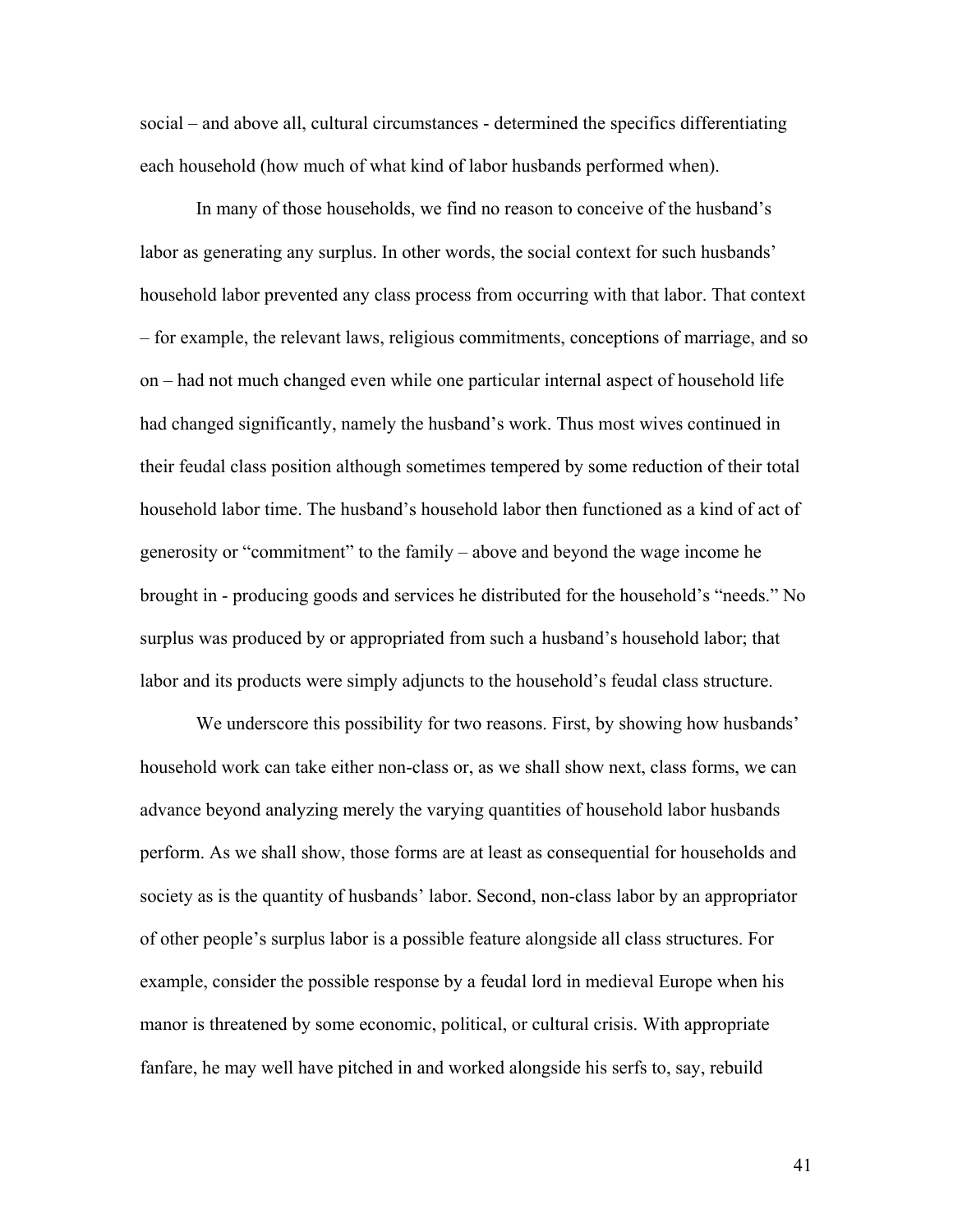ramparts or gather supplies to withstand siege. His labor in such circumstances need not have entailed production of any surplus; it could simply have yielded goods or services distributed by him as he and/or the church saw fit. Such a medieval feudal lord's labor was not surplus-producing, whereas his serf's labor was. The same sort of analysis may apply when a modern husband performs labor inside a feudal class-structured household. He appropriates his wife's feudal surplus whether or not he also performs labor as a nonclass adjunct to his wife's performance of necessary and surplus labor.

Indeed, we may extend this analysis to other class structures and other social sites. For example, consider a productive wage-worker in a capitalist enterprise who sketches, during lunch breaks, and then distributes her drawings to fellow workers or keeps them or gives them to family and friends. The labor of drawing entails no surplus; it does not occur together with a class process. Her sketching labor is rather an adjunct to the enterprise's capitalist class structure. Whether this worker sketches (or not) is separate from her position as a surplus producer within the enterprise's capitalist class structure. Likewise when workers and capitalists together clean up a ghetto neighborhood as a Sunday charity project, their labor yields goods and services distributed to other neighborhood individuals, but no class process occurs together with their labor.

While household labor by a husband may thus not exhibit any class dimension – it generates no surplus itself – its commencement or increase may variously impact the household's feudal class structure as well as class structures outside the household. If and when a husband begins or increases household labor without reducing his wage labor outside the household – he will have to reduce his R, his non-laboring time. Such a reduction in R may, for example, damage the reproduction of the labor power he sells to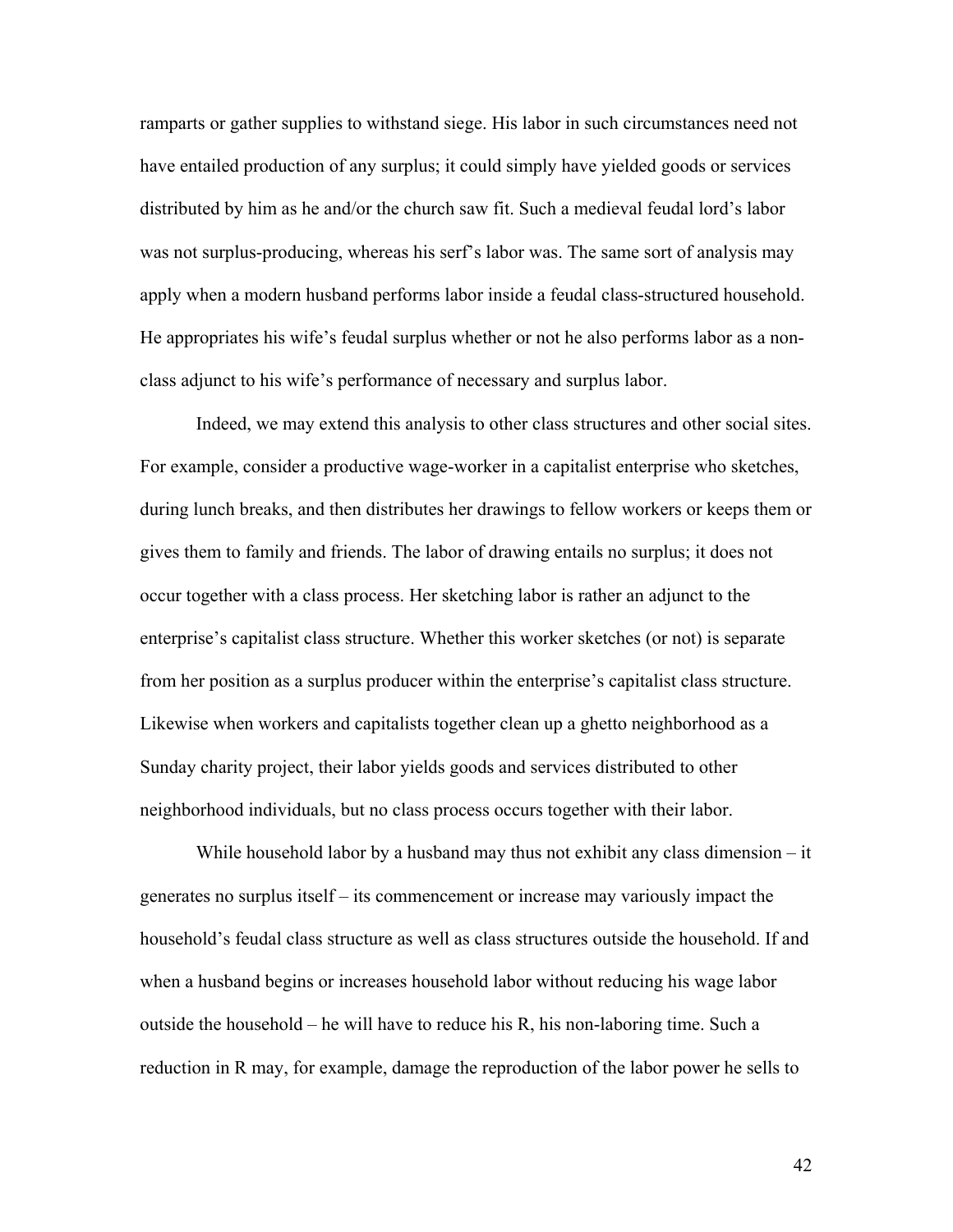employers. In an alternative example, the husbands' household labor can affect the household's feudal class structure. The production and distribution of the husband's output within the household may enable reductions of the feudal wife's necessary and/or surplus labors. She would benefit from such reductions, gaining some R, namely more time for rest and other non-labor activities (with all the complex consequences of that on the household). However, such reductions presume that some portion of the husband's household labor's output is distributed either to her for consumption (to offset her reduced necessary labor) or to himself for consumption (to offset her reduced surplus labor). Of course, such distributions and offsets are possible, not necessary consequences of husbands' household work. With distributions of the husband's household output for alternative purposes, the husband's household labor might leave the dimensions of the household's feudal class structure largely unchanged.

 Still other possibilities include a rise in the rate of feudal exploitation of wives flowing from their husbands' undertaking or increasing their own, non-class household labor. This might result from the following two-step scenario: first, a husband's extra household work supports his elderly parents newly entered into the household, and second, with or without demands from the exhausted husband, his feudal wife delivers more surplus to him out of feelings of guilt, admiration, love or combinations thereof (without, of course, consciousness of the class dimensions of her activity). The complex feelings generated in husbands and wives by the conditions and contradictions of their households, marriages, and labor activities yield a range of alternative reactions to any changes. We encountered a similarly wide range of possible reactions earlier in examining the possible household consequences of a fall in men's money wages.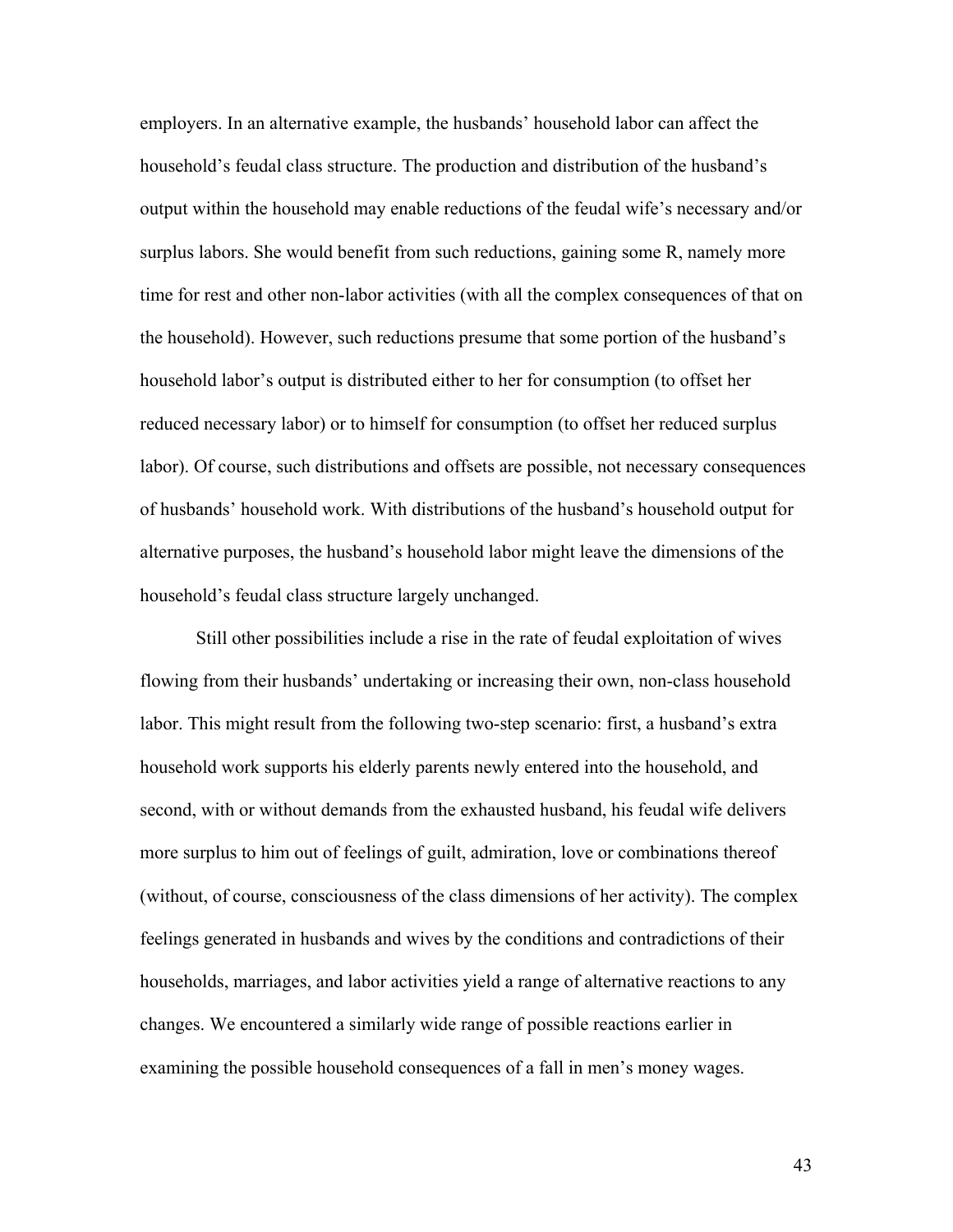We turn now to examine how, why, and with what consequences husbands' household labor may occur together with class processes. That is, we consider the circumstances under which husbands perform surplus labor inside their households (typically in addition to doing so in enterprises outside). Within a feudal household, the husband may, for example, produce a surplus working as a serf alongside his wife doing likewise. In this case, his work contains a necessary and a surplus labor component – like hers – and he is the appropriator of his own as well as her surplus. This is parallel to a capitalist spending part of his week working just like and alongside his productive employees and then appropriating the surplus value embodied in the commodities they and he have together produced. It is also conceivable, although admittedly rare, for the husband and wife to divide the different kinds of household labor (e.g. cooking, cleaning, etc.) between them such that the wife is serf and the husband lord in some kinds, whereas their class positions are reversed in other kinds.

However, we think it unlikely in the US for husbands to produce feudal surpluses for their wives. It is true that women are no longer tied by custom, tradition, and economics to work only inside households, increasingly take wage-labor positions outside, and enjoy greater personal freedoms and less social inequality vis-à-vis men. However, the still dominant cultural norms mark women, and not men, as household serfs. Women's labors inside households remain a basic part of their identities and definitions as workers, whereas for men household labor remains incidental and tangential to their identities as workers outside households. The latter remain much more places where women – whether or not they also hold wage labor positions – rather than men perform necessary labor in the sense of reproducing their labor power. In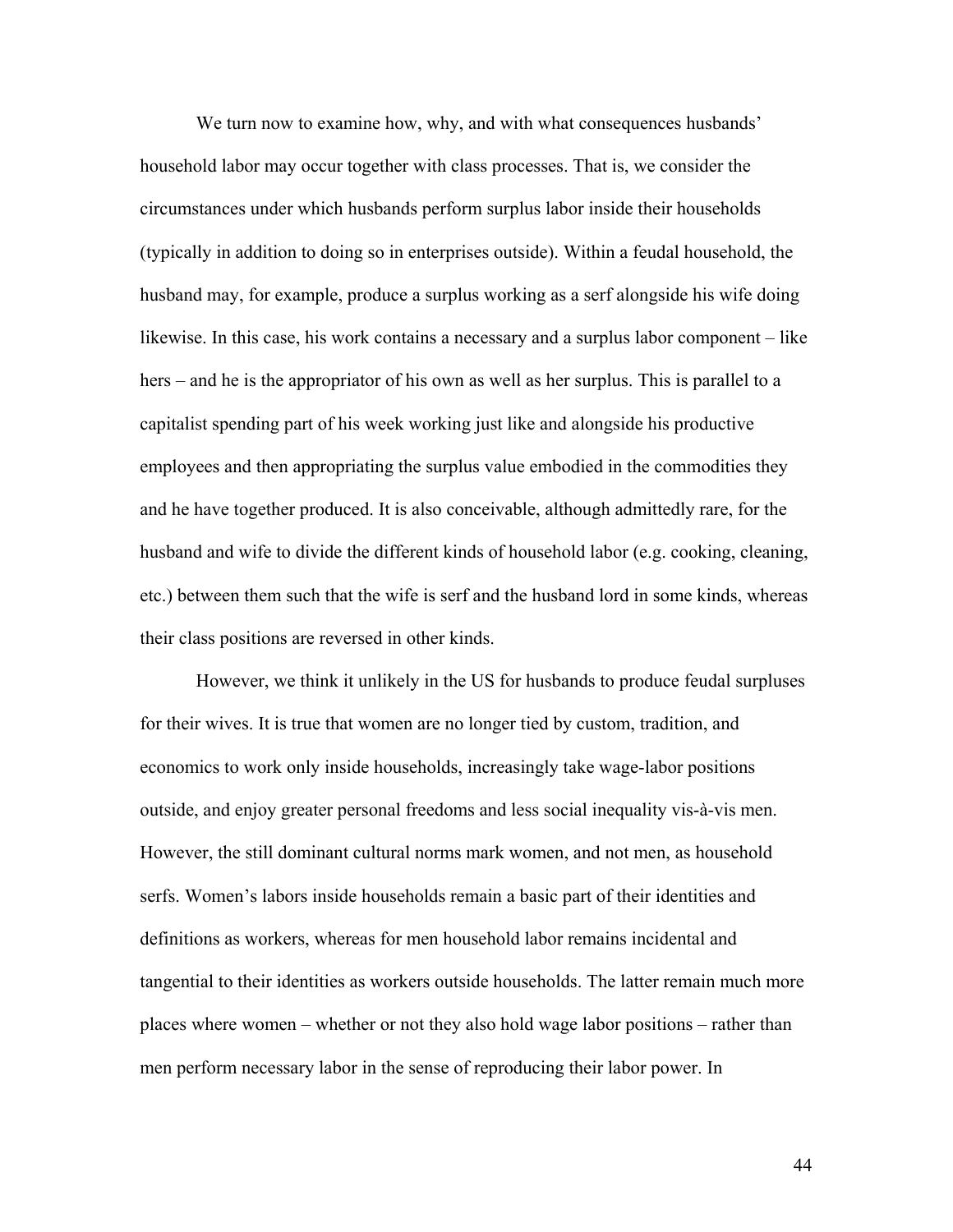comparison, men mostly buy the means of reproducing their labor power, viewing their household labor as secondary, minor, and a gracious gift to wife and family. Likewise, the raw statistics of time and energy spent on household tasks reinforces the tangential quality of husbands' household labor; the women continue to do the overwhelming bulk of household work.

It would require drastically different cultural and political conditions than currently exist in the US for husbands to perform necessary and surplus labor inside households within a feudal class structure, as their wives do. The traditions and rules of marriage, like the other norms, customs, and expectations of most contemporary societies, still place the primary responsibilities for housework and particularly child care on women in the vast majority of households. Women either accept or endure those responsibilities, perhaps asking husbands for "some help." Despite advances over recent decades in women's rights to control their bodies and gain wages comparable to men's, most religious leaders still endorse women's identification in terms of house and home far more than men's. God is asserted to have bestowed on women, not men, the nurturing gene. Husbands and wives still believe in large numbers that their marriage vows and their love entail (as well as require) that wives must perform surplus labor inside the household's feudal class structure. Women thus mostly still "choose" to marry, raise children, and deliver the fruit of their household surplus labor to their husbands. They prepare meals for themselves but also spend the extra labor time preparing meals for their husbands; they wash their own and their husbands' clothing; they make their and their husbands' sides of the bed. What household labor husbands may "generously" undertake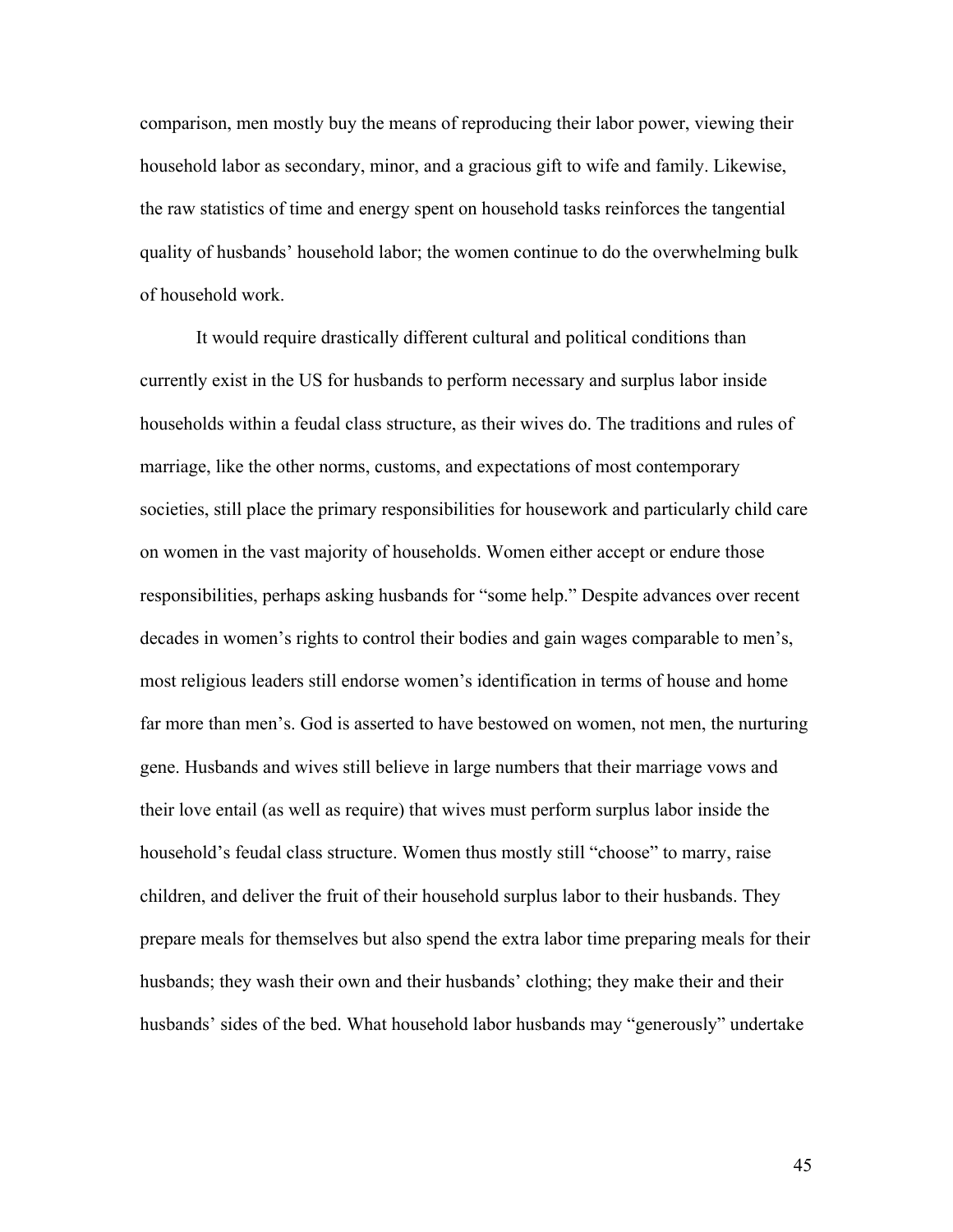is thus very differently understood and differently organized, chiefly we think in the nonclass way discussed above.

However, there are some exceptions to the dominant patterns of husbands' doing either no household labor or some limited non-class labor within their households. Husbands' household labor could sometimes occur within one of two other household class structures. The first of these – and much the more frequently encountered - is Marx's "ancient" class structure; the second kind of household class structure in which husbands could work is – in what we, following Marx, have termed - the communist class structure.

Movements such as women's liberation sometimes and in some places interacted with socio-economic shifts to induce women and men to establish marriages and households built upon shared commitments to substantial gender equality. In them, wives were entitled to earn wages in jobs outside the household. Husbands were obligated to share the housework (including child care) on a roughly equal basis with their wives. Such equality-focused households displayed an ancient class structure in which husband and wife were "ancient partners."<sup>22</sup> Wives in ancient households no longer perform any surplus for their husbands (as in feudal households). Instead, both women and men become partnered household workers performing tasks according to an implicit or explicit division of household labor between them. Each partner performs a roughly equal share of the necessary labor of preparing meals, cleaning, washing clothes, and so forth to reproduce their individual (ancient) household labor power. Each then also performs a surplus above and beyond that necessary labor and each alone appropriates his/her own surplus labor's product. They work out some method of distributing their respective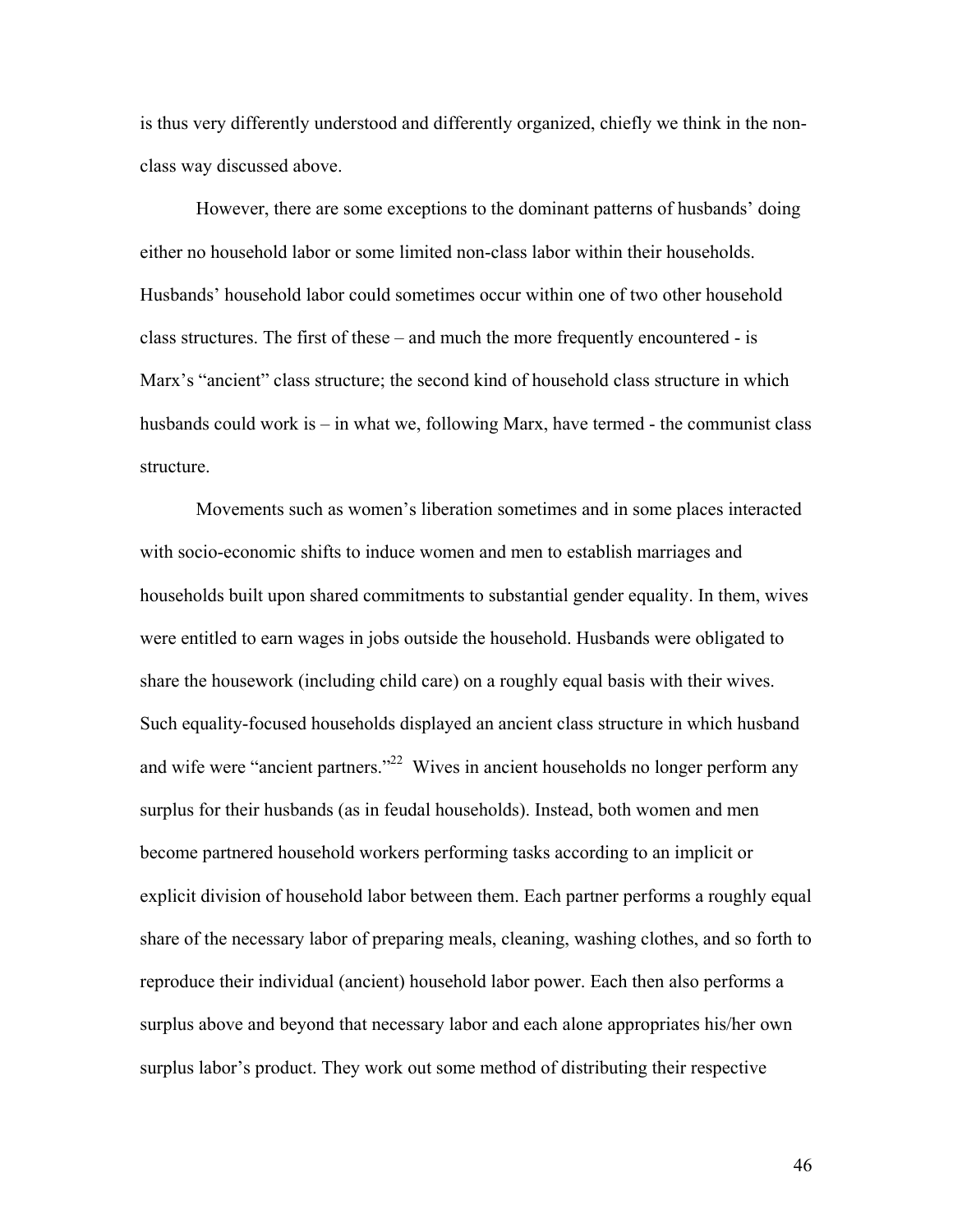surpluses to secure the conditions of existence of their household's ancient class structure.<sup>23</sup>

A specific social context is needed to enable this kind of self-appropriating class structure to exist in households. Men and women must somehow have come to feel strongly that no marriage rule or custom is acceptable that obligates either of them to perform any (surplus) labor for the other's benefit. Given the prevalence of social conditions and norms entwining women in feudal household arrangements, some social space of dissent from and resistance to those norms would have had to exist. Women and men would have required such a space to conceive of households as partnerships of equal individual laborers (performing physical and emotional tasks) where neither "bosses" the other. Were class consciousness part of such husbands' and wives' self awareness, they might describe their households as sites where two self-appropriators of their own surpluses chose to cohabit and build a family around that particular class structure.

Husbands' household labors may take a class form other than the above described ancient partnership. This occurs if husband and wife undertake household labor together as a fully shared activity, collectively producing, appropriating, and distributing the surpluses produced inside their households. They may do this as a couple or possibly integrate others (relatives, friends, and housemates) into such a communist household. What distinguishes its class structure from the ancient is its collectivity. In an ancient household class structure, two individual producers who individually appropriate their individual surpluses work out a partnership household. In a communist household class structure, the collective of laboring household members (two or more) produce, appropriate and distribute their surpluses collectively.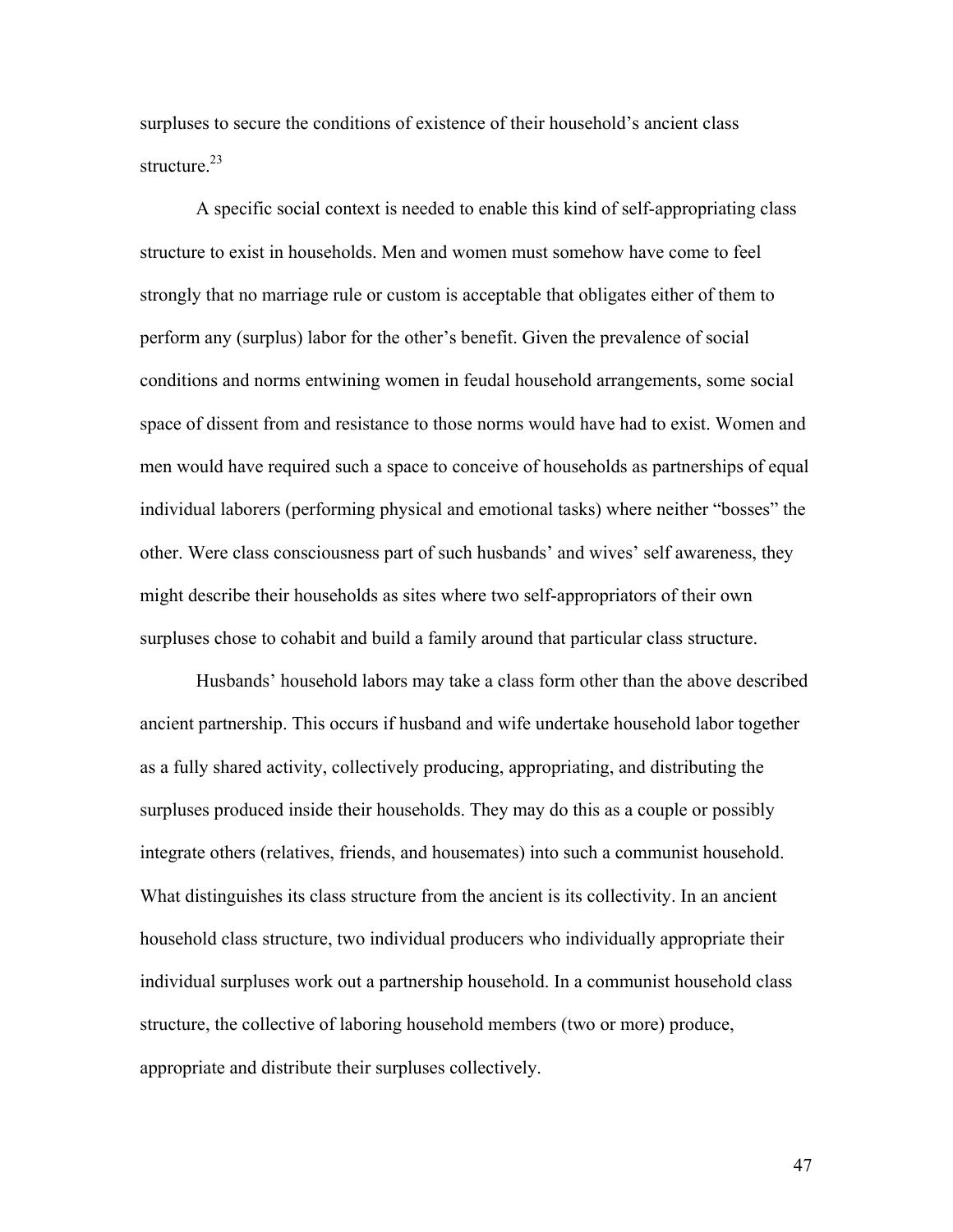For the communist class structure to exist within households, its conditions of existence must be in place within the larger social context. That is, the politics, culture and economics of some portion of the society would have to determine in women and men the desire and the demand for equality and community inside households (rather than feudal subordination or ancient individuality). Such wives and husbands would reject those aspects of the larger society that pressed women to serve men unilaterally in marriage and home. Similarly, such men and women would find households organized around the ancient class structure producer unattractive and unacceptable because they would associate it with lonely self-interest and self-absorbing behavior.

Women and men forming communist class structured households would reflect as well as advance ways of thinking that celebrate collectivity at home and perhaps even in society more generally. To sustain collective production, appropriation, and distribution of household surpluses, husbands and wives would likely establish as well collective means of wielding power inside the communist class structured household. That is, the distribution of authority between and among adults and children there would take on collective and egalitarian dimensions unlike the lordly authority typically arrogated to feudal husbands or the individually separated powers of the ancient household. Similarly collective and egalitarian processes of producing and disseminating meanings (i.e., cultural processes) inside the household (religious, educational, artistic, and so on) would likewise reflect and reinforce a communist class structure there. Indeed, the social space for and existence of such political and cultural processes would be prerequisites for the existence of communist class structures inside households. Wives and husbands could and would collectively produce, appropriate and distribute household surpluses only if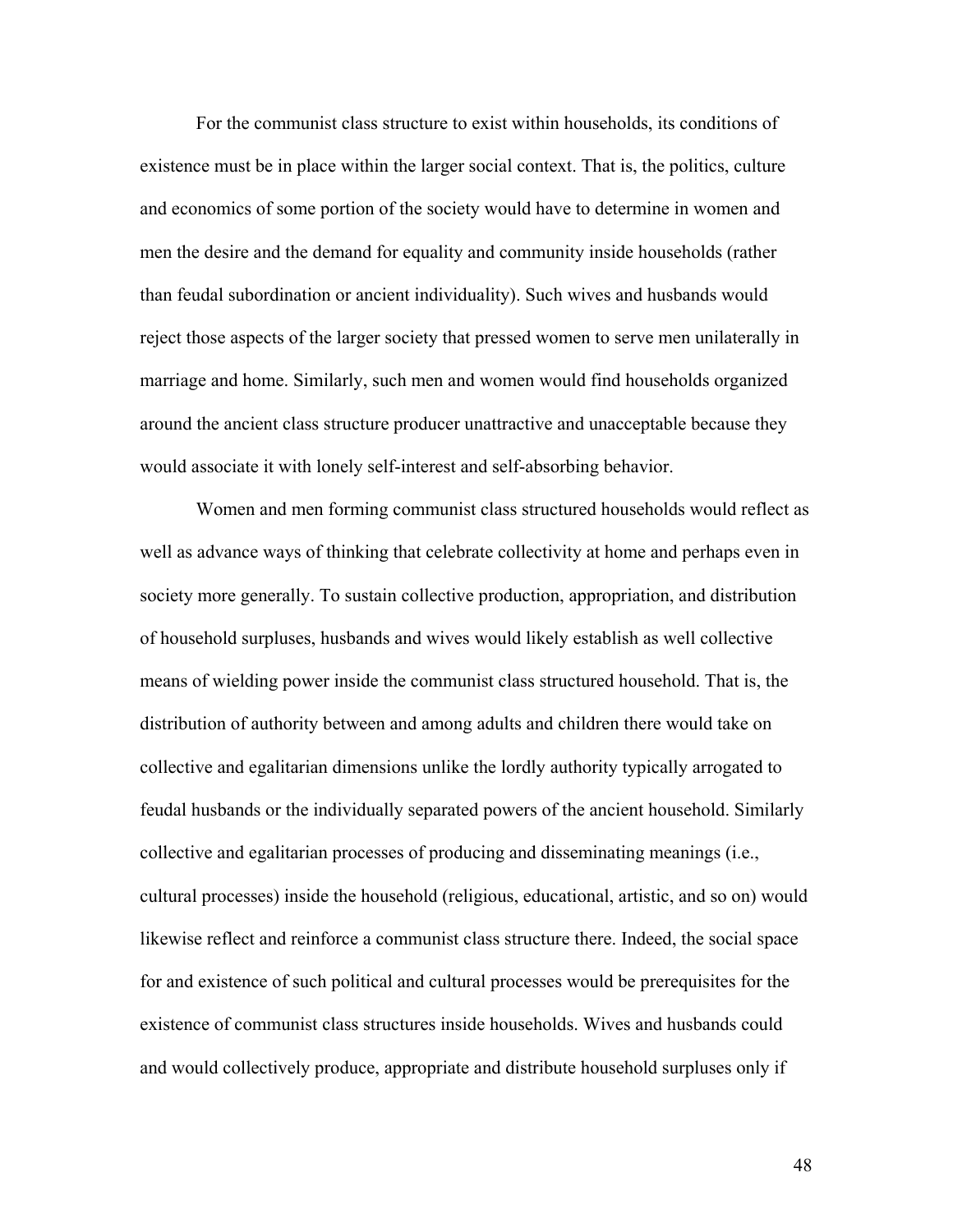the larger society made such behavior conceivable, desirable, and operational in some form and also preferable to alternative household class structures for some members of that society.<sup>24</sup> Finally, the communist class structured household may include household laborers who also engaged in earning money incomes outside the household. If so – and quite like the parallel situation in feudal and ancient class structured households – the communist class structured household would exhibit a budget that combines monetized and non-monetized revenues and expenditures to reproduce the multiple, various class structures its adults engage.

#### **When children become household serfs**

Having assumed to this point that children are not able or not required to perform significant household labor, we may now relax that assumption. In this way we may extend some initial explorations by others likewise interested in the consequences of children's labor for households and their class structures (Fraad 2000, 74-76; Safri 2005, chap. 2). In households containing feudal class structures, children are typically integrated, once they begin to perform labor, as additional household serfs. They thus come to resemble, rather closely, the organization often found in medieval European feudalism. Such children are tied by familial and legal arrangements to an exploiting father – head of the feudal household - who appropriates the surplus produced by the household's children. Culture, law, religion, and so on intervene to bestow on the fathers the considerable power (which he may delegate) to order children's behavior including their household surplus labor. Also parallel to European feudalism, the fathers and mothers of such children are morally and legally obliged to care for and protect them.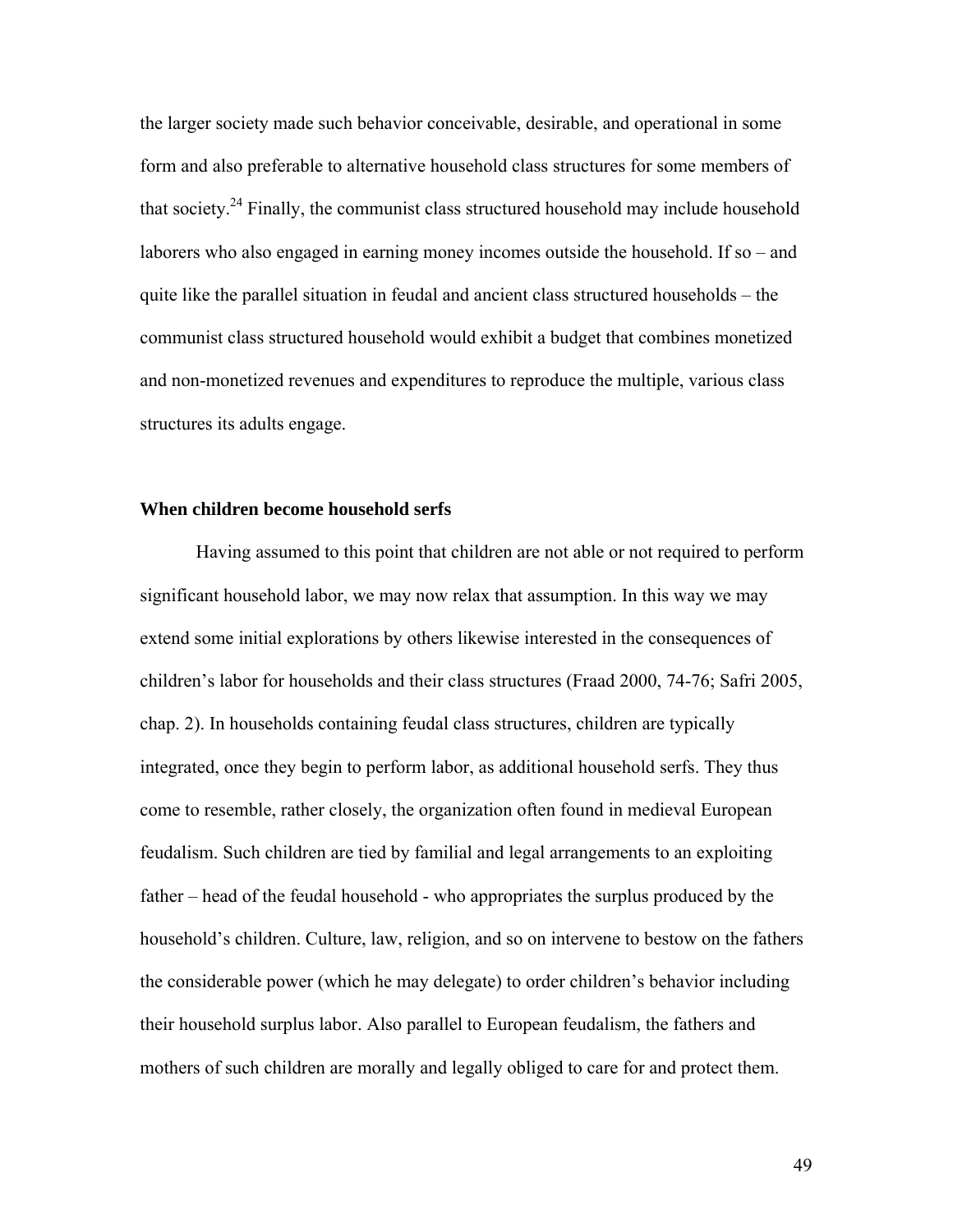Finally, these social forces also influence children to accept and obey the orders, decisions, and wishes of "the father" (or any others to whom the father may delegate such authority). The children will often find it "normal and natural" that a certain age brings an obligation for them to "share" the housework (likely with no more consciousness of its class – surplus – aspects than their parents possess). That most children eventually chafe and often rebel against their feudal households reflects in part the constraints of early childhood, the difficult transition to feudal serfdom as they grow older, and the mix of resentment and guilt in their reactions.

Children's household serfdom displays three major variant forms. In one, the father continues to receive the wife's surplus while adding the appropriation of surpluses produced by the children. In a second arrangement, while the wife continues to perform surplus for her husband, she assumes a surplus appropriating role in relation to working children. As in medieval Europe, serfs can also have serfs. In a third possible form of children's household feudal class position, both parents share the surplus-appropriating position, a kind of collective appropriation of their children's surplus. In all three of these forms, children do variable kinds and quantities of *necessary and surplus* labor: cleaning their rooms and clothes, preparing their meals, shopping, household repairs, and the like. Such children thus shift from being the objects of (mostly women's) surplus labor in the form of child care and become subjects performing surplus labor: a specifically class dimension of children's "growing up."

Children's feudal exploitation inside households exercises varying impacts. It may simply be additive to the wife's and so yield a rising mass of in-kind surplus for the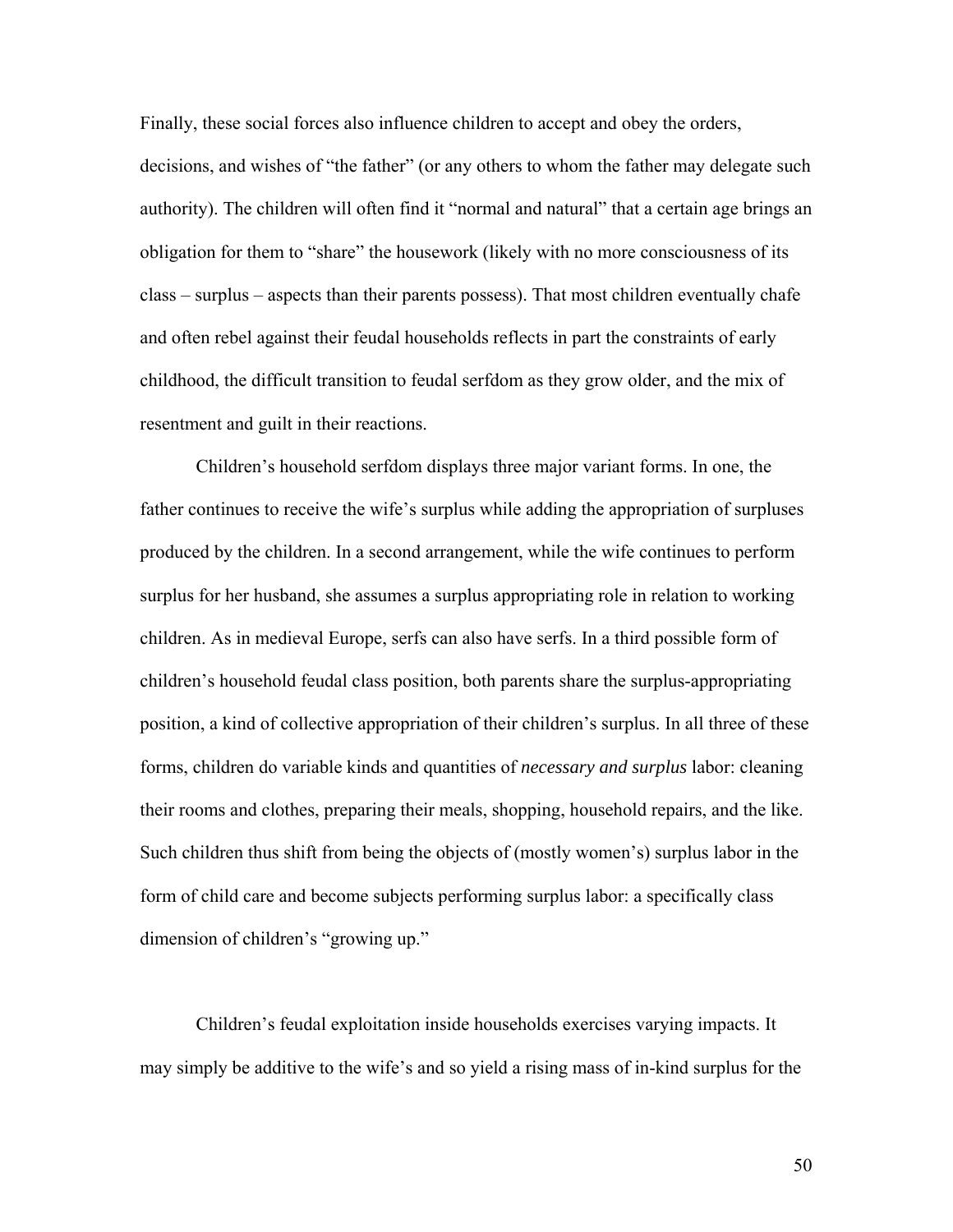father. Had he been doing some household labor, the opportunity to appropriate his children's surplus might allow him to reduce or eliminate his own household labor and thereby realized an expanded free time (R). Alternatively, such a father might utilize his children's surplus to reproduce the labor power he sells to an employer outside the household. In this way, children's serfdom adds still another layer of complexity to struggles over the household budget. As we have already shown, the household budget can often entail diversions of the husband's wage income from purchasing commodities to reproduce his own labor power to, for example, expenditures to care for young children. This can threaten that wage income. Yet that same child care can eventuate in children's surplus labor later that the father can consume to reproduce or enhance the labor power he sells outside the household. In short, here is yet another way that children interact with their feudal households in contradictory ways, variously undermining yet also strengthening them.

Children's surplus labor could impact feudal households differently were the wife to appropriate that surplus. Suppose the older children's surplus labor yields roughly the same bundle of goods and services as the wife's necessary and surplus labor. The father could then continue to receive an undiminished quantity of surplus, if the wife transferred to him the children's household surplus. The wife might then herself consume her own household surplus, thereby freeing herself from household feudalism. In this stark example, she substitutes the feudal exploitation of her children for her own. That substitution might be difficult to rationalize or legitimate if conceptualized in terms of the burden of labor, let alone in terms of class. Children's work and exploitation might then seem a heavy price to pay for a wife's liberation from those burdens. A much more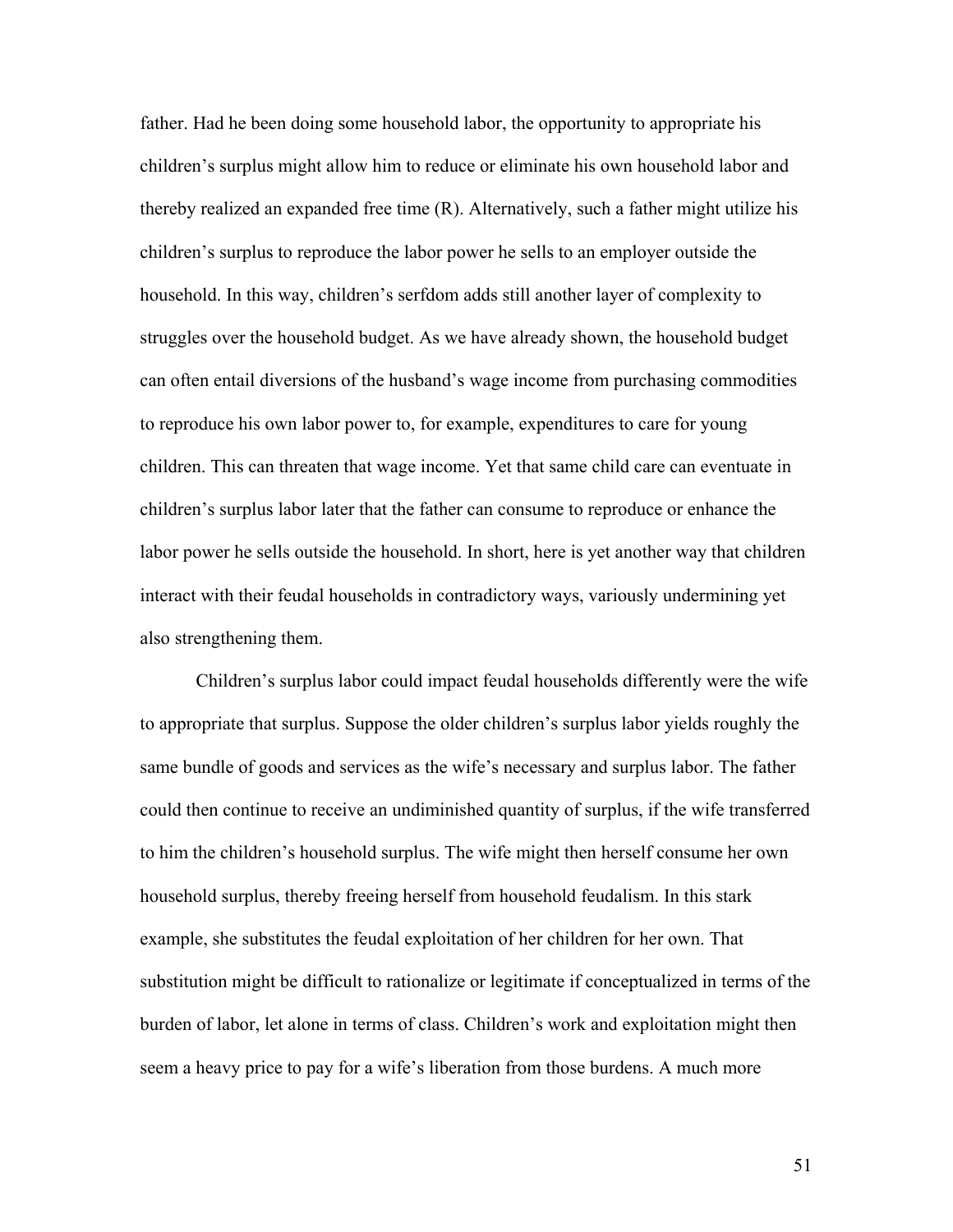appealing (to parents) conceptualization would construe all this quite differently, as a matter of helping children to mature into responsible adults by undertaking instructive and constructive household chores. Wives especially might thus insist on children's attendance at churches where authoritative clergy can reiterate such an appealing conceptualization as perhaps biblical in origin and power.

Another possible impact of children producing household surpluses for the wife rather than the husband might involve the wife continuing to produce surplus for the husband. Not only would the serf wife than have serfs of her own, but the two layers of serfdom would differ in their household *power positions* but not in their household class positions. Children and their mothers would then both be feudal serfs, but their mothers would have much the greater power and status within the household. Arresting parallels with medieval Europe suggest themselves. Feudal manors often displayed layers of more and less powerful serfs and serfs of serfs. Additionally, a lord might place a trusted serf in a managerial position over less trusted serfs only to find the trusted serf slowly transforming such management into the very different position of him appropriating the surplus of those he manages. Likewise, the feudal husband may trust his wife to manage the children's household labors only to discover that she may have altered the situation to become herself the direct appropriator of the children's household surplus. Both feudal household wife and medieval serf could continue to produce surpluses for their husband and their manorial lord, even as they appropriated the surpluses of the children and lesser serfs below them in their respective feudal hierarchies.

When children perform household surplus that is appropriated by both parents conjointly, the impact of the children's labor may well be different. For example, this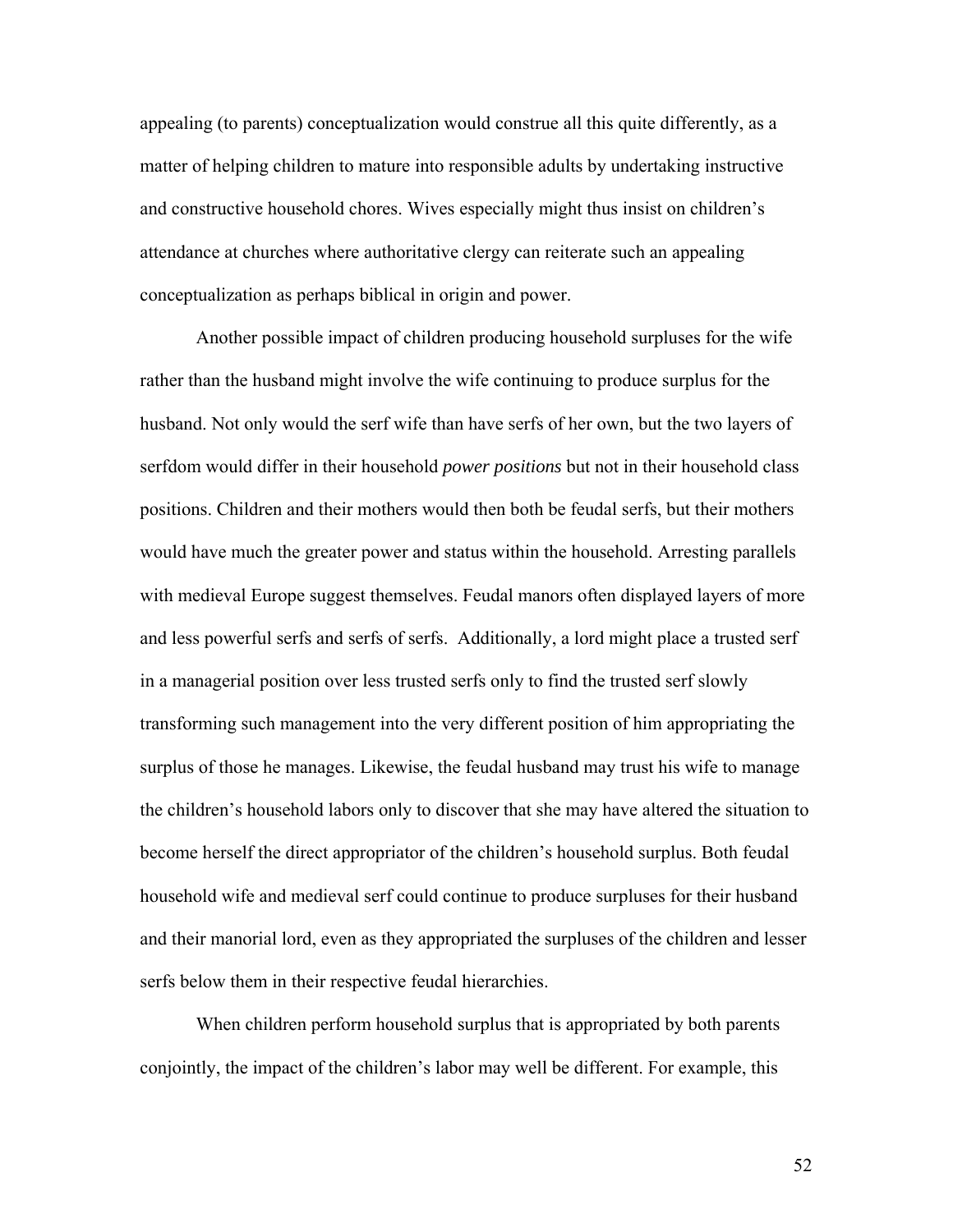arrangement may emerge as a kind of compensation for a feudal wife: while she is serf to her husband they are equal appropriators of their children's surplus. Conjoint parental appropriation of children's surplus labor may also reflect the difficulty of either parent accomplishing such appropriation alone. Then children's household exploitation can function as a kind of cement for the parents' relationship. In households with non-feudal class structures, such conjoint appropriation of their children's surplus could have yet other impacts. For example, in ancient or communist class structured households, the transition of young children into children doing household work need not necessarily be accompanied by the integration of those children into the parent's household class structure.<sup>25</sup> Parents might then occupy one class position in relation to their children and a different class position in relation to one another: within households where the adults function within ancient or communist class structures, they might organize the children that reach a working age into a feudal class structure as their serfs. The parents might then conjointly appropriate their children's surpluses, even as their class connection to one another is either ancient or communist. Just as parents differentiate their interpersonal connection from their relationship to their children – in, say, their financial or sexual or power dimensions – so too can they structure the class relation of husband to wife very differently from that of children to parents. Of course, given the likely absence of class consciousness in the parents, they are unlikely to be conscious of a different class relation to their children. Instead, they may justify their children's feudal serfdom as required by their age, immaturity, lack of experience, education, hormones, lack of good judgment, and so forth.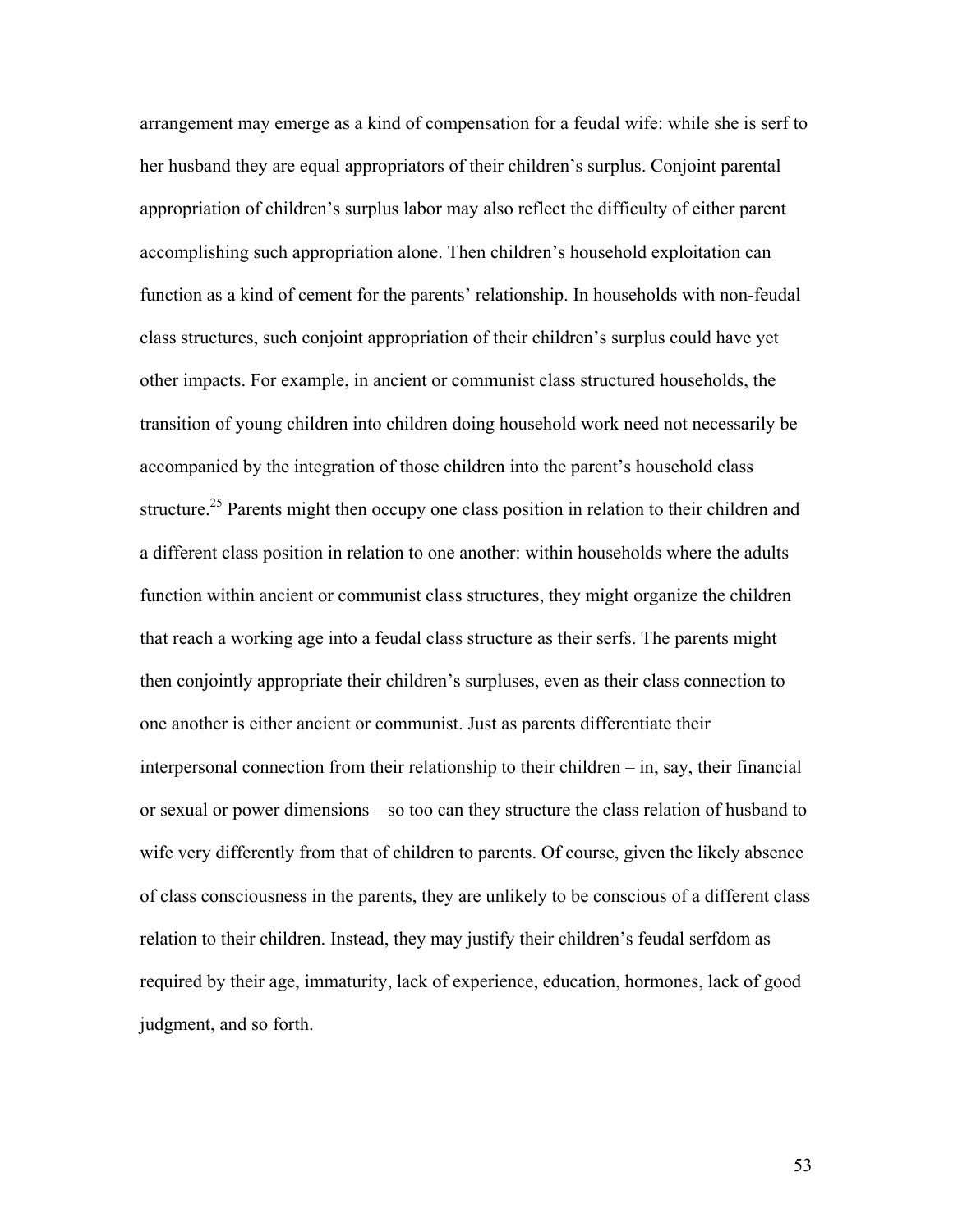We have hardly exhausted the complexity of class relationships among children and parents or the range of their possible impacts. We have not, for example, devoted attention to such possibilities as children exploiting their parents or one another.<sup>26</sup> Nor have we examined the subsumed class positions inside households: the positions of people who neither produce nor appropriate surpluses but rather provide the conditions of existence for the production and appropriation of the surplus. What we have elsewhere elaborated about subsumed classes in relation to capitalist enterprises can be readily extended to the class analysis of households (Resnick and Wolff 1987, Chapters 3 and 4). Thus, for example, a manager in a capitalist manufacturing enterprise is neither a surplus producer nor an appropriator; he/she rather provides the supervision of personnel or the purchasing of inputs or the sales of outputs that are all conditions required for surplus to be produced within the enterprise. Because such managers are paid via distributions to them of portions of the surplus appropriated by the enterprise's board of directors, they occupy capitalist subsumed class positions. By direct analogy, management of children's household labor may be a condition for surplus to be produced by them. Perhaps the wife will need to manage and so receive a portion of the household surplus for doing so. In other words, a complete class analysis of households, as of any other social site where class processes may occur, would need to include the subsumed classes. The latter comprise the "enablers" of surplus production – rather than being either producers or appropriators of household surpluses themselves - who get distributed shares of the surplus. Households, like enterprises, display class structures that include both the fundamental class processes (that define the performers and appropriators of the surplus)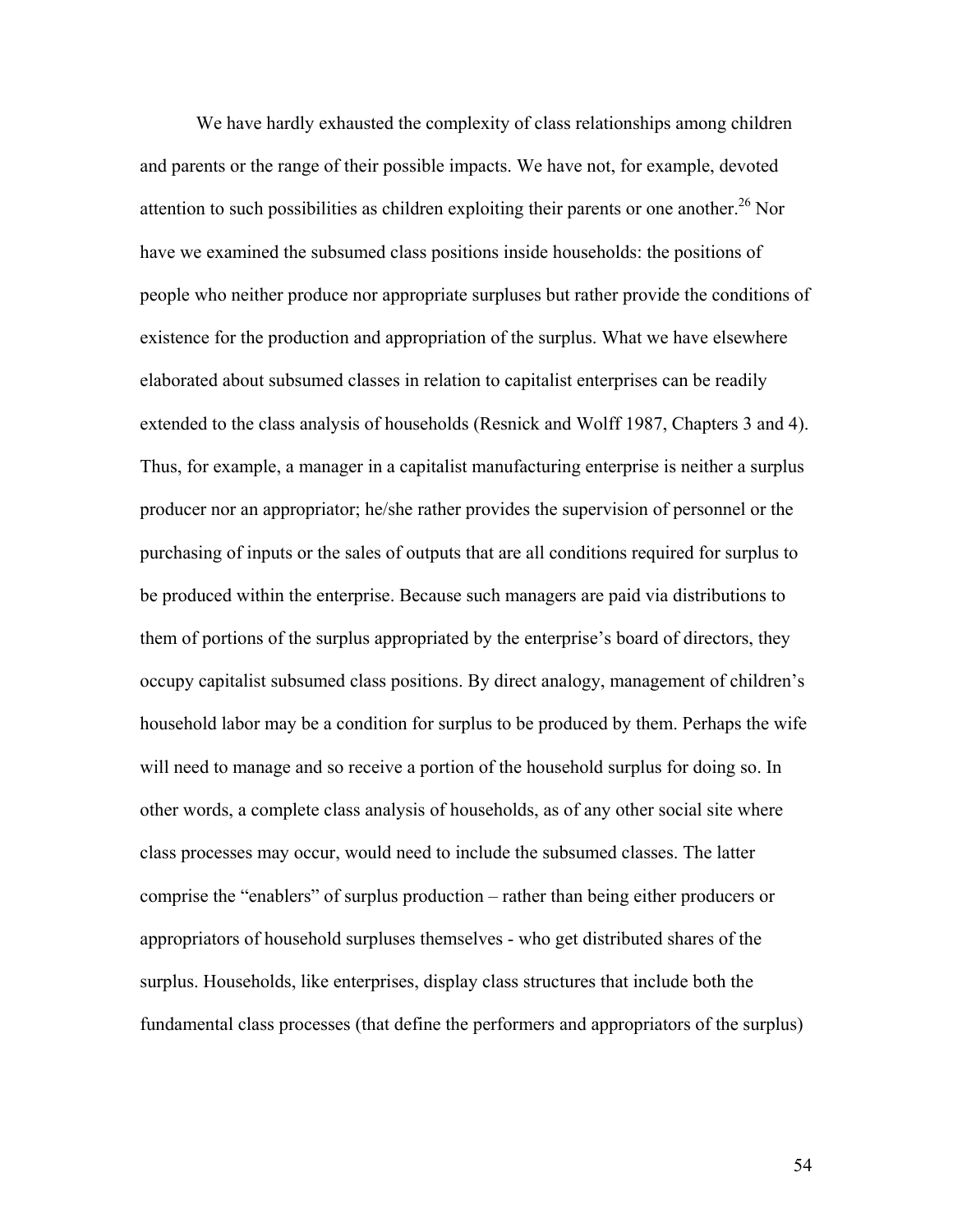and the subsumed class processes (that define how the appropriators distribute the surplus to those others whose activities "enable" the fundamental class process to continue).

#### **Addendum: Households without class structures**

Even our introductory analysis of the rich diversity of class structures that households may contain must include at least a brief mention of households without any class processes. We believe they are becoming more common in advanced capitalist countries today, especially where women have moved quickly into full time paid employment. Such households no longer display class processes because they are no longer social sites where production occurs (or they are, at least, approaching such conditions). Instead, such households have become sites almost exclusively of consumption and not of labor.

Some historical examples of this phenomenon can help to clarify its theoretical dimensions and implications. After 1917, the Bolsheviks debated the possibilities of a vast social transformation that would eradicate the exploitative production arrangements inside households and so liberate Soviet women (to join their husbands in wage labor and also to free them for full social participation). In the course of the Soviet debates, the focus was less on changing the class structures of households (say from feudal to communist) and more on changing households from sites of production and consumption to sites of only consumption. Some concrete steps were taken in the 1920s to realize such changes (Resnick and Wolff 2002, chapter 7).

When little or no production occurs there, households likewise stop being sites of surplus production, appropriation, and distribution. In short, as households lose their class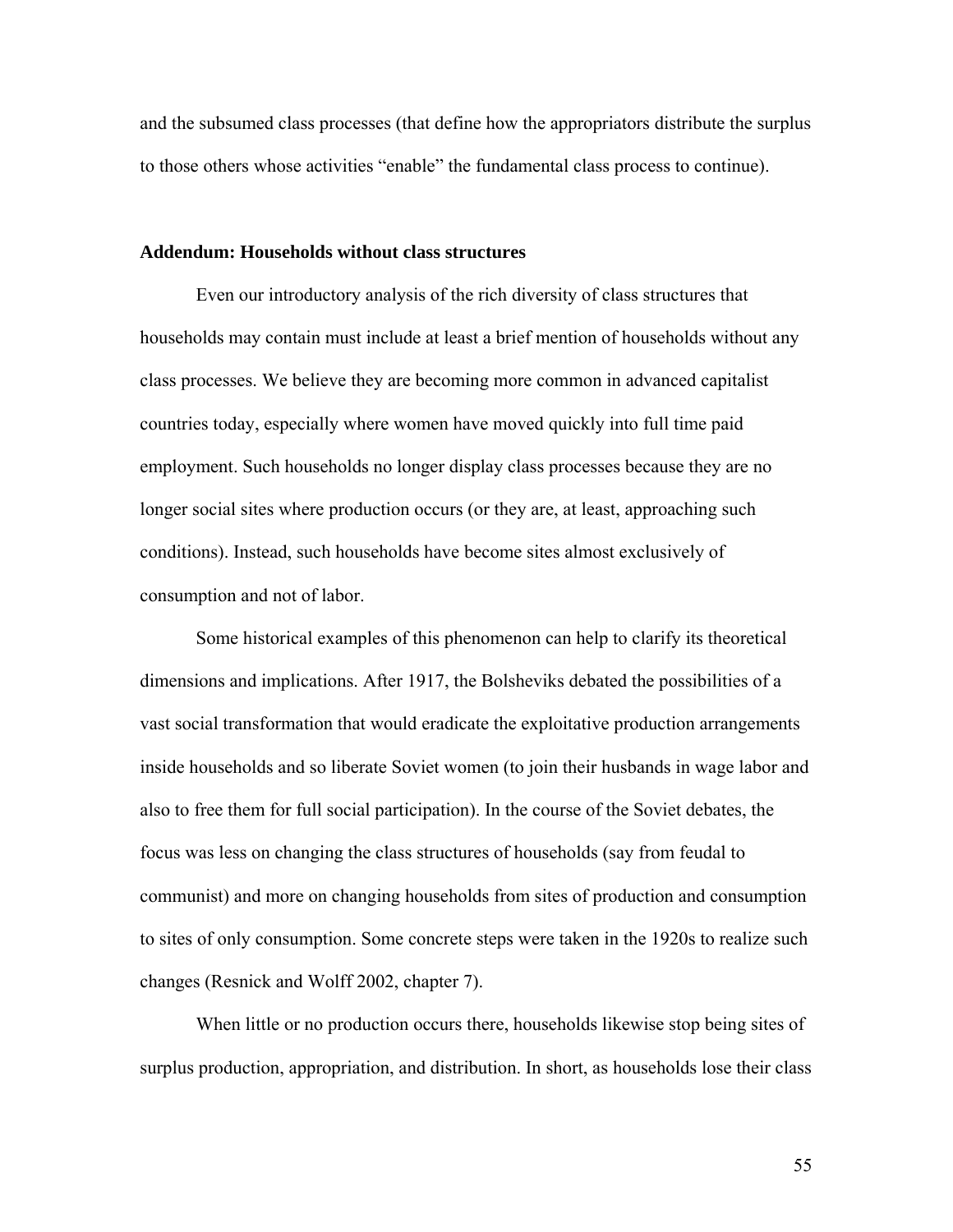structures, so wives and husbands no longer need to work or strive (consciously or unconsciously) to reproduce those class structures. Their household budgets may become simplified in so far as they lose their non-monetary components. Money incomes from household members' jobs outside the household (and perhaps also borrowings) become the only revenue, and cash outlays (to buy commodities and perhaps service their debts) become the only expenditures. Eliminating households as places of production (and hence of class structures, tensions, and struggles) requires as well as furthers basic changes in how men and women identify themselves and conceive of their relationships to one another, to children, and to the larger economy and society.

In modern societies where capitalist class structures prevail in enterprises, households may cease production to become places to which husbands and wives retreat from the market and from their job. They retreat in order to consume there the commodities they purchased to reproduce the labor power they sell to their employers. For examples, instead of home-produced meals, they spend their wages to purchase storeprepared meals; instead of cleaning their homes and their clothes at home, they buy house-cleaning, laundering, and dry-cleaning as service commodities; and instead of caring for their children, they hire commercial childcare providers. Other comparable examples include proliferating commercial personal shopper services, healthcare providers, landscapers, repairers, security guards, and so on. Of course, affluence will also play some role in determining how far each household can go in reducing household production to consumption. However, at least inside the United States, abundant evidence already shows that many households at all income levels have reduced production; their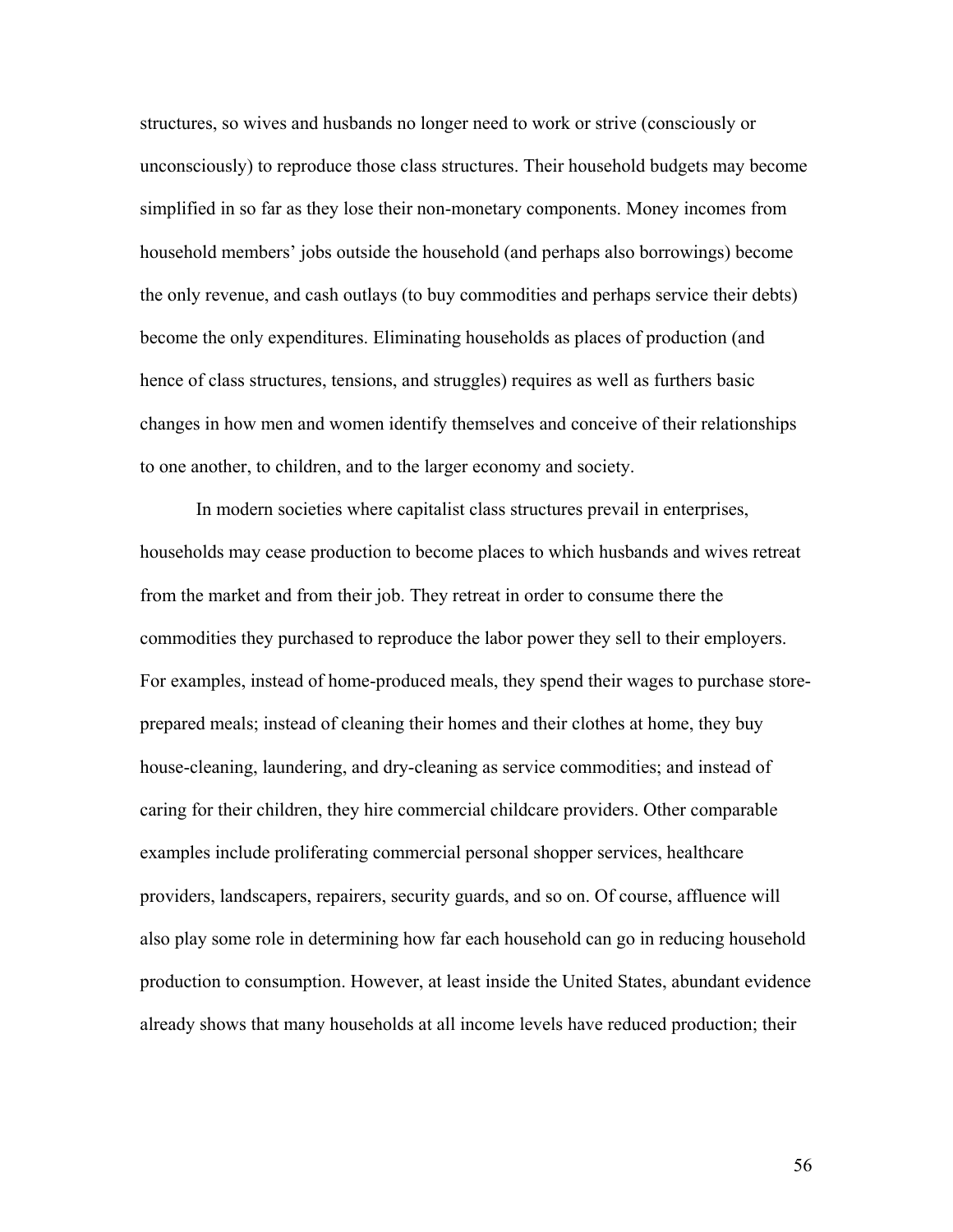differing affluence affects rather the quality and costs of the commodities they all purchase increasingly to replace household production. Among

Of course, in relatively few households, even in the United States, has production been totally eliminated. Some work usually has still to be done inside the household even when its members consume goods and services almost exclusively purchased from producers outside the household. In many societies, much household production remains the norm. Moreover, economic, political, and cultural shifts may well reverse the process of substituting commodity consumption for household production where it has occurred. Hence, despite the forces at work constricting household production, it remains a major social site of production and of class around the world. It seems to us long overdue for the sort of class analysis commenced here.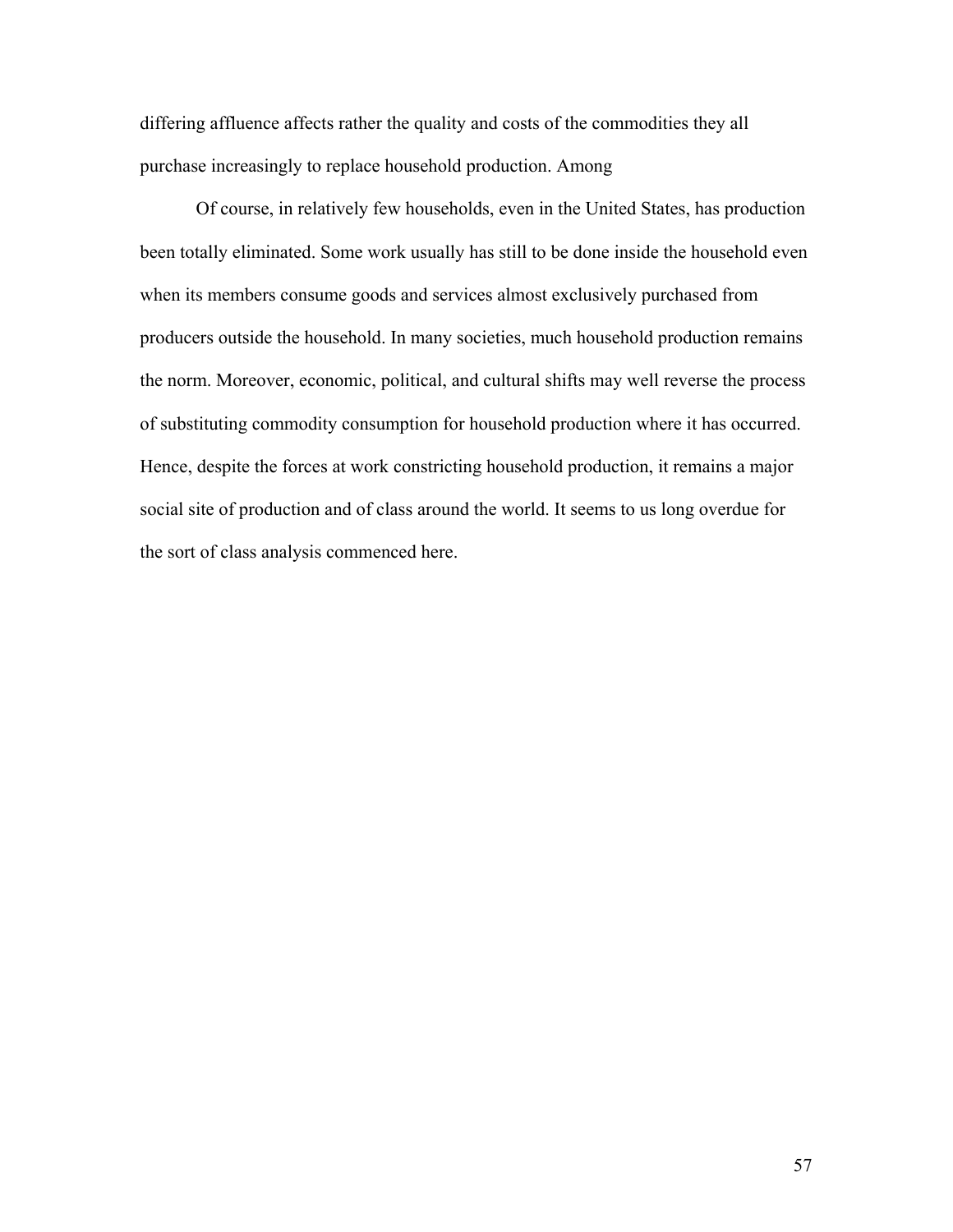#### **Endnotes**

 $\overline{a}$ 

 $<sup>1</sup>$  As far as we know, one of the first attempts to theorize children in class as surplus terms was set forth by</sup> Gibson-Graham (1996, 214).

 $2$  When the property is used by productive capitalists – those in whose industrial enterprises productive laborers generate surplus value – then the property-owning children's incomes constitute subsumed class revenues. Those revenues secure the provision of the children's productive property to the industrial capitalist for the latter's use in appropriating surplus from productive laborers hired by that capitalist. The children receive distributed portions of that surplus from the capitalist. If and when the children's property is used instead by unproductive capitalists such as merchants and bankers, then the children's income is not a surplus distributed by an appropriating capitalist, but is rather non-class revenue. The subsumed class vs. non-class revenue sources for children underscores the different possible relationships between propertyowning children and class structures that include both productive and unproductive capitalist enterprises: see Resnick and Wolff (1987) and Wolff and Resnick (1987) for discussions of productive vs. unproductive capitalists.

 $3 \text{ In } \text{Maxian terms},$  the goods and services (use-values) received and consumed by the child can be understood to also possess a "value" (without adjective) measurable by the socially necessary abstract labor hours materialized in such use values.

<sup>4</sup> The following illustrates what we mean by the two processes of labor and class operating within the feudal household. The wife engages in a household labor process:  $L(F)$  x a =  $UV_H$  where  $L(F)$  stands for her total feudal labor performed, say, over a day, a for her labor productivity, and  $UV_H$  the quantity of use values – household wealth – produced per day, a product of her labor times its productivity. The Marxian tradition often refers to or locates this labor process within the "forces of production." The class process refers to something very different. Over the same day, the wife also engages in a feudal class process:  $L_{NL}$  (F) x a = UV<sub>NL</sub> where her feudal necessary labor  $L_{NL}$  (F) times its productivity, a, yields household consumption to sustain her,  $UV_{NL}$ . However, over that day she also labors above and beyond that necessary labor performing surplus labor, L<sub>SL</sub> (F), yielding wealth, UV<sub>SL</sub>, for her husband: L<sub>SL</sub> (F) x a = UV<sub>SL</sub>. Her class exploitation is measured either in surplus labor time,  $L_{SL}$  (F), or its yield, UV<sub>SL</sub>. The same Marxian tradition typically refers to this class process as the "relations of production." 5

<sup>5</sup> The assumption typically made in discussions of class exploitation is that necessary and surplus labor takes the same concrete forms: for example, the wife produces, say, prepared meals and repaired clothes to sustain her and additional quantities of the same items delivered to her husband. However, that assumption is not necessary. A new mother within a feudal household may continue to perform necessary and surplus labor in the concrete forms of meals (and washed clothes, cleaned space, etc.), while adding or substituting a new concrete form of her surplus labor, namely child care. This situation parallels the typical circumstance in the European medieval manorial economy when serfs performed necessary labor producing one kind of crop on the land they had use of and surplus labor yielding a completely different crop when working on the lord's land. They sometimes produced no crop at all for the lord but rather performed their surplus labor for him in the concrete forms of making or repairing his furniture or providing childcare to his children. Class exploitation takes place in these examples – e.g., the performance of a surplus labor over and beyond necessary – even though different concrete forms of wealth flow from the performance of, respectively, necessary and surplus labor.

<sup>6</sup> Partly because sexual services, like child care, are rarely analyzed within a class theoretic framework, and partly because of certain parallels in wives' resistance to increased exploitation within households' feudal class structures, we offer this brief class analysis. As with any other labor process – the use of brains and muscles to produce a good or a service - sexual labor can be conceptualized as yielding a specific service, namely sexual pleasure. Sexual labor need not, but it may occur together with a class process, i.e. intertwined with the production and appropriation of surplus labor. Thus, for example, a wife in a feudal class-structured household may have a sexual relationship with her husband such that she engages in sexual labor not to provide sexual pleasure only to her but rather to provide sexual pleasure also to her husband, while his sexual labor is not similarly focused in delivering a comparable surplus to her. That is, the quality of the sexual relationship between wife and husband may entail exploitation. Then, such a wife might well produce necessary household labor yielding prepared meals, cleaned rooms, etc. plus surplus labor yielding those items and also sexual pleasure for her husband and also child care for resulting children. Indeed, from this class perspective, the general question arises: how may feudal class processes (of producing,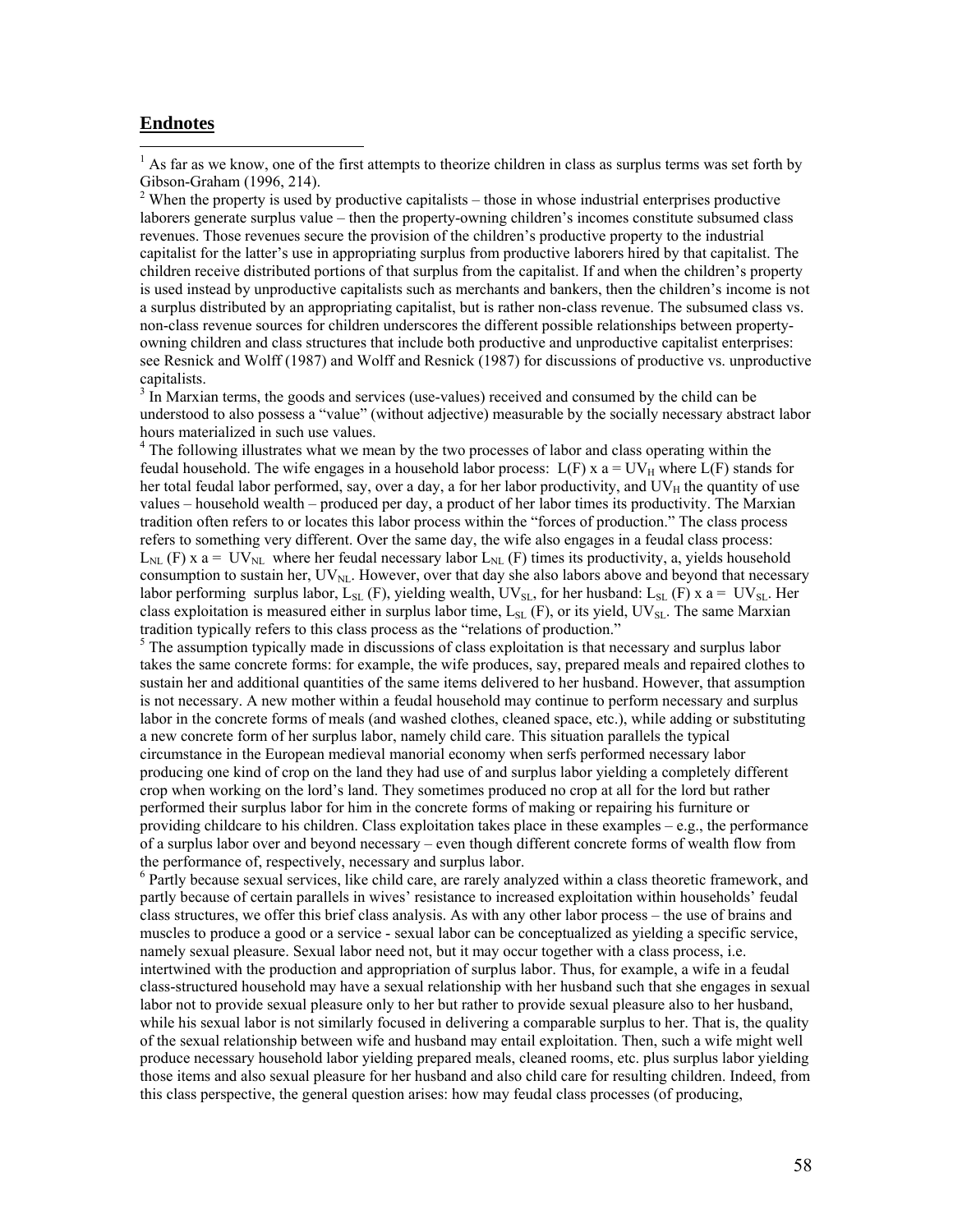appropriating, and distributing surpluses), when they characterize household production, influence other processes – cultural, sexual, emotional, etc. - inside those households?

7 Given the labor intensity of child care, we surmise that most wives will likely resist continuing to perform other household labors – or at least try to perform them less intensively. Consciously or otherwise, they will at least want – if not easily be able – to offer fewer meals, do less washing and cleaning, and provide fewer sexual services, notwithstanding considerable guilt about such desires.

<sup>8</sup> We will not here inquire into the problem of the initial money needed to establish feudal households. That analysis is largely derivative of our text's discussion of the monetary payments needed for an existing feudal household to be reproduced.

<sup>9</sup> Strictly speaking and for completeness we should include here monetary outlays to provide the tools, equipment and raw materials to *begin* any new labor process assigned to the wife within a feudal class structure inside the household. For example, when children arrive and the wife must add additional surplus labor, money outlays will be needed to provide her with the requisite tools, equipment, and raw materials to commence that surplus labor. These money outlays are different from those discussed in the text, namely on-going outlays to replenish used up tools, equipment and raw materials. As noted earlier in the text, for simplicity we will generally ignore outlays to begin or establish new household feudal labor; our focus will be on the on-going replenishment outlays.

<sup>10</sup> Other key demands that add their contribution to the right hand side of the equation and enhance the inequality sign would be various kinds of taxes paid to the state, union dues, and workers' savings. Along with the household budget, they too contribute to the crisis experienced by the wage worker.

<sup>11</sup> On this point, Marx in Capital vol. 1 offers two different formulations of what are included in the "sum of means of subsistence" to reproduce workers' labor power. In one, he theorizes the value of labor power as equal to the "value of the means of subsistence necessary for the maintenance of its owner" (Marx, 274). Marx explains that those means of subsistence are required or necessary to enable the worker and the worker alone in laboring to replace expended human muscle and brain. He goes on to explain how society's "historical and moral element" helps to shape the actual quantitative amount and qualitative nature of those means of subsistence necessary to reproduce just the owner's labor power (Marx, 275). However, when Marx, on the same page, comes to discuss the mortality of the owner of labor power, he offers a second and different theorization of the value of labor power. He does this by newly including in those means of subsistence those necessary to support the worker's children so that "this race of peculiar commodity-owners may perpetuate its presence on the market" (Marx, 275). As far as we can determine, it is one thing to specify a bundle of means of subsistence to reproduce only the owner's sold labor power at a point in and over time; it is quite another to add to that bundle an amount aimed at reproducing the same owner's children as potential suppliers of labor power. That owners of labor power have children, typically within a family relationship, is, of course, relevant and requires further analysis. That the reproduction of capitalism requires a continued source of sellers of labor power as one of its conditions of existence also is relevant and needs analysis. Nonetheless, their pertinence and analytical attention do not warrant introducing an inconsistency into the logic of the value analysis, whether by Marx or anyone else. The inconsistency results from conflating the conditions required to reproduce no more than the workers' sold labor power as a commodity with the different conditions required to sustain a ready supply of future workers. Instead, we suggest that the introduction of children (and family) be handled similarly to Marx's introduction of still other analytical categories of price of production, unproductive labor, and so forth. Each new specification requires an extension and elaboration of the value analysis to include its presence and consequences. That is what we intend here for the categories of children and family and that is what inequality 2 portrays.

 $12$  A parallel result holds for all other kinds of "leakages" from income received such as taxes to the state, charitable donations, and savings. Similar to the impact of the household budget, each of these threatens the reproduction of labor power by reducing the worker's purchase of wage commodities. Each of these also serves in its unique way to help strengthen the reproduction of labor power. Our focus here is only on the contradictory nature of the household budget, but the analysis could be extended to show the conflicts presented by other kinds of leakages as well.

<sup>13</sup> While we wish here to stress how household feudalism can undermine enterprise capitalism, we do not deny that household feudalism also supports capitalist class structures in enterprises. For example, caring for children in feudal households may provide future suppliers of enhanced quantities and qualities of labor power to capitalism. Budgets to support household feudalism also help to secure capitalism by expanding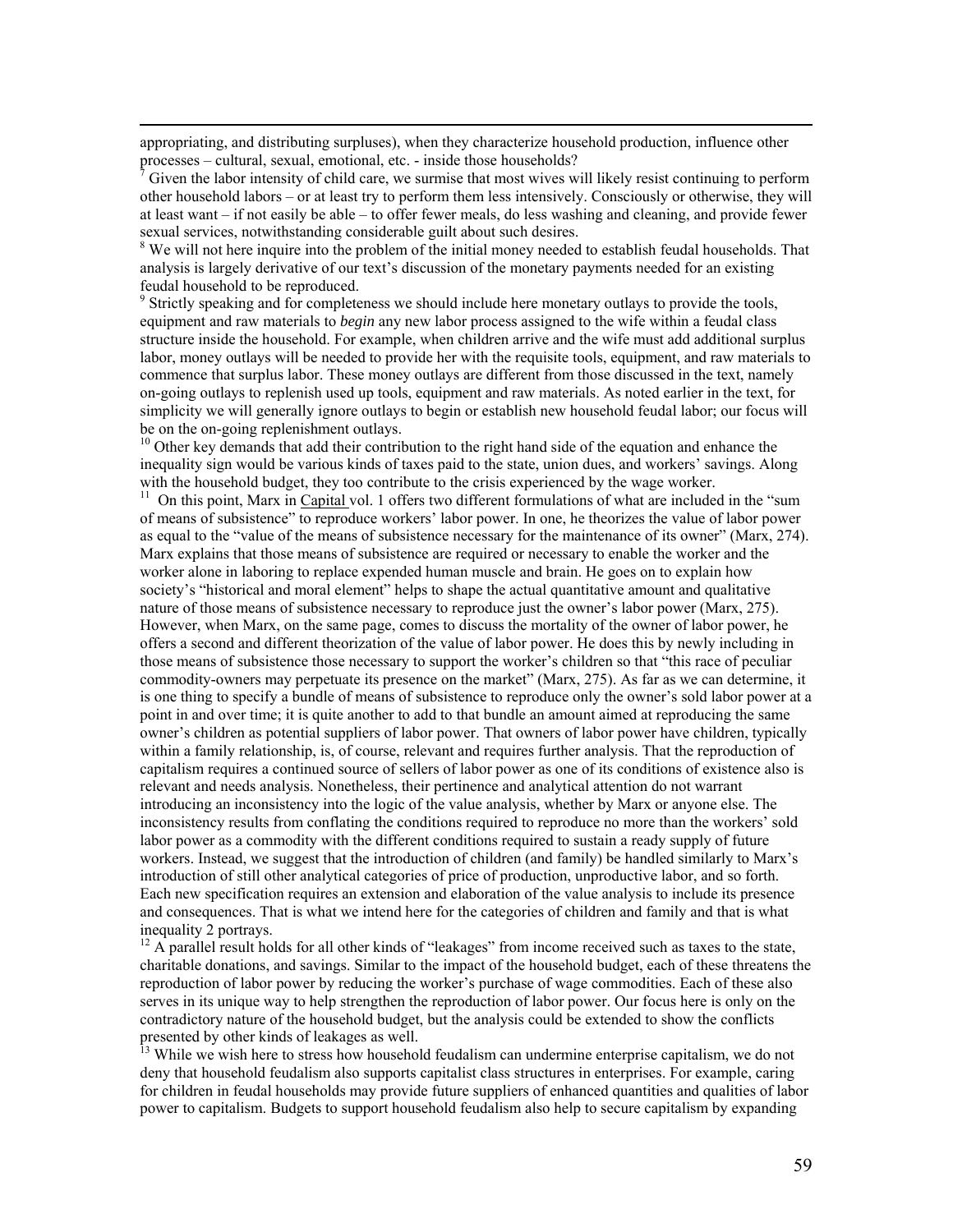markets for its produced commodities. In any case – and this is the focus of our text – such diversions of fathers' wages have an immediate undercutting effect on the reproduction of their labor power and hence on their roles in capitalist class structures. This immediate effect is what provokes the reaction of a reorganization of household feudalism to compensate for and thereby offset the threatened reproduction of the father's labor power.

<sup>14</sup> While the emergence of this world-view helped result in a stronger feudal household including better protected and cared for children, we fully understand that these same households and children often face a precarious existence. The numbers are well known: after only a few years of marriage some 50% of marriages end in divorce or separation; too many children too often suffer physical and emotional abuse within the home. Exploitation and class contradictions of the sort we elaborate here contribute to these sad numbers.

<sup>15</sup> Note also that the NCR<sub>M</sub> term in Equation 3 is equal to the Y<sub>HB</sub> term in Equation 1. As noted in the text earlier, the transfer entails the passage of a portion of the husband's wages from his position in a capitalist class structure (the enterprise) to his position as an appropriator of the wife's feudal surplus (the household); it is a value transfer between the two different class positions the husband occupies.

<sup>16</sup> As suggested earlier, for simplicity of exposition we will here ignore the outlays for tools, equipment, and raw materials used up in household production to concentrate on feudal subsumed class outlays. No logical or theoretical problem arises if such replenishment outlays were to be added to the discussion in the text.

<sup>17</sup> Referring again to Marx's "historical and moral element" entering into the determination of workers' "necessary requirements," that is, their real wage (Marx, 275), we think such a changed "element" affecting workers' real wages arose in the US after the 1970s and soon became hegemonic. Contributing to this change was a theorization, formulated by neoclassical economists partly in opposition to the dominance of Keynesian theorizations and policies and supported by the media, business, and the Reagan political revolution, in which workers' unions and union-won wages were responsible for much of the internationally competitive difficulties faced by capitalist business at that time. In this world-view, workers' unions were portrayed as a "special interest group" that inflicted relatively high wages, archaic work rules, and constrained productivity that together worked against America's economic growth including growing jobs for workers. That view combined with eroded union power (initiated in 1981 with the Reagan offense against striking air controllers) and with dramatic changes in the labor market (a relatively constrained expansion of demand because of a rising organic composition of capital, even as labor supply rose dramatically because of a combination of rising legal but above all illegal immigration, women entering the labor force, and restriction on the state as the employer of last instance) produced a social environment in which workers' lowered real wage became rational and unavoidable even to workers themselves. Persuaded that their claimed high unit labor costs were the essential cause of business' inability to compete successfully with more efficient Japanese and German enterprises, workers, fearful of losing their jobs, acquiesced and came to accept lower real wages as a long run solution.

<sup>18</sup> While an important contributing cause, men's depressed wages were hardly the only reason for women entering the labor force. The culture in the land had changed to a view in which women were to balance the competing demands of career and family rather than – what it was for so long – managing only a home for their husbands and children. Whereas married women's mass participation in the labor force was once considered unusual, save for death of their husband or war, now the norm became participation in the work force when married and even when children arrived. Further, a long and relatively successful struggle for women's rights not only gave women power to make decisions over their bodies including the right to place it in the workplace, but also helped to give rise to a more inviting, less discriminating, and, in penalizing sexual harassment, a safer workplace for them. Laws thus changed making it that much easier to leave the household, compete with men for work and promotion, and narrow the gap between what they and men earned for comparable work.

<sup>19</sup> The impact on women's R may vary directly with their position outside households. For example, women who occupy subsumed class managerial positions in capitalist enterprises often are required to work longer hours than do women who occupy positions as productive laborers there. Hence the resulting stress on their households from their pinched R can be more severe, even though compared to women who occupy positions of productive laborers they are not exploited and receive higher incomes.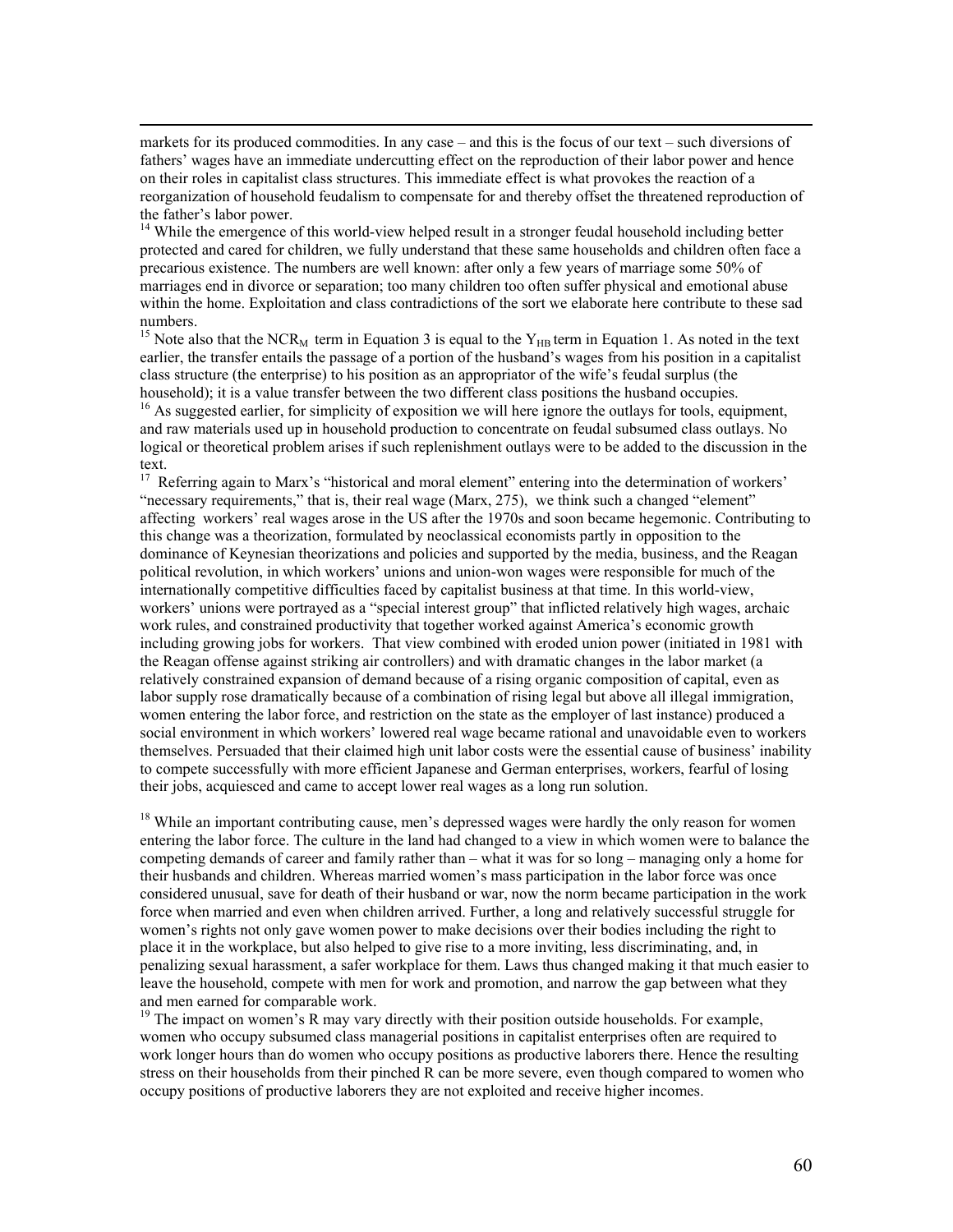<sup>20</sup> Of course, many of these young women are also wives inside households that share many of the class and non-class contradictions depicted in the preceding text. See the dissertation by Safri (2005) for an analysis of immigrant households.

<sup>21</sup> Many labor activities in all societies occur without the accompaniment of any class process (i.e. without the production of any surplus). For example, an individual walking through a forest collecting pieces of wood, carving them into birds, and distributing them to children is certainly engaged in labor (using brains and muscles to transform objects found in nature into consumable products). However, no surplus is produced or distributed; the labor process occurs but not together with any class process. Other examples include many other kinds of artistic productions, the preparation of an occasional sandwich for oneself, family or friends; helping a neighbor clean a garage; reading a story to help children fall asleep, and so on. Of course, every one of these examples could, in other social circumstances, occur with a class process; that is they could occur such that a surplus is produced, appropriated, and distributed in some way. Our point here is only to register – and explore the significant implications of – the two possibilities: that a particular labor process may or may note occur together with a class process.

 $^{22}$  As far as we know, the term "ancient partnership" was first coined and applied analytically by Satya Gabriel (1990); we gratefully acknowledge our debt to him for this very useful concept. Child care and children and much else too would be affected by the existence of or a change from a feudal to an ancient class structure. For example, no longer would women be associated with and responsible for much if not all of childcare obligations as occurs in the traditional feudal home. 23 Such an ancient class-structured household will also develop a household budget that parallels the budget

analyzed above in the case of the feudal household. Thus, the ancient partnership household's budget will have revenues that combine the monetized income from husband's and/or wife's wage work outside the household with the in-kind products of their household labors. That budget's expenditures will likewise combine monetized and non-monetized outlays including those aimed to secure both the external wage income (likely from occupying one or another capitalist class position) of husband and/or wife and their<br>"partnered" ancient class positions within the household.<br><sup>24</sup> Begause we think the traject household is still grappi

Because we think the typical household is still organized in the traditional, feudal way, save for at least some men there offering their labor but without participating in any class process, we think combinations of class structures existing in the same household while feasible also to be rare. For example, we think it unlikely that a traditional feudal home in which women perform surplus for men will co-exist with an ancient in which men perform surplus only for themselves or with a communist in which they also<br>appropriate surplus collectively.<br> $\frac{25 \text{ In fact, a similar situation.}}{25 \text{ In fact, a similar situation.}}$ 

In fact, a similar situation likely existed in some Native American tribes. Where their class structures were communist (Amariglio 1984, ch. 3), they sometimes integrated captured "outsiders" as slaves (i.e. in a slave class relation) rather than as sharing the same communist class relationship as themselves.

<sup>26</sup> There are problems with both possibilities. To theorize children as surplus receivers requires specifying those social processes that could place them in a position to receive a surplus produced by others. Before children reach a minimum age, it is difficult to see how they might distribute a surplus they appropriate to secure such social processes (and it is difficult to see how those social processes might be secured without surplus distributions). Similarly, if surplus-appropriating children needed to make monetized payments outside the household, where could they secure the cash without money incomes of their own? To argue that conditions of existence for children appropriating household surpluses might all be internal and thus non-monetized might be possible, but such an argument stretches credulity.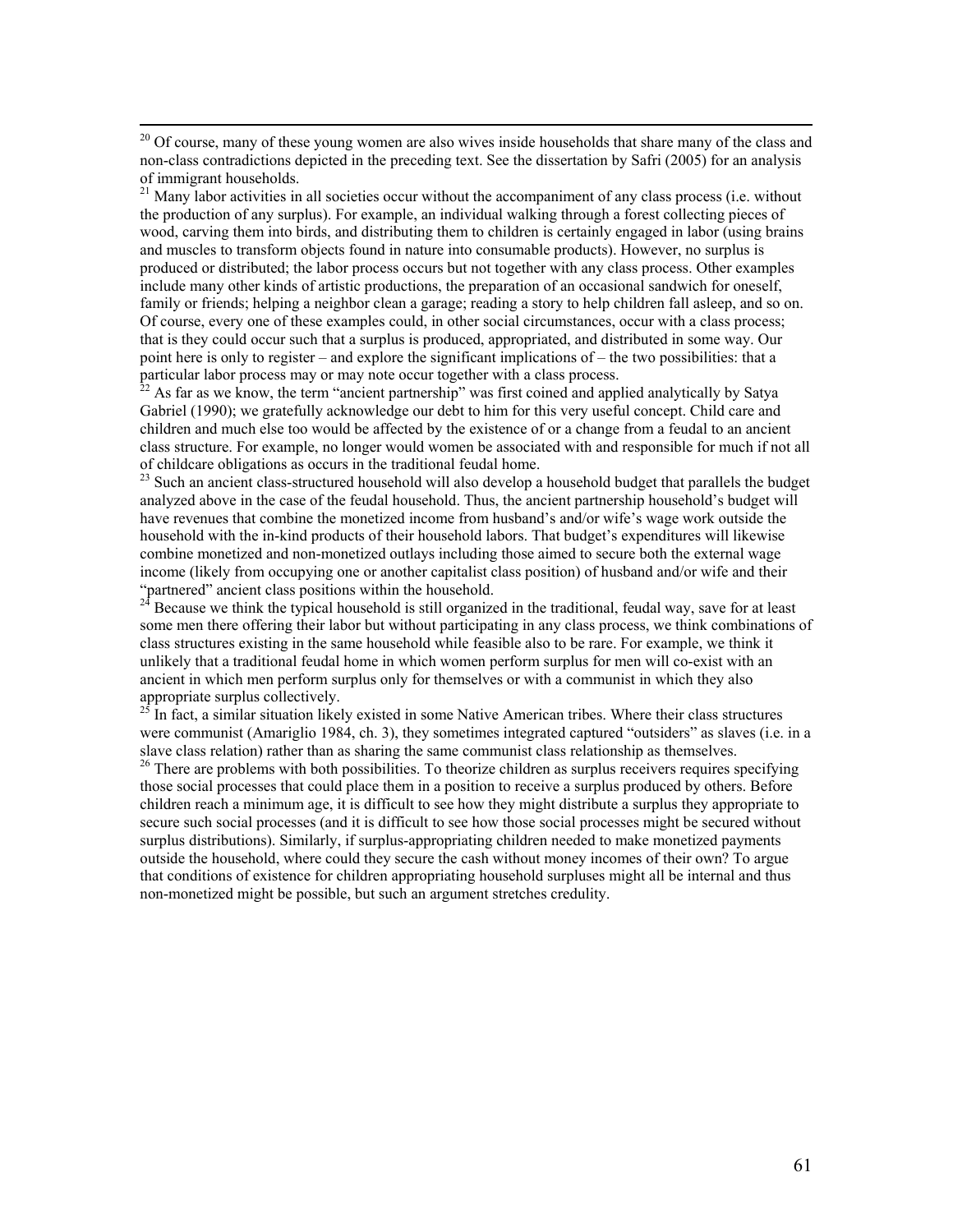#### References

Amariglio, J. 1984. Economic History and the Theory of Primitive Socio-Economic Development. Ph.D. diss., University of Massachusetts, Amherst.

 $\overline{a}$ 

Cameron, J. 1996/97. "Throwing a Dishcloth into the Works: Troubling Theories of Domestic Labor." *Rethinking Marxism.* 9 (2): 24-44.

\_\_\_\_\_\_\_\_\_. 2000. "Domesticating Class: Femininity, Heterosexuality, and Household Politics." *Class and its Others*. Eds. J.K. Gibson-Graham, S. Resnick, and R. Wolff. Minneapolis, MN: University of Minnesota Press.

Engels, F. 1968. *The Conditions of the Working Class in England*. Stanford, CA: Stanford University Press.

Fraad, H., S. Resnick, and R. Wolff. 1994. *Bringing It All Back Home: Class, Gender, and Power in the Modern Household*. London: Pluto Press.

Fraad, H. 2000. "Exploitation in the Labor of Love." *Class and its Others*. Eds. J.K. Gibson-Graham, S. Resnick, and R. Wolff. Minneapolis, MN: University of Minnesota Press.

Gabriel, S. 1990. "Ancients. A Marxian Theory of Self-Exploitation." *Rethinking Marxism.* 3 (1): 85-106.

Gibson, K. 1992. "Hewers of Cake and Drawers of Tea: Women, Industrial Restructuring and Class Processes on the Coalfields of Central Queensland. *Rethinking Marxism*. 5 (4): 29-56.

Gibson-Graham, J.K. 1996. *The End of Capitalism (as we know it*). Cambridge and Oxford: Blackwell Publishers.

Marx, K. 1990. *Capital Volume I*. London: Penguin Classics.

Resnick, S. and R. Wolff. 1987. *Knowledge and Class: A Marxian Critique of Political Economy*. Chicago: University of Chicago Press.

\_\_\_\_\_\_\_\_\_\_\_\_\_\_\_\_\_\_\_\_. 2002. *Class Theory and History: Capitalism and Communism in the USSR*. New York and London: Routledge.

Safri, M. 2005. *The Economics of Immigration: Household and Employment Dynamics*. Ph.D. diss., University of Massachusetts, Amherst.